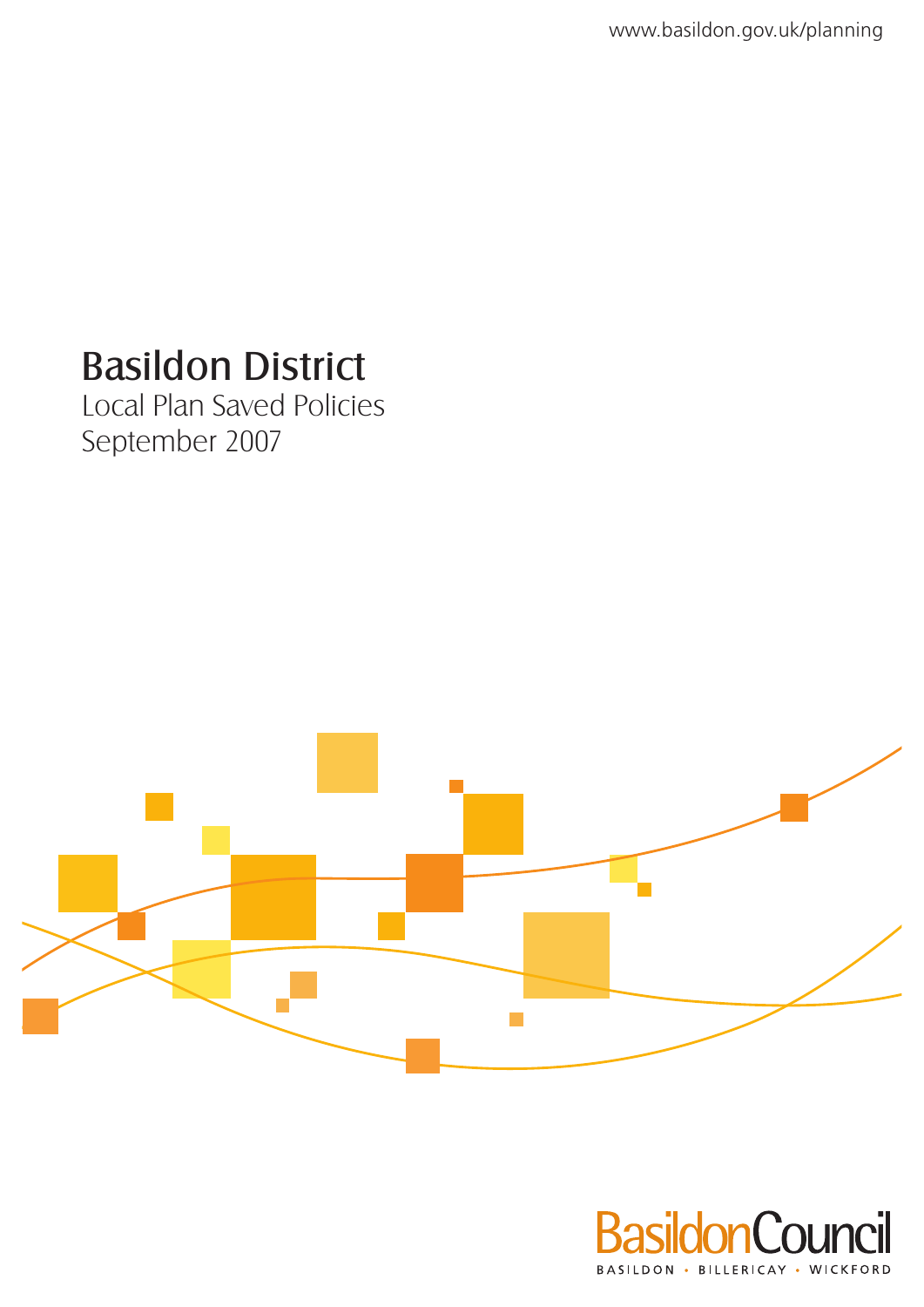# **Supplementary Note - 10 October 2018**

On 10 October 2018, Basildon Borough Council's Regeneration Committee approved the publication of the *Compliance Review of the Saved Local Plan Policies with the Revised National Planning Policy Framework (NPPF) (July 2018) – September 2018* (Minute 2018:557). The review assessed the level of consistency of the 54 Saved Policies, which make up part of the Borough's statutory Development Plan, with the revised NPPF and provides advice on the level of weight that should be afforded to each policy when the local planning authority determines planning applications.

A summary of the findings are below and should be taken into consideration alongside the Saved Policies contained in this plan.

| <b>Saved Policy (Ref. &amp; Subject)</b>                                   | Consistency with the NPPF and weight to<br>be afforded           |
|----------------------------------------------------------------------------|------------------------------------------------------------------|
| BAS GB1: The Definition of the Green Belt                                  | Compliant – weight can be given to this policy                   |
| BAS GB3: Replacement dwellings in the Green<br><b>Belt</b>                 | Generally Compliant – less weight can be<br>given to this policy |
| BAS GB4: Extension to dwellings in the Green<br><b>Belt</b>                | Generally Compliant - less weight can be<br>given to this policy |
| BAS GB5: Definition of a Dwelling                                          | Compliant – weight can be given to this policy                   |
| <b>BAS GB6: Agricultural Workers Dwellings</b>                             | Compliant – weight can be given to this policy                   |
| BAS GB7: Re-use of Buildings in the Green Belt                             | Compliant – weight can be given to this policy                   |
| <b>BAS S2: Housing Sites</b>                                               | Compliant – weight can be given to this policy                   |
| BAS S3: Areas of Special Reserve                                           | Generally Compliant - less weight can be<br>given to this policy |
| BAS S5: Affordable Housing (1999 Alterations)                              | Generally Compliant - less weight can be given<br>to this policy |
| BAS C1: Protected Areas - SSSI's, SNIC's &<br>important wildlife habitats  | Compliant – weight can be given to this policy                   |
| BAS C2: Country Parks - protects Country<br>Parks from adverse development | Compliant – weight can be given to this policy                   |
| BAS C5: Trees and Woodlands - Protection of<br><b>Ancient Woodlands</b>    | Compliant – weight can be given to this policy                   |
| BAS C7: The Marshes Area - protection from<br>damaging development         | Compliant – weight can be given to this policy                   |
| <b>BAS C13: Water Wildlife</b>                                             | Compliant – weight can be given to this policy                   |
| BAS C15: Hazardous Substances - population's<br>health and safety          | Compliant – weight can be given to this policy                   |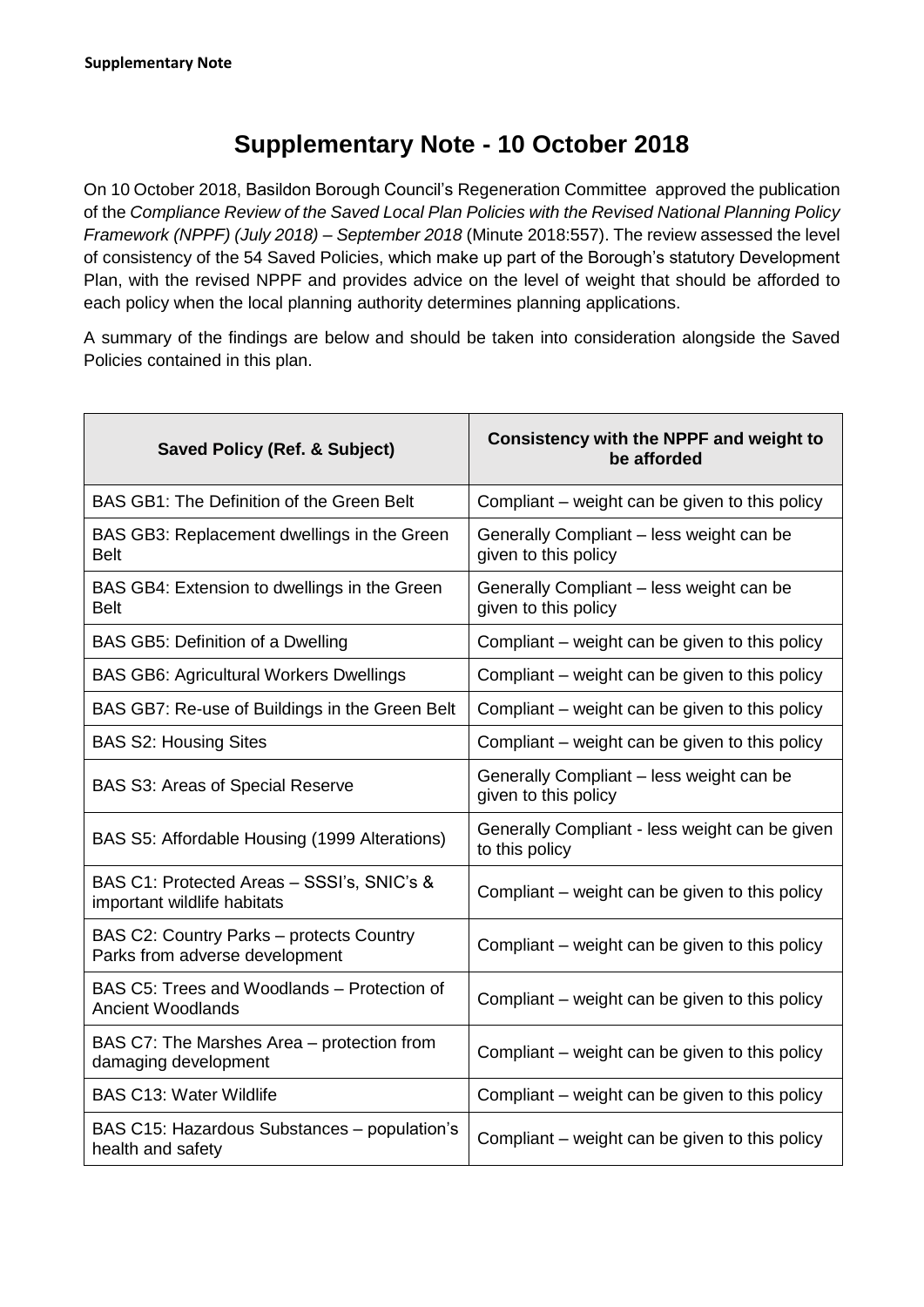| <b>Saved Policy (Ref. &amp; Subject)</b>                                                                        | Consistency with the NPPF and weight to<br>be afforded           |
|-----------------------------------------------------------------------------------------------------------------|------------------------------------------------------------------|
| BAS C16: Hazardous Substances - hazardous<br>installations                                                      | Compliant – weight can be given to this policy                   |
| BAS E1: Comprehensive Development Areas -<br><b>Gardiners Lane South</b>                                        | Generally Compliant - less weight can be given<br>to this policy |
| BAS E2: Proposed Employment Sites -<br><b>Terminus Drive</b>                                                    | Compliant – weight can be given to this policy                   |
| BAS E3: Proposed Employment Sites - land<br>north of Courtauld Road, opposite Repton<br>Close.                  | Compliant – weight can be given to this policy                   |
| <b>BAS E4: Existing Employment Areas</b>                                                                        | Compliant – weight can be given to this policy                   |
| BAS E5: Ford Research and Technology Centre<br>- Restrictive Automotive Research and<br><b>Development Uses</b> | Generally Compliant - less weight can be given<br>to this policy |
| <b>BAS E6: Untidy Industry</b>                                                                                  | Compliant – weight can be given to this policy                   |
| <b>BAS E7: Alternative Uses of Industrial Premises</b>                                                          | Compliant – weight can be given to this policy                   |
| <b>BAS E10: General Employment Policy</b>                                                                       | Compliant – weight can be given to this policy                   |
| BAS SH1: New Retail Development - sequential<br>test                                                            | Generally Compliant - less weight can be given<br>to this policy |
| <b>BAS SH3: Town Centre Retail Development</b><br>Sites - land allocations                                      | Generally Compliant - less weight can be given<br>to this policy |
| BAS SH4: Town Centre Shopping Frontages -<br>primary shopping frontages 1999 Alterations                        | Generally Compliant - less weight can be given<br>to this policy |
| BAS SH5: Town Centre Shopping Frontages -<br>areas outside primary shopping frontages                           | Generally Compliant - less weight can be given<br>to this policy |
| <b>BAS SH6: Retailing on Industrial Estates</b>                                                                 | Compliant – weight can be given to this policy                   |
| BAS SH7: Local Shopping Centres - new<br>developments and extension to existing                                 | Compliant – weight can be given to this policy                   |
| BAS SH8: Local Shopping Centres – protection<br>of their retail function                                        | Compliant – weight can be given to this policy                   |
| BAS SH9: Temporary Retail Uses - boot sales<br>Sunday markets etc.                                              | Generally Compliant - less weight can be given<br>to this policy |
| <b>BAS TC1: District Wide Town Centre Policy</b>                                                                | Compliant – weight can be given to this policy                   |
| BAS TC3: Wickford Town Centre - site<br>allocation                                                              | Compliant – weight can be given to this policy                   |
| BAS TC4: Pitsea Town Centre - site allocation                                                                   | Compliant – weight can be given to this policy                   |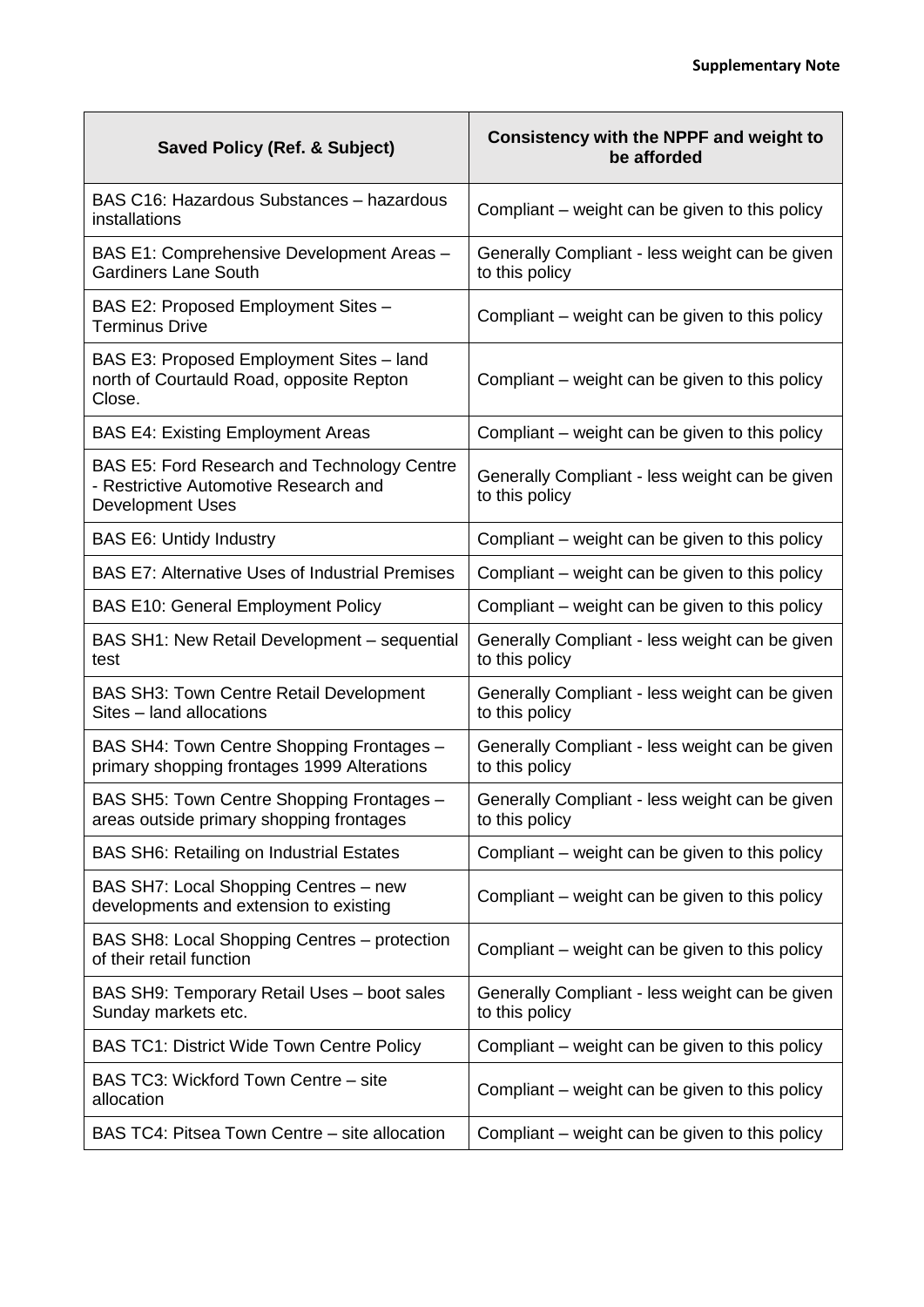| <b>Saved Policy (Ref. &amp; Subject)</b>                                                                                                                                                      | Consistency with the NPPF and weight to<br>be afforded           |
|-----------------------------------------------------------------------------------------------------------------------------------------------------------------------------------------------|------------------------------------------------------------------|
| BAS TC5: Markets – protection for Basildon,<br>Pitsea and Wickford market sites                                                                                                               | Compliant – weight can be given to this policy                   |
| <b>BAS TC6: Residential Development in Town</b><br>Centres – allows residential development in the<br>town centres whilst protecting ground floor retail<br>units from conversion to housing. | Generally Compliant - less weight can be given<br>to this policy |
| BAS R1: Open Space - protection                                                                                                                                                               | Compliant – weight can be given to this policy                   |
| BAS R4: Proposed Open Space - Hannikens<br>Farm, Billericay                                                                                                                                   | Generally Compliant - less weight can be given<br>to this policy |
| BAS R11: Sports Facilities Allocation - Church<br>Road/Basildon Road, Laindon                                                                                                                 | Generally Compliant - less weight can be given<br>to this policy |
| BAS R15: Golf Courses - golf driving ranges<br>design and siting considerations                                                                                                               | Compliant – weight can be given to this policy                   |
| BAS R16: Noisy and Disturbing Sports - protects<br>local amenity                                                                                                                              | Compliant – weight can be given to this policy                   |
| BAS T5: Public Transport – improved facilities at<br>public transport interchanges                                                                                                            | Compliant – weight can be given to this policy                   |
| <b>BAS BE12: Development Control</b>                                                                                                                                                          | Compliant – weight can be given to this policy                   |
| BAS BE13: Areas of Special Development<br>Control Policy - Ramsden Bellhouse                                                                                                                  | Generally Compliant - less weight can be given<br>to this policy |
| <b>BAS BE14: Areas of Special Development</b><br>Control Policy - Sugden Avenue Wickford                                                                                                      | Generally Compliant - less weight can be given<br>to this policy |
| BAS BE15: Areas of Special Development<br>Control Policy - Bowers Gifford                                                                                                                     | Generally Compliant - less weight can be given<br>to this policy |
| <b>BAS BE17: Shop Fronts</b>                                                                                                                                                                  | Compliant – weight can be given to this policy                   |
| BAS BE18: Advertisements - general                                                                                                                                                            | Compliant - weight can be given to this policy                   |
| BAS BE19: Advertisements - Green Belt                                                                                                                                                         | Compliant – weight can be given to this policy                   |
| <b>BAS BE20: Telecommunications</b>                                                                                                                                                           | Compliant – weight can be given to this policy                   |
| BAS BE21: Healthcare Developments - new<br>primary & community facilities                                                                                                                     | Compliant – weight can be given to this policy                   |
| BAS BE22: Healthcare Developments -<br><b>Extensions to Hospital facilities</b>                                                                                                               | Compliant – weight can be given to this policy                   |
| <b>BAS BE24: Crime Prevention</b>                                                                                                                                                             | Compliant – weight can be given to this policy                   |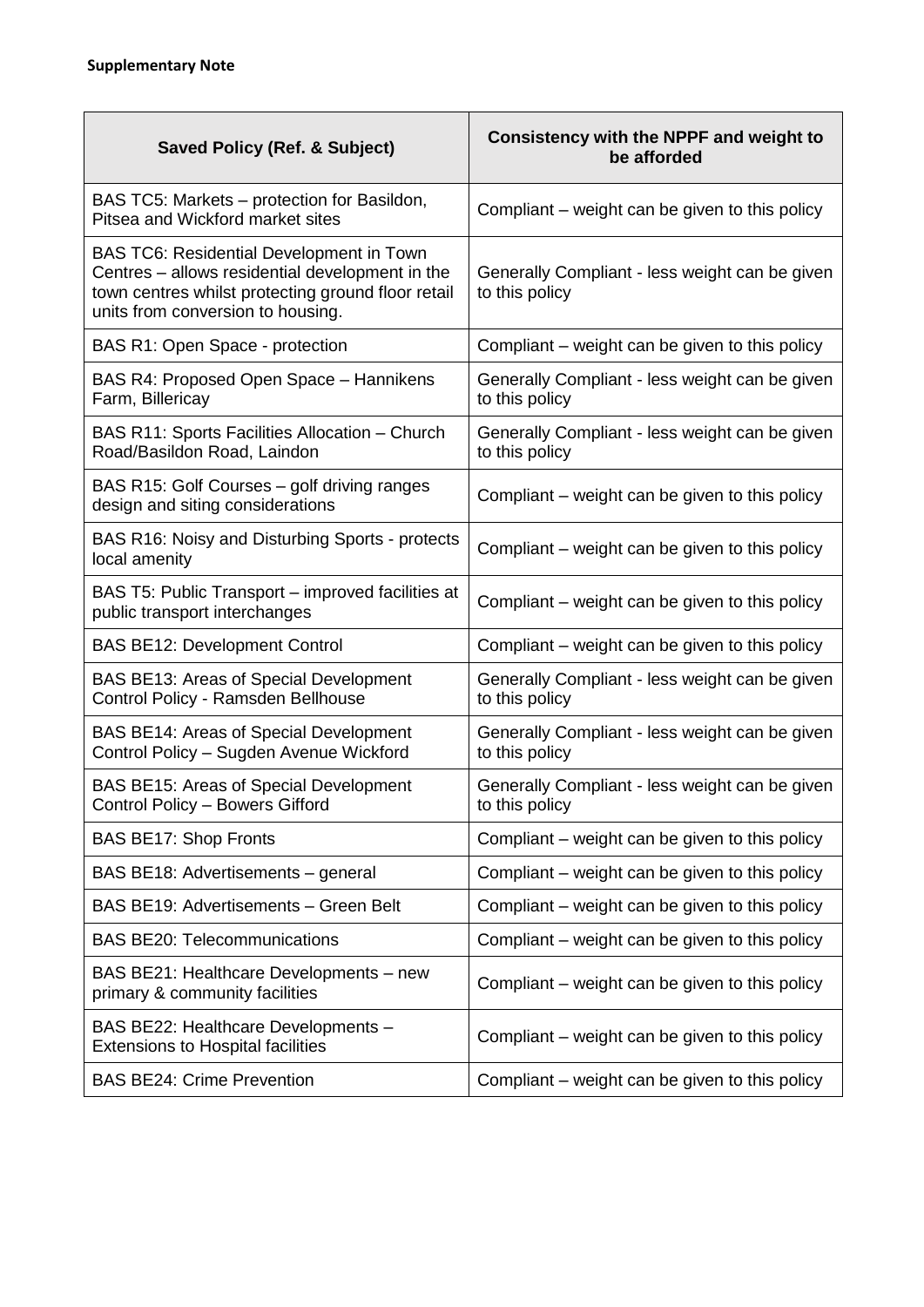# **Further Information**

Any enquiries regarding this document should be made to the Forward Plans team. The Team can be contacted by:

- Email ldf@basildon.gov.uk  $\bullet$
- Telephone 01268 294748  $\ddot{\bullet}$
- Writing Forward Plans, Planning Services, Basildon District Council, The Basildon Centre, St.  $\bullet$ Martin's Square, Basildon, Essex, SS14 1DL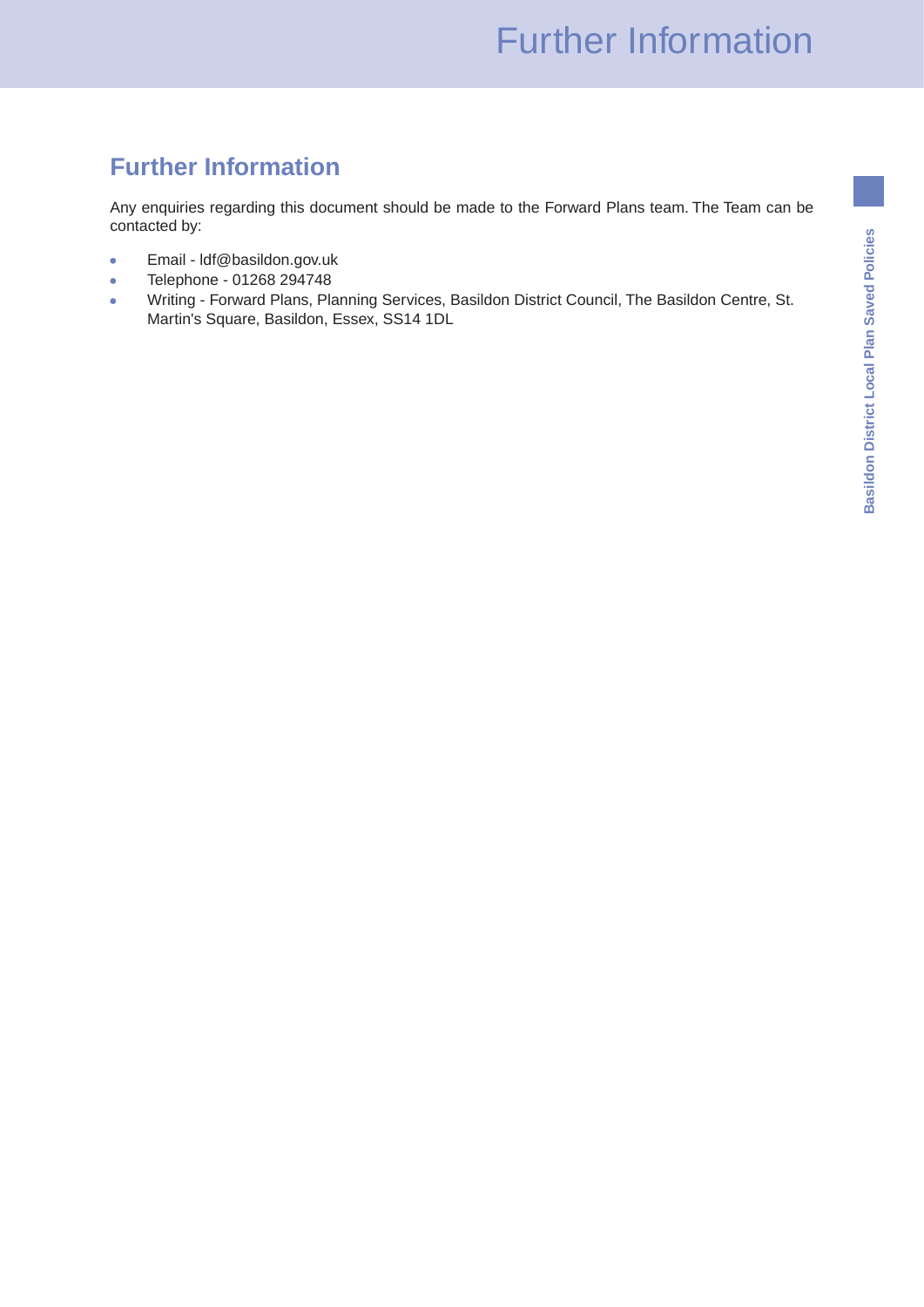# Further Information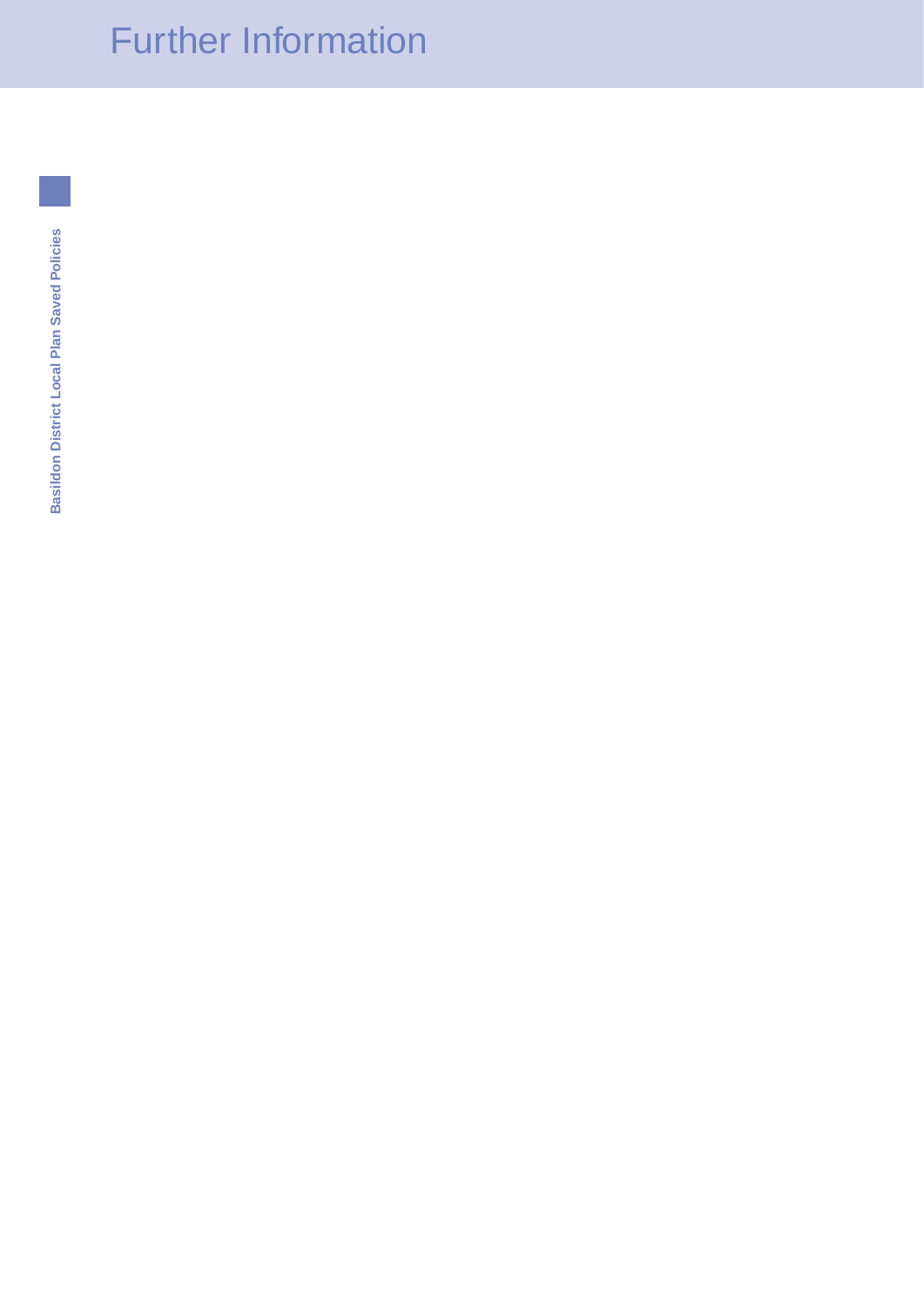# **Contents**

|    | Introduction                                                                      | 1               |
|----|-----------------------------------------------------------------------------------|-----------------|
| 2. | <b>Secretary of State Direction</b>                                               | 3               |
| 3. | <b>Green Belt</b>                                                                 | $\overline{7}$  |
|    | The Definition of the Green Belt                                                  | $\overline{7}$  |
|    | <b>Replacement Dwellings in the Green Belt</b>                                    | 10              |
|    | <b>Extensions to Dwellings in the Green Belt</b>                                  | 11              |
|    | <b>Definition of a Dwelling</b>                                                   | 12              |
|    | <b>Agricultural Workers Dwellings</b>                                             | 13              |
|    | <b>Re-Use of Dwellings in the Green Belt</b>                                      | 13 <sup>°</sup> |
|    |                                                                                   |                 |
| 4. | <b>Settlement &amp; Housing</b>                                                   | 15              |
|    | Housing Sites for Development During the Plan<br><b>Period</b>                    | 15              |
|    | <b>Areas of Special Reserve - Long Term</b><br><b>Development Sites Post 2001</b> | 17              |
|    | <b>Affordable Housing</b>                                                         | 18              |
| 5. | <b>Natural Environment &amp; Nature</b>                                           | $\overline{21}$ |
|    | <b>Conservation</b>                                                               |                 |
|    | <b>Protected Areas</b><br><b>Country Parks</b>                                    | 21<br>22        |

| <b>Trees and Woodlands</b>  |  |
|-----------------------------|--|
| <b>The Marshes Area</b>     |  |
| <b>Water Wildlife</b>       |  |
| <b>Hazardous Substances</b> |  |
|                             |  |

# 6. [Employment](#page-34-0) [27](#page-34-0)

| <b>Comprehensive Development Areas</b>         |    |
|------------------------------------------------|----|
| <b>Proposed Employment Sites</b>               |    |
| <b>Existing Employment Areas</b>               |    |
| <b>Ford Research and Development Centre</b>    | ΩQ |
| <b>Untidy Industry</b>                         |    |
| <b>Alternative Uses of Industrial Premises</b> |    |
| <b>General Employment Policy</b>               |    |

| <b>Retailing</b>              |                                             |  |
|-------------------------------|---------------------------------------------|--|
| <b>New Retail Development</b> |                                             |  |
|                               | <b>Town Centre Retail Development Sites</b> |  |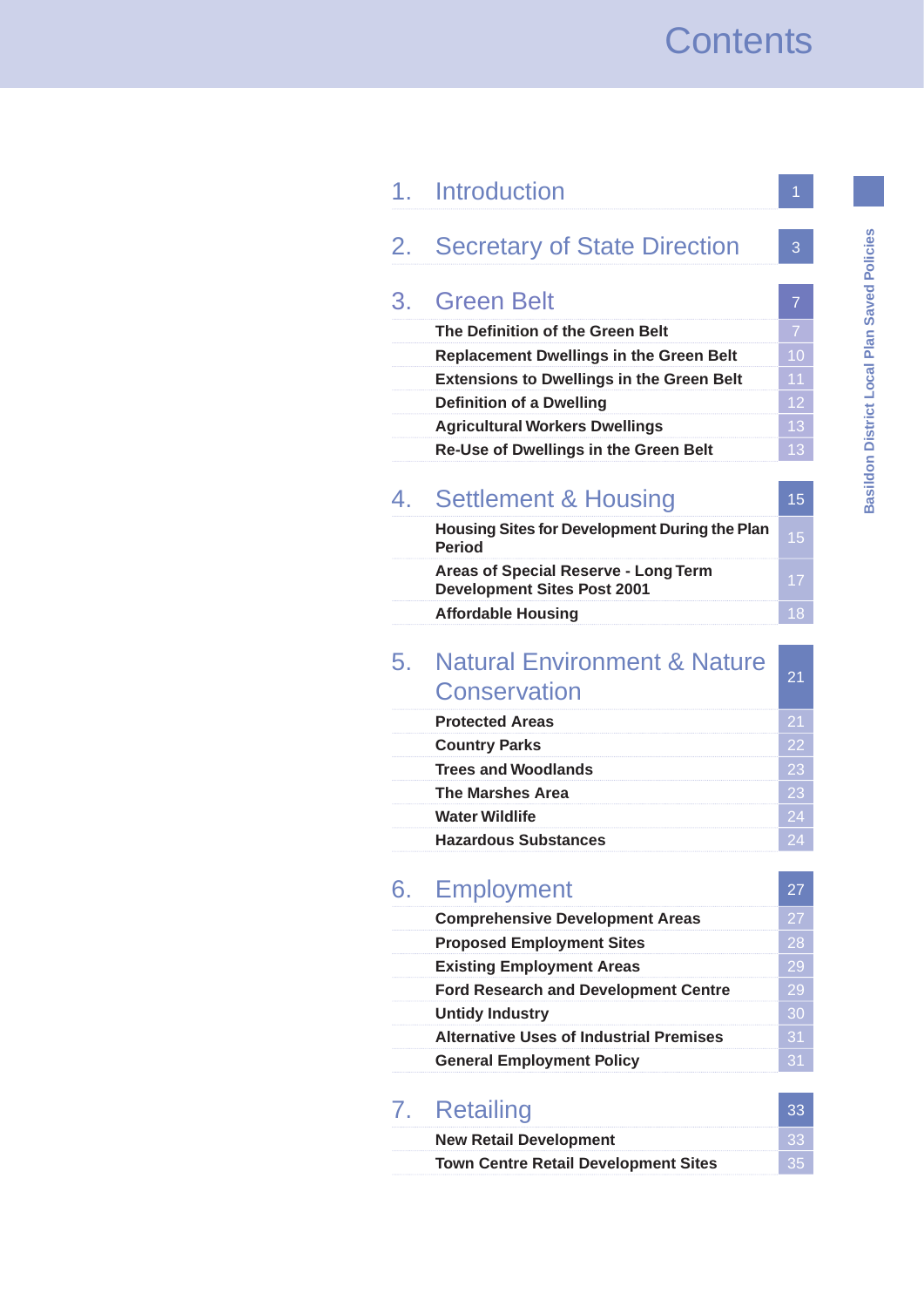# **Contents**

# 8. [Town Centres](#page-48-0) [41](#page-48-0)

|                | <b>District Wide Town Centre Policy</b>        |  |
|----------------|------------------------------------------------|--|
|                | <b>Wickford Town Centre</b>                    |  |
|                | <b>Pitsea Town Centre</b>                      |  |
| <b>Markets</b> |                                                |  |
|                | <b>Residential Development in Town Centres</b> |  |

| Recreation                         |  |
|------------------------------------|--|
| <b>Open Space</b>                  |  |
| <b>Proposed Open Space</b>         |  |
| <b>Sports Facilities</b>           |  |
| <b>Golf Courses</b>                |  |
| <b>Noisy and Disturbing Sports</b> |  |

| 10 | . Transport             |  |
|----|-------------------------|--|
|    | <b>Public Transport</b> |  |

| 11. Built Environment                              |  |
|----------------------------------------------------|--|
| <b>Development Control</b>                         |  |
| <b>Areas of Special Development Control Policy</b> |  |
| <b>Shop Fronts</b>                                 |  |
| <b>Advertisements</b>                              |  |
| <b>Telecommunications</b>                          |  |
| <b>Healthcare Developments</b>                     |  |
| <b>Crime Prevention</b>                            |  |

# Appendices

| 1. Sites of Importance to Nature<br>Conservation |  |
|--------------------------------------------------|--|
| 2. Local Shopping Centres                        |  |
| 4. Glossary of Planning Terms                    |  |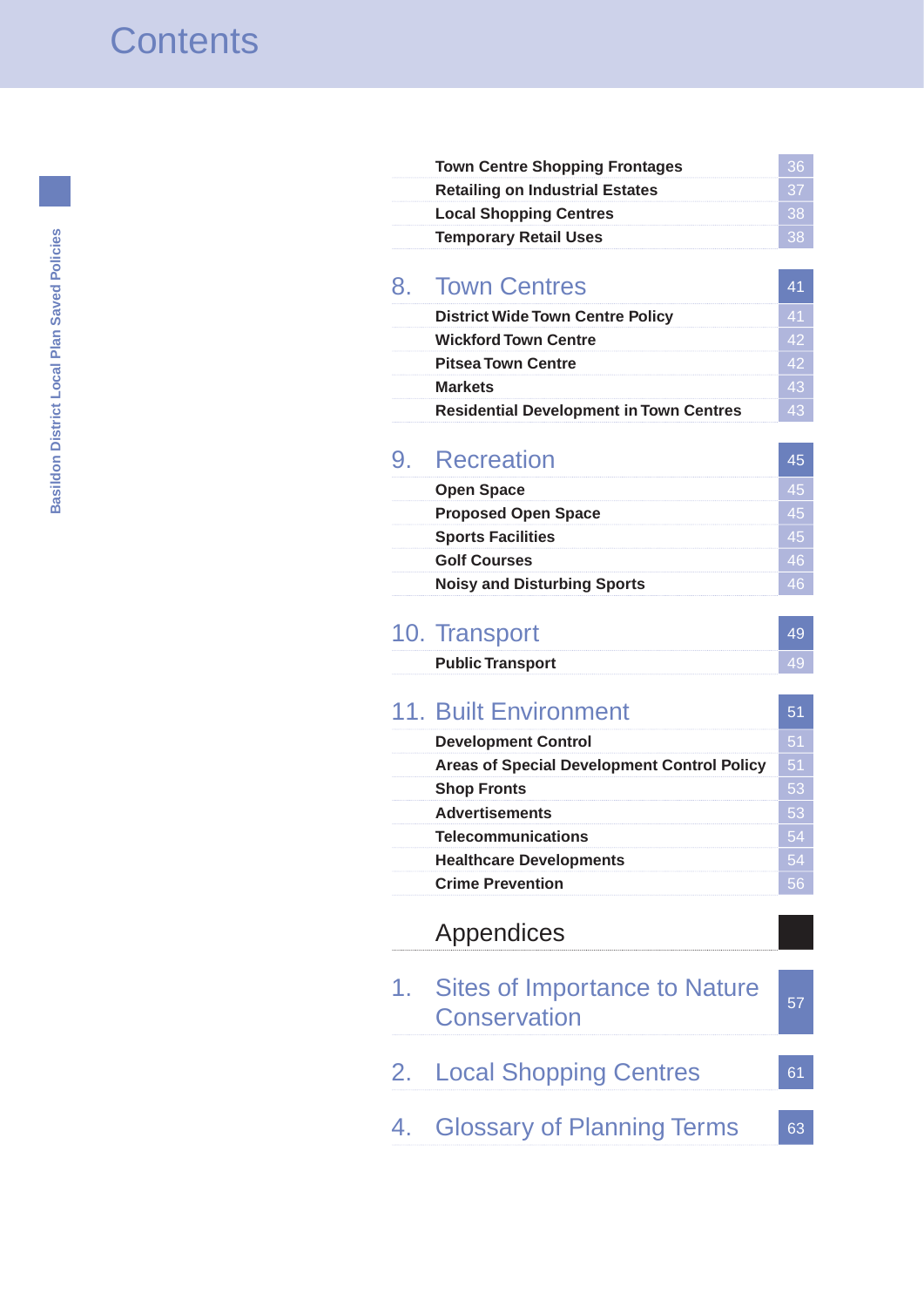# <span id="page-8-0"></span>**1 Introduction**

#### **Introduction**

**1.1** The Planning and Compulsory Purchase Act September 2004 automatically extended the lifespan of all existing Local, Unitary and Structure Plans by three years from its enactment to 27th September 2007.

**1.2** In August 2006, the Department for Communities and Local Government (DCLG) published a Protocol for Councils to follow should they wish to extend the life of their adopted local planning policies beyond 27th September 2007. The Protocol explained how requests to save policies in old style plans would be handled and set out how decisions would be made on whether or not to save policies. Only policies that reflected the principles of Local Development Frameworks (LDF) and were consistent with current national policy could qualify for saving.

**1.3** In accordance with the Protocol, Basildon District Council applied to the Government to save a number of policies of the Adopted Basildon District Local Plan and its Alterations in March 2007.

**1.4** The Secretary of State accordingly issued a Direction to the Council, dated **20th September 2007** extending the life of policies it prescribed. Only the policies listed in the Direction have the status of adopted local planning policies. The Secretary of State's Direction forms Chapter 2 of this document.

#### **Basildon District Planning Policy Framework**

**1.5** From 28th September 2007, the following documents represent the planning policy framework for the District:

- National Planning Policy (Planning Policy Guidance (PPG), Planning Policy Statements (PPS), Circulars)
- Regional Planning Guidance 9a (until such time as the RSS is adopted)  $\bullet$
- Regional Spatial Strategy (East of England Plan) (once it has been adopted)  $\bullet$
- Essex and Southend on Sea Replacement Structure Plan Saved Policies (until such time as they are replaced by the RSS)
- Basildon District Local Plan Saved Policies (until such time as they are replaced by  $\bullet$ LDF Development Plan Documents)

**1.6** Where local policies no longer exist to deal with specific planning issues, in addition to any other material considerations, the national policy as set out in PPGs, PPSs or Circulars shall apply.

#### **Saved Policy Numbering**

**1.7** All policies saved by virtue of the Secretary of State's Direction have retained the policy number references (e.g. Policy BAS GB1), which applied when they were part of the Basildon District Local Plan and its Alterations.

#### **Saved Policies that refer to Expired Local Policies**

**1.8** Four policies that have been saved refer to other Local Plan policies which have since expired. They are:

 $\bullet$ E4 – Existing Employment Areas – final sentence refers to policy E8 which is not saved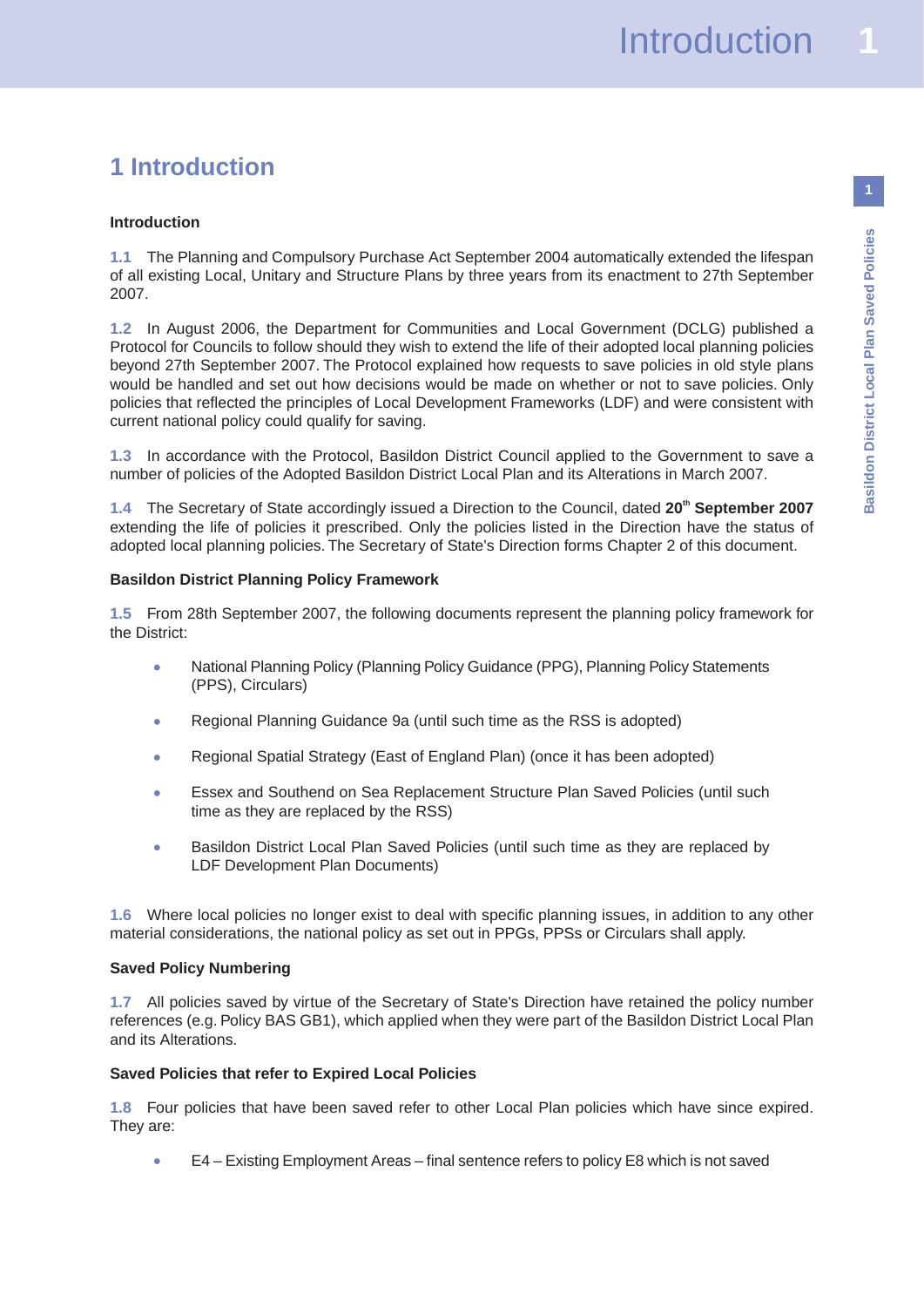- E10 General Employment policy criterion (iii) refers to the Council's Car Parking ò standards which have not been saved
- TC1 Town Centre Policy criterion (ii) refers to the Council's Car Parking standards  $\bullet$ which have not been saved
- TC6 Residential Development in Town Centres final sentence refers to the Council's ä Car Parking standards which have not been saved

#### **Basildon District Local Plan Saved Policies Accompanying Text**

**1.9** Where a policy has been saved, the accompanying text (otherwise known as Reasoned Justification) is provided underneath the saved policy for contextual information.

**1.10** Appendices that are still relevant and therefore accompany their relevant saved policies are:

- Appendix 1 Sites of Importance for Nature Conservation;  $\bullet$
- Appendix 2 Local Shopping Centres; and ò
- Appendix 4 Glossary.  $\bullet$
- **1.11** All references to expired policies or appendices have been removed from the accompanying text.

**1.12** Paragraph numbers of accompanying text will differ in this document from those set out in the adopted Basildon District Local Plan and its Alterations.

#### **Proposals Map**

**1.13** The Proposals Map of the Basildon District Local Plan, dated 25th March 1998, accompanies the Basildon District Local Plan Saved Policies. In the event of any divergences between the Saved Policies document and the Proposals Map, the former is definitive.

#### **Status of Basildon District Local Plan 1998 and Alterations 1999**

**1.14** The Basildon District Local Plan, adopted in March 1998 and its Alterations, adopted in September 1999 **expired** on 27<sup>th</sup> September 2007. It is no longer part of the Development Plan for the District and cannot be used for the purposes of planning control or enforcement. It should however be regarded as part of the archive of former local planning policy documents.

#### **Related Government Information**

The Department for Communities and Local Government (DCLG) publish guidance on their website, [www.communities.gov.uk](http://www.communities.gov.uk), which may be helpful for further reference.

- $\circ$ [National Planning Policy Guidance \(PPS/PPGs/Circulars\)](http://www.communities.gov.uk/planningandbuilding/planning/planningpolicyguidance/planningpolicystatements/)
- $\circ$ [DCLG Protocol for handling proposals to extend adopted Local Plan, Unitary Development](http://www.communities.gov.uk/publications/planningandbuilding/protocolhandling) [Plan and Structure Plan policies beyond the 3 year saved period](http://www.communities.gov.uk/publications/planningandbuilding/protocolhandling)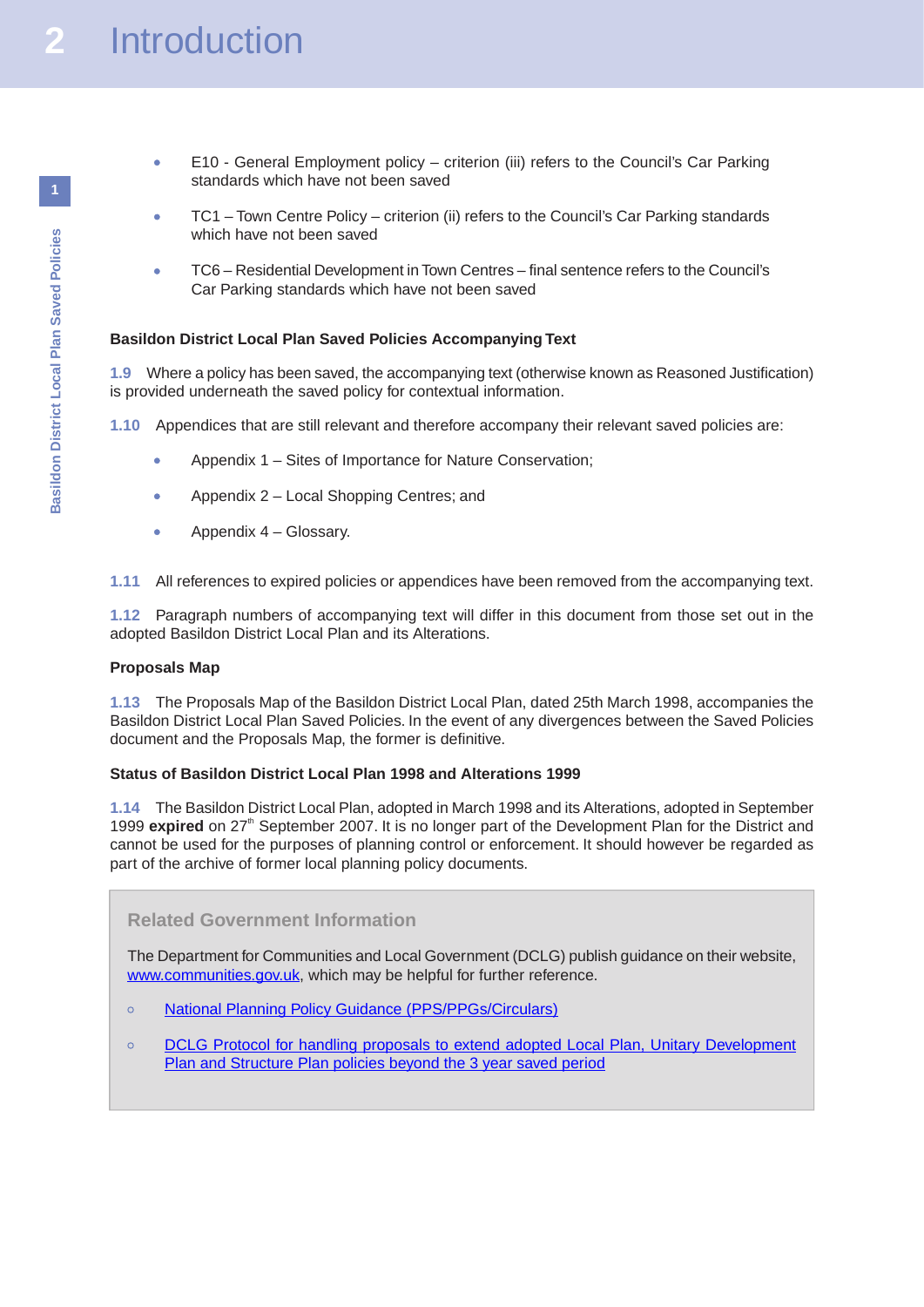# <span id="page-10-0"></span>**2 Secretary of State Direction**

N.

DIRECTION UNDER PARAGRAPH 1(3) OF SCHEDULE 8 TO THE PLANNING AND COMPULSORY PURCHASE ACT 2004 POLICIES CONTAINED IN BASILDON DISTRICT LOCAL PLAN **ADOPTED 1998** 

The Secretary of State for Communities and Local Government in the exercise of the power conferred by paragraph 1(3) of Schedule 8 to the Planning and Compulsory Act 2004 directs that for the purposes of the policies specified in Schedule 1 to this direction, paragraph 1(2)(a) of Schedule 8 to the Planning and Compulsory Purchase Act 2004 does not apply.

Signed by the authority of the Secretary of State

Alex Plant Deputy Regional Director Development & Infrastructure Government Office for the East of England 20 September 2007

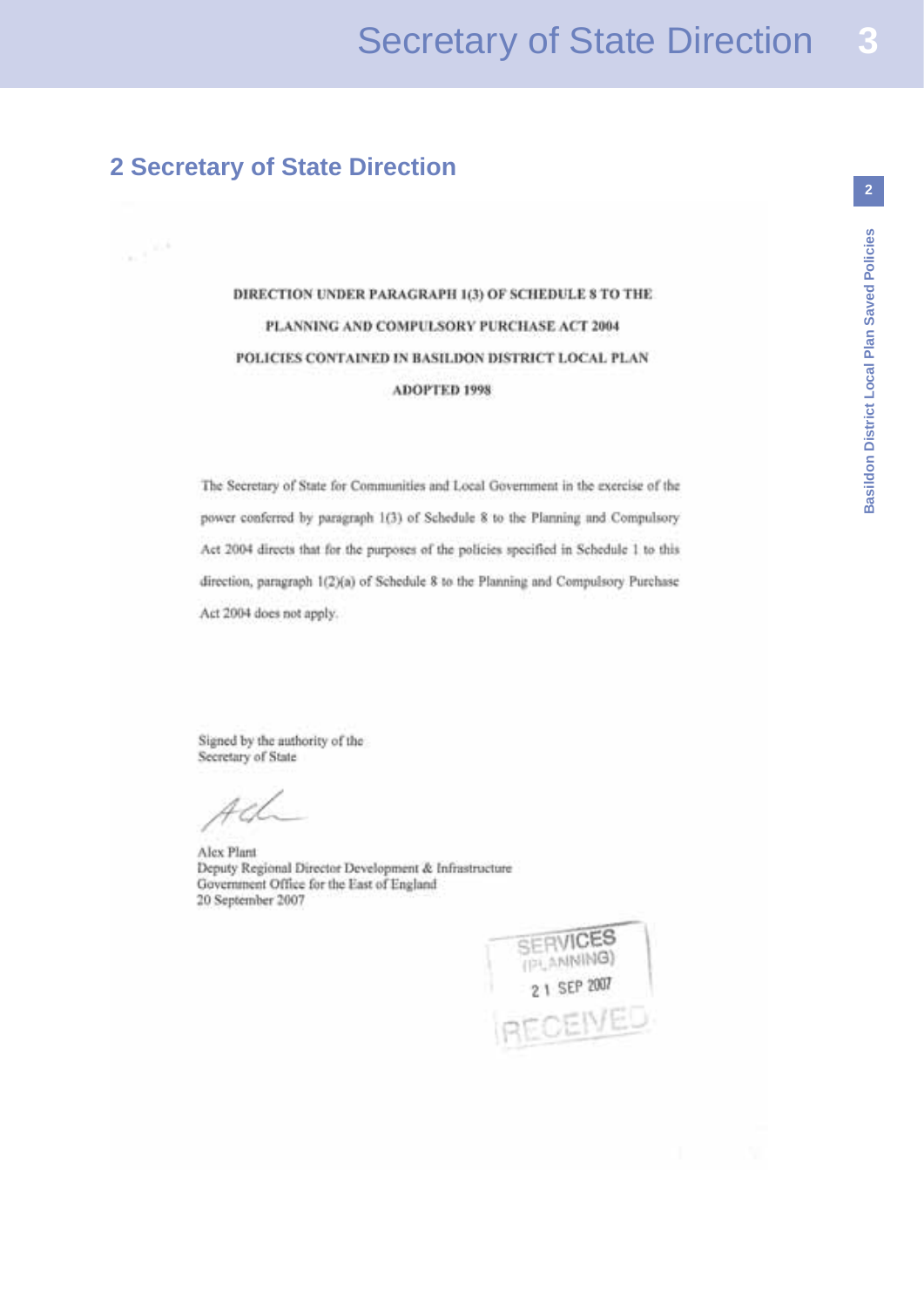#### POLICIES CONTAINED IN BASILDON DISTRICT LOCAL PLAN

#### ADOPTED 1998

| Policy Ref.       | Policy Subject                                                                       |
|-------------------|--------------------------------------------------------------------------------------|
| <b>BAS GB1</b>    | The Definition of the Green Belt                                                     |
| <b>BAS GB3</b>    | Replacement dwellings in the Green Belt                                              |
| <b>BAS GB4</b>    | Extensions to Dwellings in the Green Belt                                            |
| <b>BAS GB5</b>    | Definition of a Dwelling                                                             |
| <b>BAS GB6</b>    | <b>Agricultural Workers Dwellings</b>                                                |
| <b>BAS GB7</b>    | Re-use of Buildings in the Green Belt                                                |
| BAS <sub>S2</sub> | <b>Housing</b> sites                                                                 |
| BAS S3            | Areas of special reserve                                                             |
| <b>BAS S5</b>     | Affordable Housing (1999 Alterations)                                                |
| <b>BAS C1</b>     | Protected Areas -- SSSIs, SNCIs & important wildlife habitats                        |
| BAS <sub>C2</sub> | Country Parks - protects Country Parks from adverse<br>development                   |
| <b>BAS CS</b>     | Trees and Woodlands - Protection of Ancient Woodlands                                |
| BAS C7            | The Marshes Area - protection from damaging development                              |
| BAS C13           | Water Wildlife - protects water features and wildlife habitats                       |
| BAS C15           | Hazardous Substances -- population's health & safety                                 |
| BAS C16           | Hazardous Substances - hazardous installations                                       |
| <b>BAS EI</b>     | Comprehensive Development Areas - Gardiners Lane South                               |
| BAS <sub>E2</sub> | Proposed Employment Sites - Terminus Drive                                           |
| BAS E3            | Proposed Employment Sites - - land north of Courtauld<br>Road, opposite Repton Close |
| <b>BASE4</b>      | <b>Existing Employment Areas</b>                                                     |
| <b>BASES</b>      | Ford Research and Development Centre                                                 |
| <b>BASE6</b>      | <b>Untidy Industry</b>                                                               |
| <b>BASE7</b>      | <b>Alternative Uses of Industrial Premises</b>                                       |
| <b>BAS E10</b>    | <b>General Employment Policy</b>                                                     |
| <b>BAS SHI</b>    | New Retail Development - sequential test                                             |
| <b>BAS SH3</b>    | Town Centre Retail Development Sites - land allocations                              |
| <b>BAS SH4</b>    | Town Centre Shopping Frontages - primary shopping<br>frontages 1999 Alterations      |
| <b>BAS SH5</b>    | Town Centre Shopping Frontages - areas outside primary<br>shopping frontages         |
| <b>BAS SH6</b>    | <b>Retailing on Industrial Estates</b>                                               |
| <b>BAS SH7</b>    | Local Shopping Centres- new development and expansing to<br>SERVICES<br>existing     |
| <b>BAS SH8</b>    | Local Shopping Centres - protection of the Preschildlineston                         |
| <b>BAS SH9</b>    | Temporary Retail Uses - boot sales Sunday markets stor                               |
| <b>BASTC1</b>     | <b>District Wide Town Centre Policy</b>                                              |
| <b>BASTC3</b>     | <b>Wickford Town Centre</b>                                                          |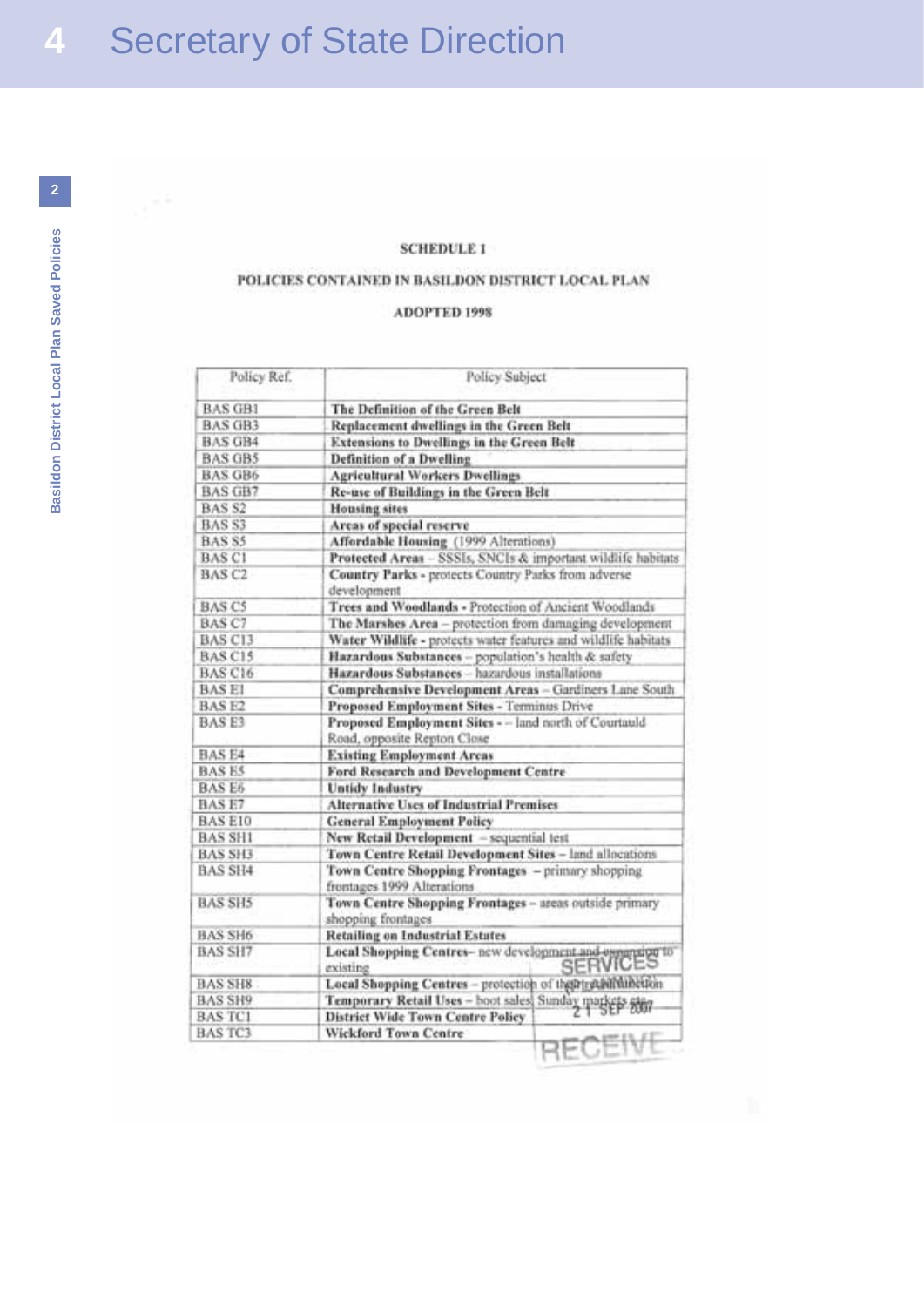# Secretary of State Direction **5**

| HAS TC4         | Pitsea Town Centre - 11to allocation.                                                                                                                                 |
|-----------------|-----------------------------------------------------------------------------------------------------------------------------------------------------------------------|
| BAS TC5         | Markets - protection for Basildon, Pitsca and Wickford<br>market sites                                                                                                |
| <b>BAS TC6</b>  | Residential Development in Town Centres - allows<br>residential development in town centres whilst protecting<br>ground floor retail units from conversion to housing |
| <b>BASRI</b>    | Open Space - protection                                                                                                                                               |
| <b>BASR4</b>    | Proposed Open Space - Hannikins Farm, Billericay                                                                                                                      |
| <b>BASR11</b>   | Sports Facilities Allocation - Church Road/ Basildon Road,<br>Laindon                                                                                                 |
| <b>BASRIS</b>   | Golf Courses - golf driving ranges design and siting<br>considerations                                                                                                |
| R16             | Noisy and Disturbing Sports protects local amenity                                                                                                                    |
| BAS T5          | Public Transport - improved facilities at public transport<br>interchanges                                                                                            |
| <b>BAS BEI2</b> | <b>Development Control</b>                                                                                                                                            |
| <b>BAS HE13</b> | Areas of Special Development Control Policy - Ramsden<br><b>Bellhouse</b>                                                                                             |
| <b>BAS BE14</b> | Areas of Special Development Control Policy - Sugden<br>Avenue, Wickford Page 126                                                                                     |
| <b>BAS BE15</b> | Areas of Special Development Control Policy - Bowers<br>Crifford                                                                                                      |
| <b>BAS BE17</b> | <b>Shop Fronts</b>                                                                                                                                                    |
| <b>BAS BEIS</b> | Advertisements - general                                                                                                                                              |
| <b>BAS BE19</b> | Advertisements - Green Belt                                                                                                                                           |
| <b>BAS BE20</b> | <b>Telecommunications</b>                                                                                                                                             |
| <b>BAS BE21</b> | Healthcare Developments - new primary & community<br>health facilities                                                                                                |
| BAS BE22        | Healthcare Developments - Extensions to Hospital facilities                                                                                                           |
| <b>BAS BE24</b> | <b>Crime Prevention</b>                                                                                                                                               |

 $\sim 10^{10}$ 

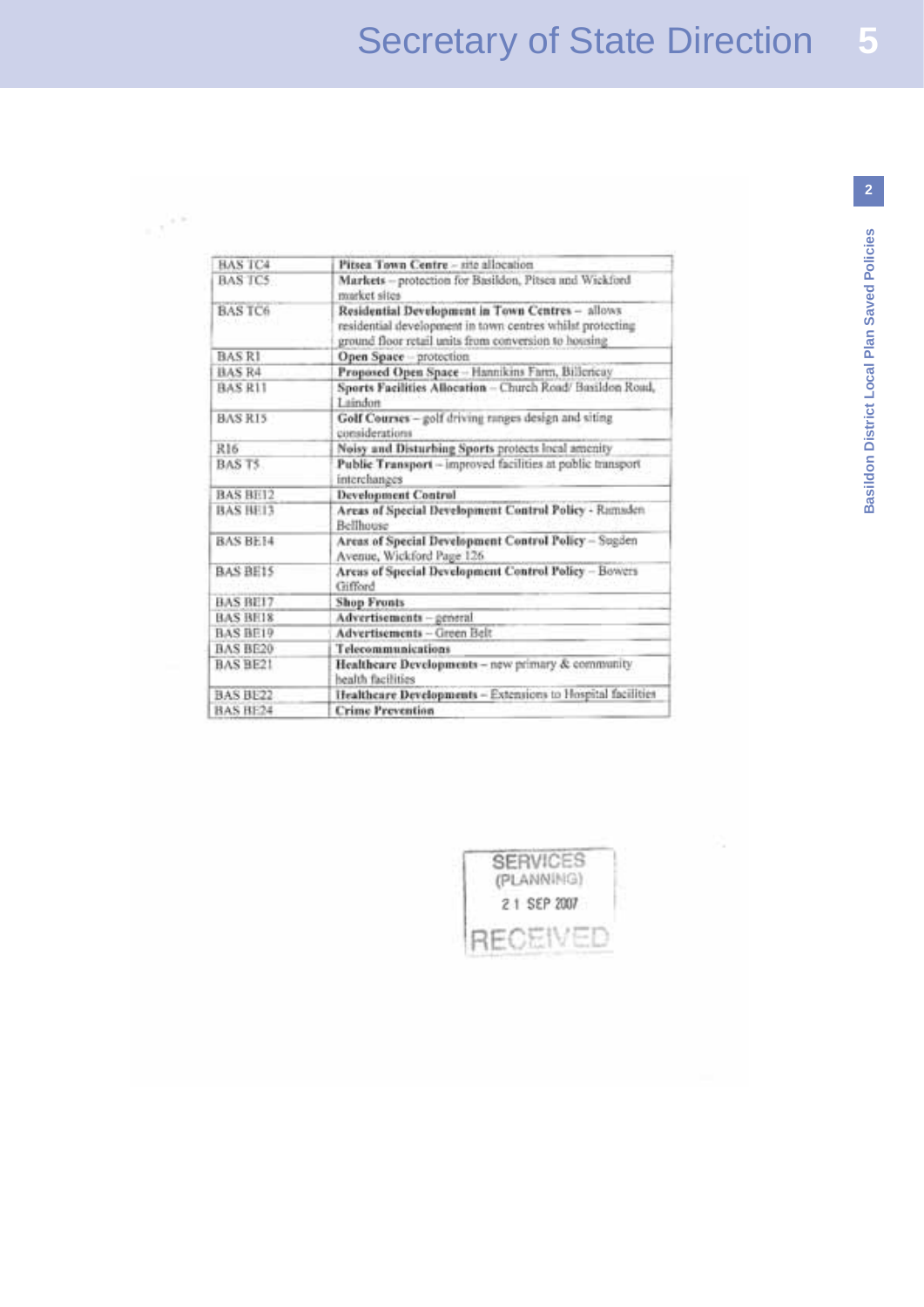# **6** Secretary of State Direction

**2**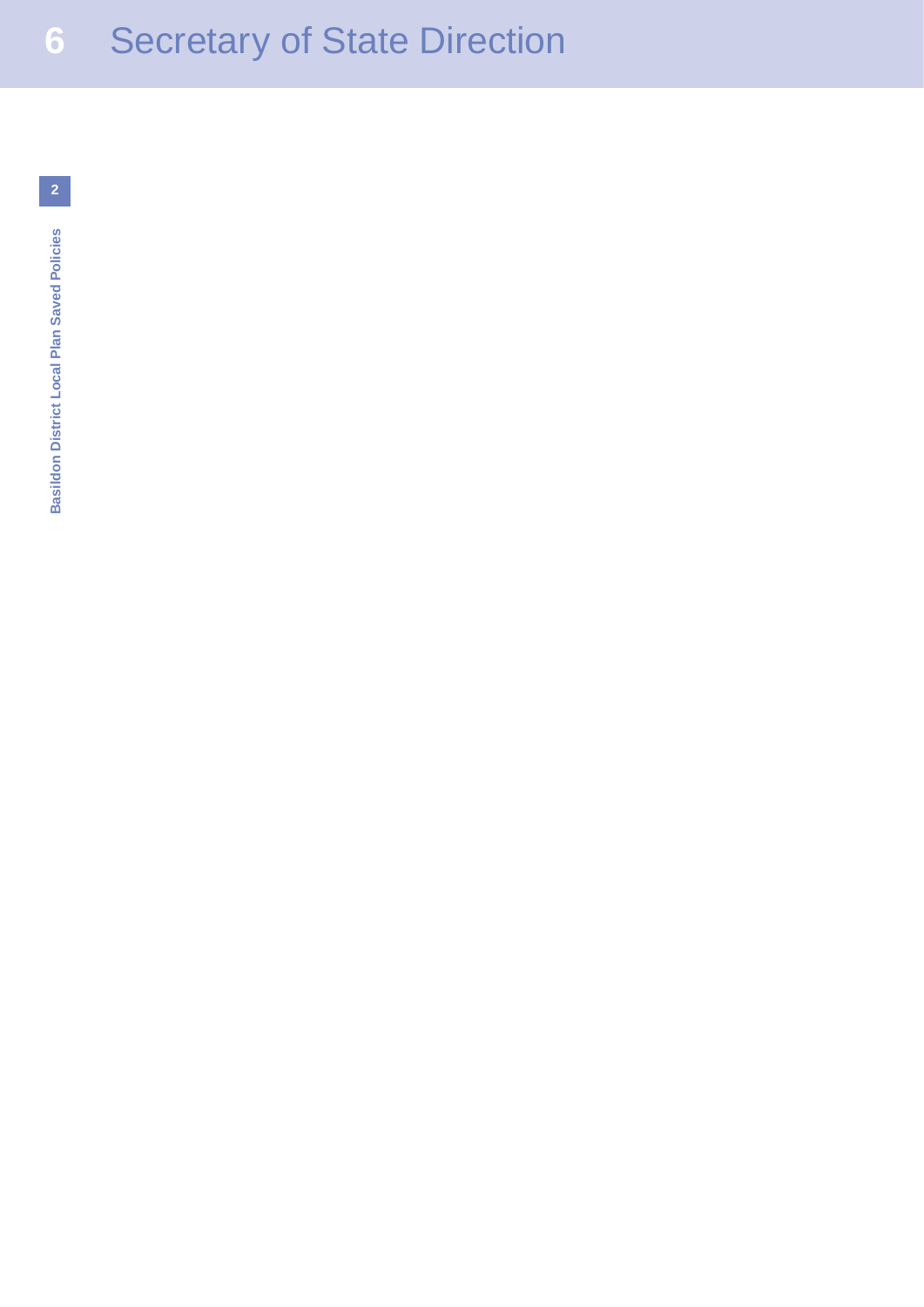# <span id="page-14-0"></span>**3 Green Belt**

# <span id="page-14-1"></span>**The Definition of the Green Belt**

### **Policy BAS GB1**

The boundaries of the Green Belt are drawn with reference to the foreseen long term expansion of the built up areas acceptable in the context of the stated purposes of the Green Belt and to the provisions specified in this Plan. The boundaries are shown on the Proposals Maps.

**3.1** This Plan now establishes the detailed Green Belt boundaries for the foreseeable future and modifies and updates those defined in the ARDP and the Billericay Local Plan, and conforms to Policy S7 in the Essex Structure Plan.

**3.2** It is the task of this Plan to review the Green Belt boundaries to see whether exceptional circumstances exist to justify any alteration to that boundary. Revised PPG2 advises that the boundaries should:-

- i. endure and be related to a timescale longer than that normally adopted for other aspects of the plan;
- ii. shall not include land which it is unnecessary to keep open;
- iii. should not need to be altered at the end of the plan period.

**3.3** The Green Belt boundaries around Billericay have been established in the Billericay Local Plan 1989. The review therefore concentrated upon the boundaries around Wickford and the New Town. The review had to take into account the purposes of the Green Belt as set out in PPG2. It also had to take into account that other aspects of open land, i.e. the degree of dereliction or the quality of the rural landscape, were not material to the purposes of the Green Belt.

**3.4** The Basildon New Town Designated Area was established in 1949, before the County Development Plan introduced the first Green Belt boundary into Basildon in 1957. Section 8(2) of the Town and Country Planning Act 1947 provided that *'where an order is made by the Minister under Section 1 of the New Towns Act 1946 designating any area as the site of a new town under that Act, any development plan approved or made under this Act shall have effect as if the provisions of that order were included in the plan.'*

**3.5** The New Town designation order made provision for a Development Corporation to prepare a Master Plan for the development of the Designated Area. The 1951 Master Plan made proposals for the whole of the Designated Area. In these circumstances the County Development Plan contained no proposals for the Designated Area. It follows that the question of whether any open land within the Designated Area fulfilled any of the purposes of the Green Belt was not specifically addressed in the 1957 County Development Plan. Nor was it addressed in the 1976 ARDP, which adopted the same restricted approach to the Designated Area.

**3.6** The 1982 Structure Plan confirmed that the whole of the District lay within the Metropolitan Green Belt but did not seek to define any detailed boundaries itself. In 1986 the Development Corporation was wound up and the Designated Area ceased to have any function in terms of the future planning of the area. This Local Plan, therefore, provides the first opportunity to consider how the Designated Area, and in particular its open areas should be treated in a Local Plan. Since Basildon's designation in 1949, a Green Belt has been established which now entirely surrounds the New Town. In land use terms much of the land on either side of the boundary of the Designated Area has the same or similar characteristics and is capable of fulfilling the same functions. The Council considered that the special history of the Designated Area justified an examination of its open areas to see whether they should now be included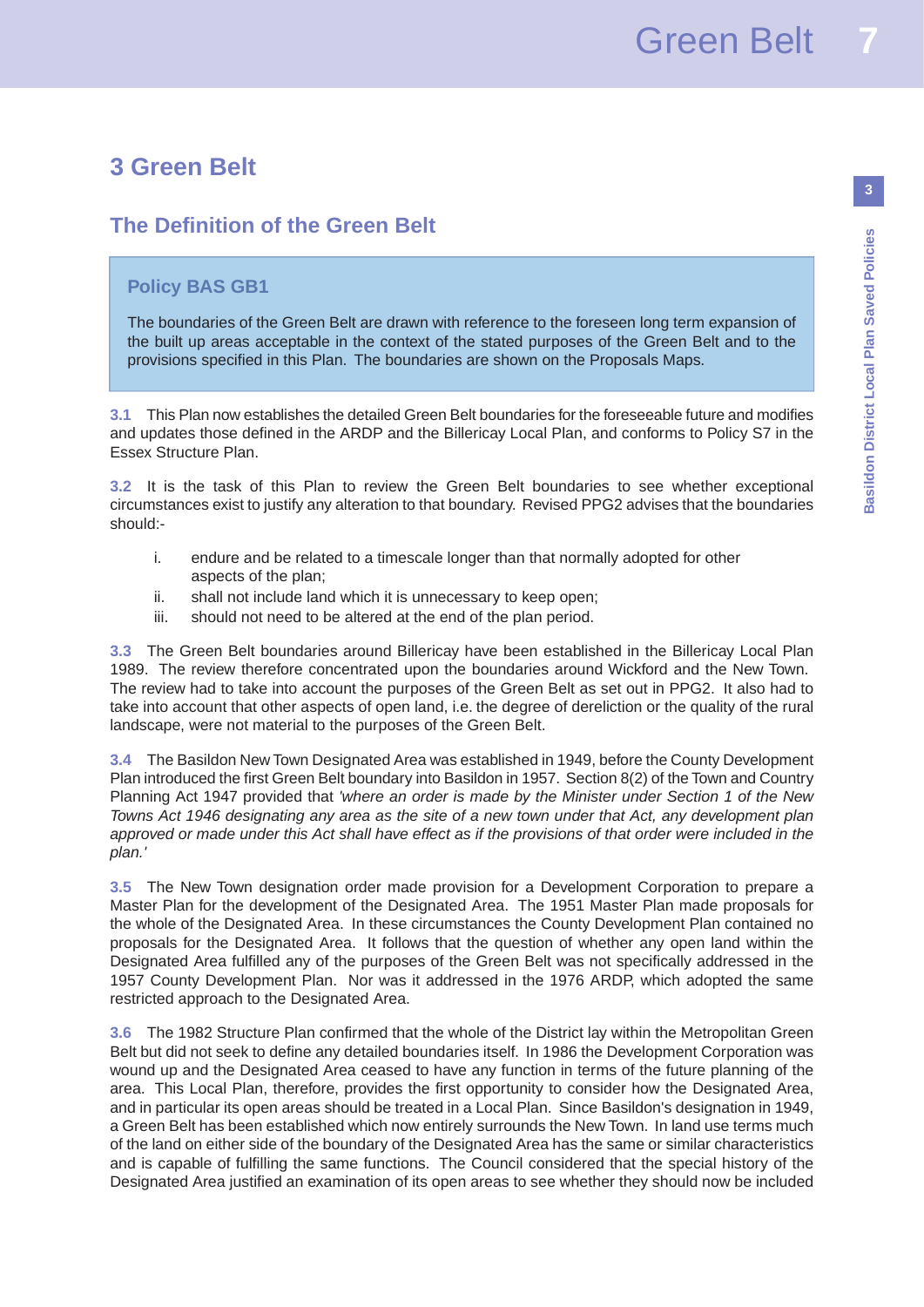within the Green Belt. Land around the New Town has, therefore, been examined with regard to the purposes of the Green Belt, the establishment of defensible boundaries and the considerations of foreseen development needs.

**3.7** The eastern edge of the New Town is clearly and obviously defined by existing development. A number of open recreation uses east of this edge included in the designated area such as parks, local football grounds and areas of open scrub are included within the Green Belt. This vulnerable gap between Basildon and Benfleet is only a mile and a quarter wide at its narrowest, and should not, therefore, be encroached upon.

**3.8** To the north, a number of open areas form insets into the town at Nevendon, Gardiners Lane South and Pipps Hill. Although included within the Green Belt in the County Council's Green Belt Subject Plan (1979) these are retained within the urban area for development and the A127 is taken as the sensible boundary of the Green Belt along the north-eastern sector. The established settlement of Noak Bridge/Steepleview forms a clear block of development north of the A127 and this area must obviously be excluded from the Green Belt. South of the A127 and south-west of Noak Bridge the boundary for the most part follows that of the Designated Area down to the Southfields Industrial Estate. West Mayne and Mandeville Way form a new and obvious boundary to the western edge. To the south-west the Secretary of State's 1974 decision to constrain urban development back behind the escarpment serves to contain the outward spread of the New Town where it would be highly visible and where it could close the gap between Basildon and Corringham. The presence of established Country Parks and Nature Reserves in this area means that the land cannot fulfil the function of long term development land.

**3.9** To the south, the proposed Green Belt comprises wide wedges of open land the majority of which are in established recreation or nature conservation use and which prevent the encroachment of Basildon upon the countryside towards Corringham. Further east the existing Green Belt boundary begins along the railway line, a boundary which is followed through to the east of the town. A clear division exists along this edge between open land and the urban areas of Vange and Pitsea.

**3.10** The open land around Wickford was considered, to see whether there was any land which did not fulfil a Green Belt function and for which 'exceptional circumstances' existed. It is clear that to the south The Wick Development and the existing ARDP boundary have established a definite southern edge to the settlement, any addition to which would threaten the narrow gap between Wickford and Basildon.

To the east, the Shotgate development is already close to the District boundary. North of that the urban edge and the railway line provide a defensible boundary which protects an almost equally narrow gap between Wickford and Battlesbridge. To the north of Wickford, land within the District is mostly taken up by the open land of the Memorial Park. To the north-west the urban edge is less definite and contains narrow insets which have been the subject of development pressures in the past and which, because they are set back behind the main urban edge, do not contribute to the separation of Wickford and Ramsden Bellhouse. The western extremities of Wickford are close to an area of plotland development which could, if a strict policy were not enforced, provide a sprawl of development joining Wickford and Ramsden Bellhouse.

**3.11** The Green Belt boundaries established in the ARDP (1976), the Approved Structure Plan (1982) and the Billericay Local Plan (1989) have therefore been carried forward and reviewed when appropriate to see whether exceptional circumstances exist and to produce the boundary shown in the Basildon District Local Plan. Policy BAS GB1 sets out the broad basis upon which the boundaries in this Plan have been drawn. The policy balances these purposes with the need to maintain the Green Belt *'as far as can be seen ahead'* and to safeguard some land between the urban area and the Green Belt so that long term development needs are met. The extent of these longer term development needs are not defined in National Policy. PPG2 refers to a *'longer time scale than is normally adopted for other aspects of the plan.'* It advises that Green Belt boundaries should not need to be altered at the end of the plan period but nothing indicates how much longer that timescale should be. The County Structure Plan,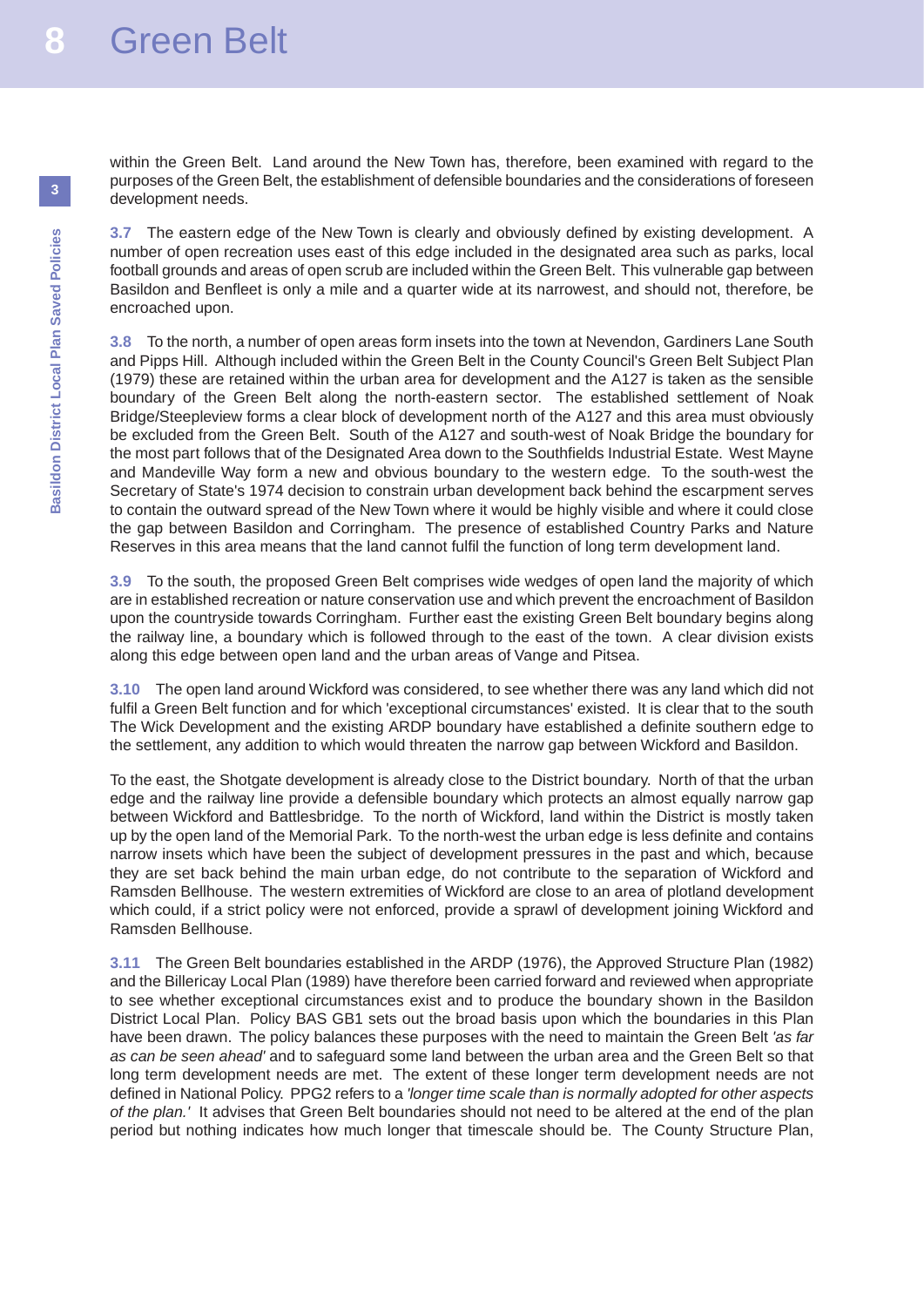Policy S7, redefines the long term aspect somewhat in introducing the phrase *'foreseen long term expansion.'* The phrase was introduced into the policy by the Secretary of State in the Approved Structure Plan and continued in the First Alteration.

**3.12** The only event or threshold which can be foreseen and which may affect the extent of the expansion of built up areas is the review of the County Structure Plan. The Structure Plan requirement for housing provision in Basildon is 10,750 dwellings (net) and this is comfortably exceeded with a provision of 12,803 dwellings (net).

**3.13** The Replacement Essex Structure Plan will take that plan to 2011. The County Council have, however, in commenting upon the Basildon District Local Plan (in April 1992) stated that it is *'considered that the release of Green Belt land for housing needs post 2001 is premature in the absence of strategic guidance on development provision up to 2006 and beyond.'* They *'do not feel that there will be much scope for substantial changes to the Green Belt in South Essex in the period post 2001.'* There being no strategic guidance to 2006 the Plan cannot foresee the scale of long term expansion that far ahead. The Regional Guidance does give some advice on the scale of provision at a broad county level but obviously does not give advice on the distribution at District level. A study of likely production rates on the larger sites in Basildon District has been carried out with the House Builders Federation. Builders have indicated some 1,276 dwellings will probably remain to be completed after 2001. In addition to the land allocated in the Plan for long term housing about (1,000 units) and a continuation of some level of 'windfall' sites up to 1 hectare (see PPG3 Annex B, paragraph 10) a post 2001 provision of some 2,000 dwellings may be expected. This will take Basildon into the next century beyond the end of the Plan period and towards the next review of the Structure Plan, bearing in mind the comments of the County Planner set out above and RPG9 (paragraph 4.19). This looks forward to 2011 and proposes that districts should then provide for further growth by redevelopment and renewal.

Having provided for long term growth into the next century by the allocation of land not required for the purposes of Green Belt, there is a clear indication that such districts need not provide development land outside urban areas on a continuing basis.

**3.14** The Inspector's Report of the Inquiry into the Basildon District Local Plan considers the matter of the Green Belt boundary and long term housing provision (reference paragraphs 2.2.20 to 2.2.40). In the Inspector's view the provision in the Plan for housing post 2001 is sufficient and would impose *'a severe constraint upon the structure plan review with the possibility that other districts in Essex, and possibly outside the county would need to find land to replace them in order for the RPG9 provision to be met. They might impose an increased out migration on the District, a tightening of the housing market within the District and a very significant contraction in the local building industry.'*

In the Inspector's view the need to safeguard land for housing is *'greater than would be met by the local plans existing safeguarding and land release proposals'*. He continued by noting that *'there is a particular need to safeguard some land on the edge of the New Town'*. This is partly because it is the District's major settlement, partly because further alterations to the Green Belt boundary around Billericay would erode confidence in the Green Belt and also because Wickford has already made a contribution to longer term development needs at Barn Hall, as outlined below.

In order to make safeguarded land available in the New Town, the Inspector concludes that a 24 hectare (60 acre) site north of Dry Street should be allocated for development and safeguarded for housing for when the foreseen need actually arises beyond the Plan period. In the Inspector's view the site has a *'Green Belt role limited in significance when balanced against the need to safeguard land for longer term development'*. The Inspector also considered that development of the site would not constitute a serious intrusion into open countryside and that the boundaries formed by Dry Street and the nature reserve are strong and defensible. In addition, the Inspector supported the allocation for longer term development needs of a site north and south of Barn Hall, Wickford. This site is made up of two parcels of land totalling 11.9 hectares (29.5 acres) along the western boundary of Wickford, north of the railway line, and mainly comprises wedges of Green Belt extending into the built-up area. In defining the Green Belt boundary around the western edge of Wickford, it is sensible to make it defensible in the long term. The long term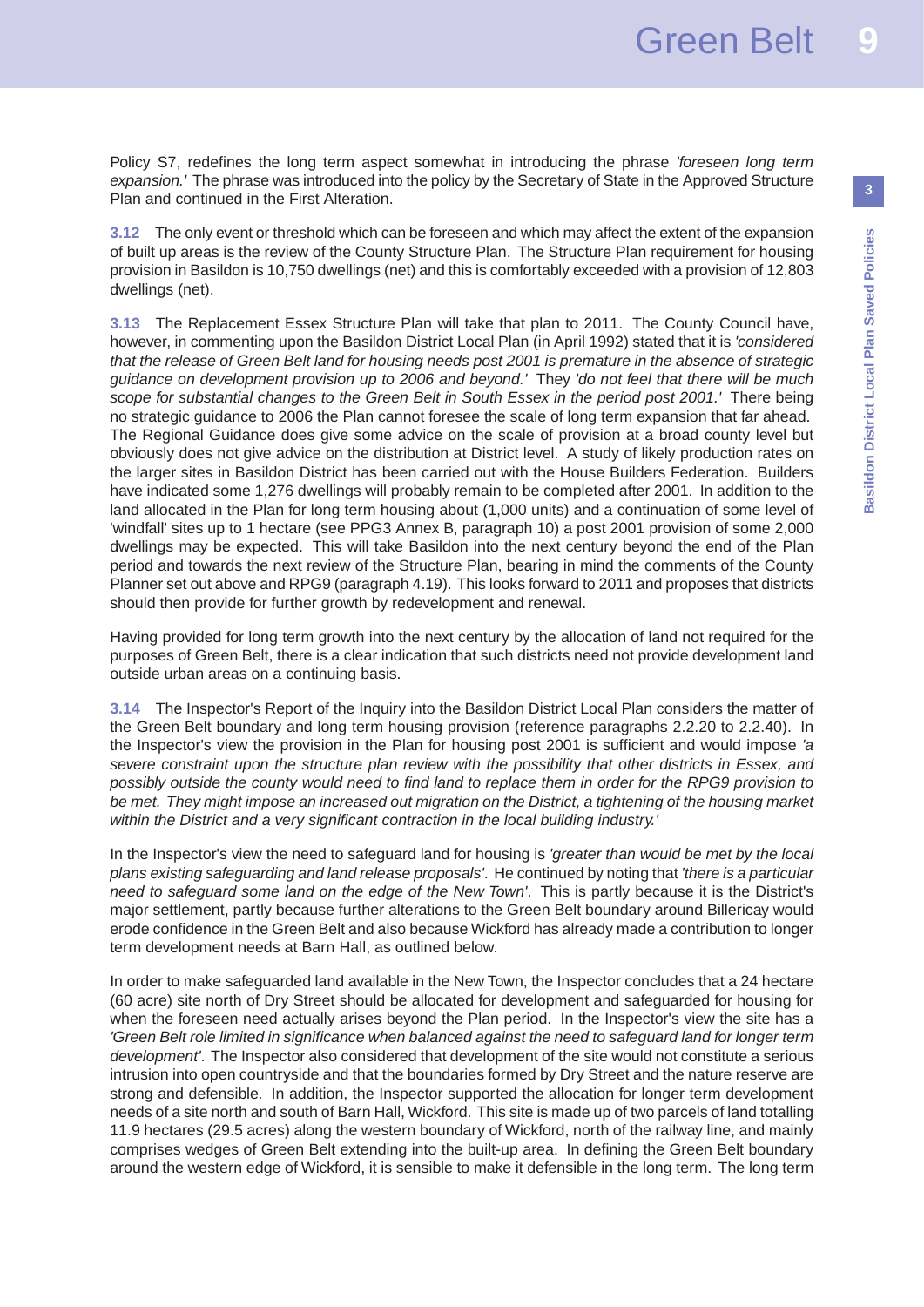durability of this boundary will be guaranteed by 31.4 hectares (77.5 acres) of land immediately adjoining the revised boundary becoming public open space with a range of recreation facilities (see Policy BAS R3) Residential development shall take place in accordance with a Design Brief agreed by the land owner and the Council. Access to the land can be gained from three different roads, and infrastructure can be easily provided.

**3.15** These two sites together with those sites which remain to be completed after 2001, and windfall sites are sufficient to provide for the Structure Plan allocation now proposed in the 1996 County Development Strategy. This Strategy will form the basis for the Structure Plan Review which will take the Plan forward to 2011.

## <span id="page-17-0"></span>**Replacement Dwellings in the Green Belt**

#### **Policy BAS GB3**

Dwellings will be allowed to enlarge on replacement to 90 square metres or a maximum of 35 square metres over and above the floor area of the original dwelling (or the area as at 1 July 1948), which ever is the greater.

Dwellings which have already been extended, by virtue of planning permission granted by the General Permitted Development Order (permitted development), by the Secretary of State or by the Local Planning Authority, may be replaced by a dwelling of the same size.

The appropriateness of any proposal for a replacement dwelling will also be assessed in terms of its scale, form, design, height and materials, nearby buildings and the character of the area.

All replacement dwellings will be subject to the following criteria:-

- i. in the Plotland areas replacement of dwellings by bungalows, subject to a maximum height of 5.5 metres, or chalets, subject to a maximum height of 7.5 metres;
- ii. new dwellings should be located centrally within the plot and between 6 metres and 10 metres from the highway boundary;
- iii. no part of the dwelling, including attached or detached garages and out buildings, should be less than 2.5 metres from any boundary;
- iv. detached garages should be set back in the plot to minimise massing on the frontage and to avoid the creation of an urban form of development;
- v. relevant permitted development rights, as set out in schedule two of the general permitted development order 1995 may be removed by condition on the planning permission, where it is considered that implementation of these permitted development rights could cause material harm to the green belt.
- vi. all dimensions are taken to include external walls, except for accommodation in the roof where internal dimensions will be used;
- vii. attached garages, conservatories, porches and living accommodation in the roof will be included in the calculation of existing and proposed floorspace; and
- viii. the criteria set out in policies BAS GB5 and BAS BE12.

Enlargement of a dwelling on replacement under this policy is a once and for all increase in floor area. Successive replacements will not attract successive enlargements.

Living accommodation in the roofspace is defined as rooms which have been purposely converted to and are used as living accommodation, have access by stairs and have, or are capable of having, approval under the Building Regulations.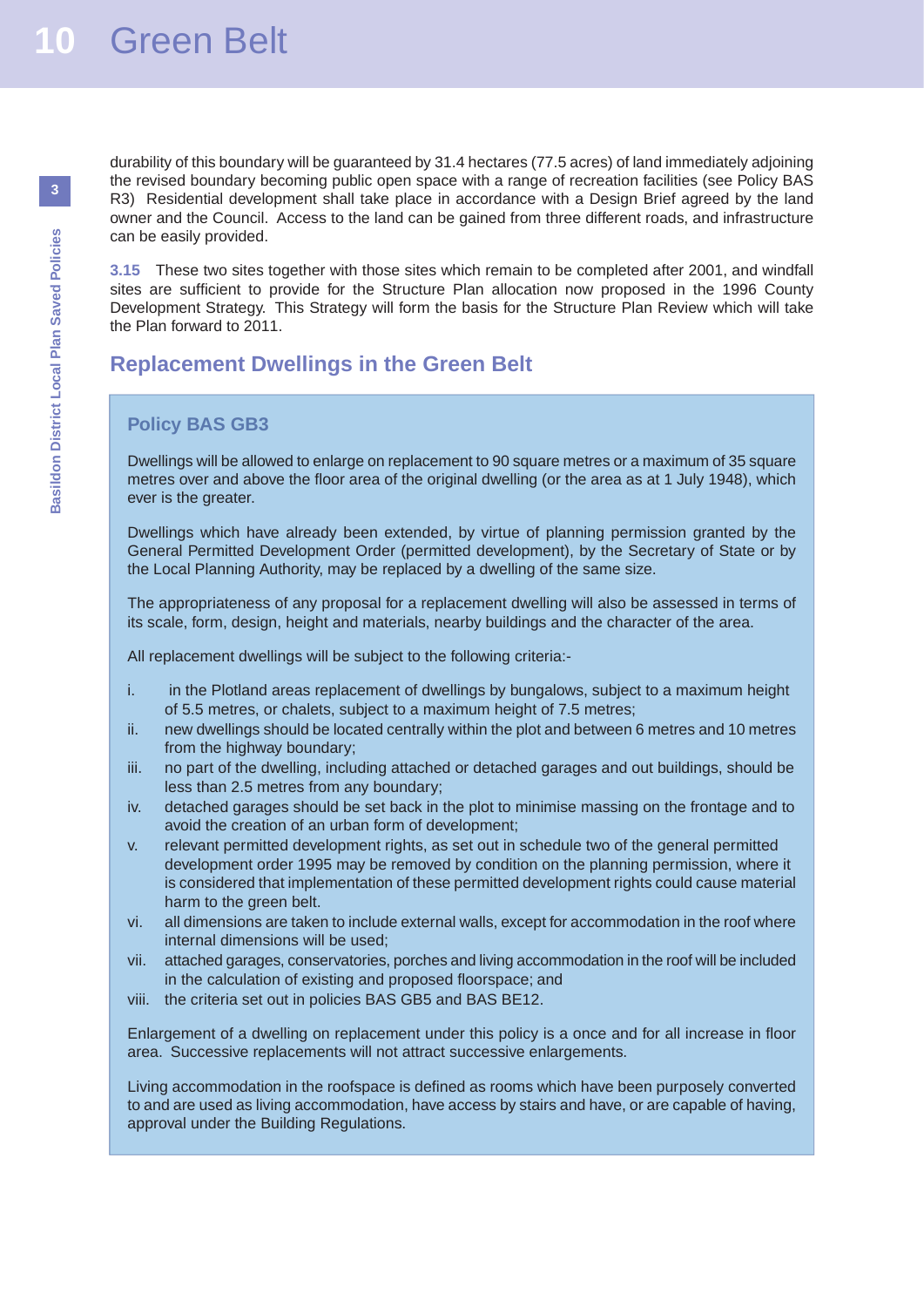**3.16** Revised PPG2 defines the forms of inappropriate development within the Green Belt. In paragraph 3.4, development is considered inappropriate unless it is the *'limited extension, alteration or replacement of existing dwellings.'* This is amplified in paragraph 3.6 which states that the *'replacement of existing dwellings need not be inappropriate, providing the new dwelling is not materially larger than the dwelling it replaces.'* This suggests that only very limited enlargements of the dwelling on replacement will be appropriate in the Green Belt.

**3.17** However, since April 1993, the Council has allowed dwellings to be enlarged on replacement by 35 square metres or to 90 square metres over and above the original dwelling whichever is the greater. This standard is set out in the Council's Development Control Guidelines and was included in Appendix Seven of the Deposit Local Plan. Similar standards have been used since 1982. The entitlement to enlarge on replacement enables occupiers to reasonably extend their dwelling to meet their needs and improve their living environment. Generally, this approach has been supported by Inspectors and no objections were received to the standards in the Deposit Local Plan.

**3.18** In assessing the existing and proposed floor space the Council will consider the planning history of the site, in particular with reference to the legality of any existing buildings and extensions on the site. Consideration will also be given to any previous planning approvals granted by the Council or Secretary of State. The floor space of the existing and proposed dwelling will include living accommodation in the roof, attached garages, porches and conservatories as well as the main body of the house.

**3.19** Due to the semi-rural nature of the Plotland areas and in order to avoid a more urban form of development in those areas, the height of any new dwellings will be restricted.

<span id="page-18-0"></span>**3.20** Once replaced and enlarged under Policies BAS GB3 and BAS GB4, successive replacements will not be allowed to enlarge the dwelling any further. The Council, where appropriate, will remove relevant permitted development rights from the property to ensure that any further development on the site is consistent with the aims and objectives of the Green Belt.

# **Extensions to Dwellings in the Green Belt**

## **Policy BAS GB4**

In the Green Belt dwellings will be allowed to extend to 90 square metres or by 35 square metres over and above the original floor area of the dwelling (or the area as at 1 July 1948), whichever is the greater, subject to the following:-

- i. the extension should not be within 2.5 metres from any boundary;
- ii. all dimensions are taken to include external walls, except in the case of accommodation in the roofspace, where internal dimensions will apply;
- iii. attached garages, conservatories, porches and living accommodation in the roof will be included in the calculation of existing and proposed floorspace;
- iv. relevant permitted development rights, as set out in schedule two of the general permitted development order 1995 may be removed by condition on the planning permission, where it is considered that the implementation of permitted development rights could cause material harm to the Green Belt; and
- v. the criteria set out in Policy BAS GB5 and BAS BE12.

For the purposes of this policy, extensions include porches, garages, conservatories and rooms in the roof.

Living accommodation in the roofspace is defined as rooms which have been purposely converted to and are used as living accommodation, have access by stairs and have, or are capable of having, approval under the Building Regulations.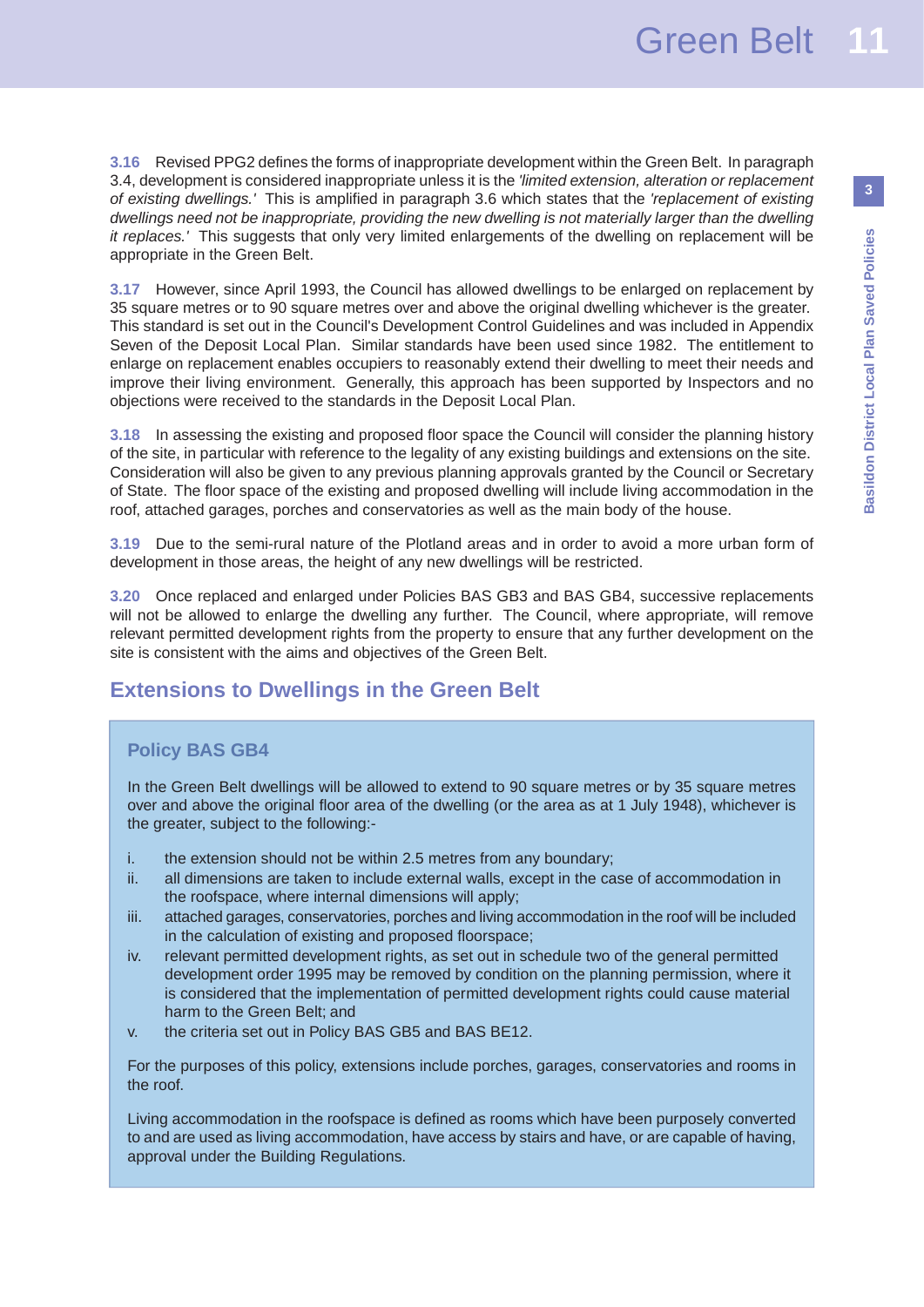**3.21** Paragraph 3.6 of Revised PPG2 states that *'provided that it does not result in disproportionate additions over and above the size of the original building, the extension of dwellings is not inappropriate in Green Belts.'* Since April 1993, the Council has applied a standard that allows the extension of dwellings in the Green Belt by 35 square metres over and above the floor area of the original building. Similar standards have been used by the Council for a number of years and allow reasonable extensions to all dwellings in the Green Belt which meet the criteria set out in Policy BAS GB5.

**3.22** In circumstances where further permitted development alterations could result in a development that is inconsistent with the aims and objectives of the Green Belt, the Council will remove the relevant permitted development rights (for example where there is potential to create window openings in a new roof). In assessing the existing and proposed floor space the Council will consider the planning history of the site, in particular with reference to the legality of any existing buildings and extensions on the site. Consideration will also be given to any previous planning approvals granted by the Council or Secretary of State. The floor space of the existing dwelling and proposed dwelling will include living accommodation in the roof, attached garages, porches and conservatories as well as the main body of the house.

## <span id="page-19-0"></span>**Definition of a Dwelling**

#### **Policy BAS GB5**

Policies BAS GB3 and BAS GB4 will only apply to dwellings which meet the following criteria:-

- i. The dwelling has the benefit of planning permission or existed prior to 1 July 1948. Unauthorised dwellings made lawful by virtue of the granting of a Lawful Development Certificate do not fulfil this criterion;
- ii. The dwelling is or was recently occupied as a dwelling and rated as such;
- iii. Is a permanent substantial structure with recognised constructional features including foundations, walls, slated or tiled roof and plastered internally. sheds, vans, garages, caravans, mobile homes, games rooms, holiday/weekend shacks or similar will not qualify under these criteria;
- iv. The dwelling provides adequate shelter from wind, weather and damp penetration;
- v. The dwelling contains at least one living area with separate bedroom accommodation plus separate and conveniently located W.C.;
- vi. The dwelling contains basic facilities for heating and lighting;
- vii. Has drainage and mains water laid on or otherwise conveniently located; and
- viii. The property has a vehicular access.

**3.23** Owing to the Plotland nature of much of the District's Green Belt, habitation takes place in mobile homes, old railway carriages, converted out-buildings, caravans, weekend/ holiday shacks and other non-permanent and insubstantial structures and the replacement of these by permanent dwellings will be resisted by the Council. In addition, there are dwellings which are derelict and other sites where a dwelling has been demolished. In both instances, new dwellings will not be allowed, as the sites are not used for residential purposes at the time of application. Where it is marginal whether a dwelling meets these criteria, the onus will be on the applicant to demonstrate that the dwelling meets the criteria in the policy.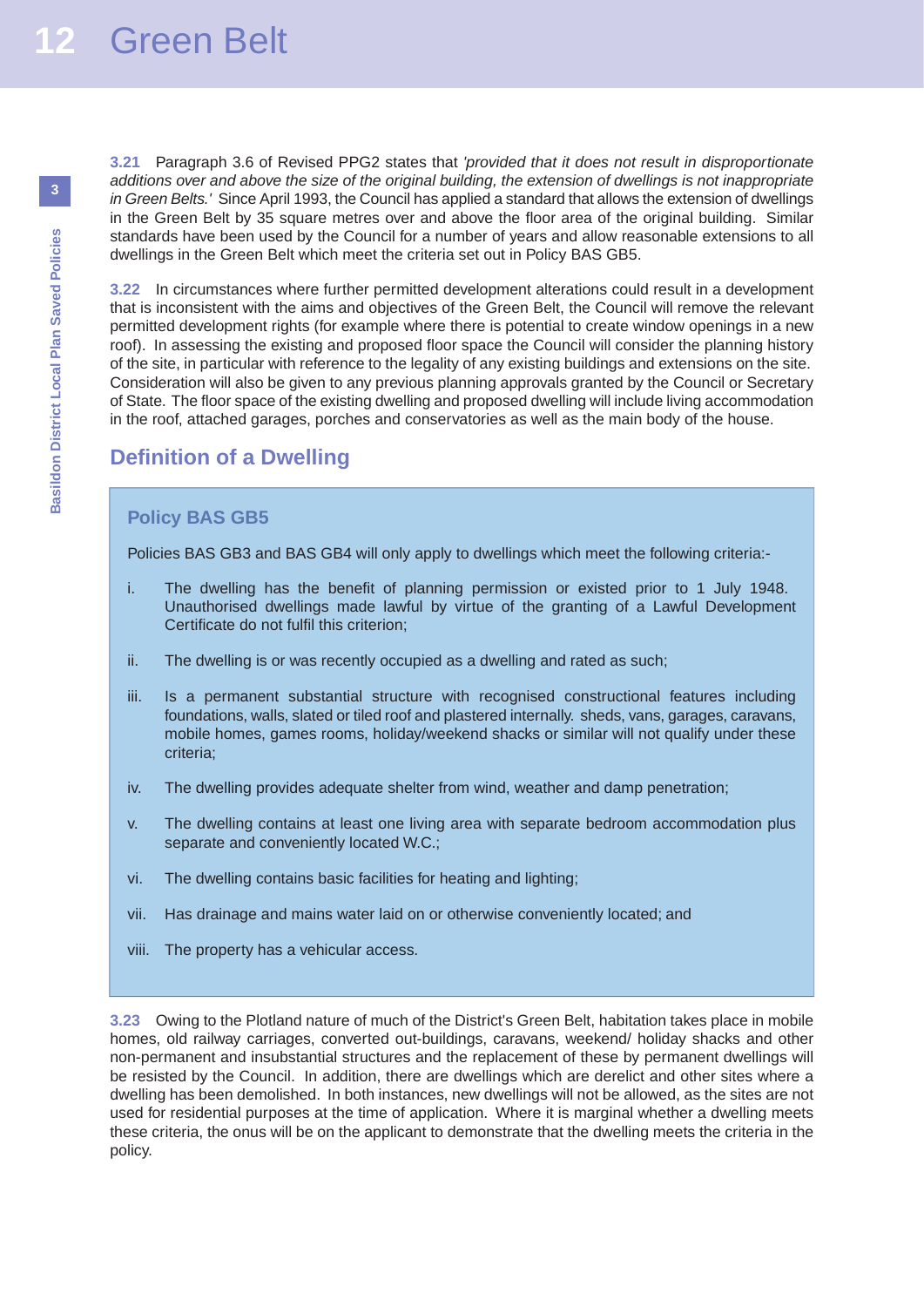**3.24** Dwellings which do not have the benefit of planning permission will not be allowed to be replaced or extended. Where an unauthorised dwelling has been granted a Lawful Development Certificate, it will also not be allowed to extend or be replace.

# <span id="page-20-0"></span>**Agricultural Workers Dwellings**

### **Policy BAS GB6**

Planning permission will not normally be granted for new dwellings in the Green Belt. However, dwellings for agricultural workers may be permitted provided the Council is satisfied that it is essential for the proper functioning of the enterprise for one or more workers to be readily available day and night. In addition a financial test may be applied to assess whether the proposed unit is viable or, in the case of proposed operations, is likely to be viable.

In addition the local planning authority will need to be satisfied that:-

- i. the holding, either in its current extent or as part of a different holding, does not have a dwelling related to it, which could provide suitable accommodation. the occupancy of the new dwelling will be restricted by a condition.
- ii. there are no settlements nearby which could provide suitable accommodation.
- iii. the development shall have regard to the council's development control guidelines.
- iv. any dwellings granted planning permission on the basis of agricultural need, together with any existing dwelling on a farm holding, will be subject to the standard occupancy condition.

Applications for the re-use of agricultural buildings erected under permitted development rights within 4 years of their substantial completion will only be granted in very special circumstances.

In circumstances where the proliferation of farm buildings constructed under permitted development rights is having a seriously detrimental effect on the openness of the Green Belt within a particular area, the Council will attach a condition withdrawing permitted development rights for new agricultural buildings within that area.

**3.25** Within the District's Green Belt, new dwellings for use by agricultural workers may be acceptable, provided that strict criteria designed to prevent possible abuse, set out in Policy BAS GB6 above, are met. Any dwellings granted planning permission on the basis of agricultural need, together with any existing dwellings on a farm holding, will be subject to the standard occupancy condition.

<span id="page-20-1"></span>**3.26** The Council is also keen to ensure that the erection of agricultural buildings under permitted development rights does not lead to an unacceptable proliferation of such buildings in the Green Belt, to the extent that the openness of the Green Belt, or a particular area within the Green Belt, is threatened. Where it is clear that a group of agricultural buildings is threatening the openness of the Green Belt in any particular area - whether that be an entire holding, or a specific area within a holding - the Council will endeavour to ensure that permitted development rights in respect of agricultural buildings within that area are removed.

## **Re-Use of Dwellings in the Green Belt**

#### **Policy BAS GB7**

Except as outlined in Policy BAS GB8<sup>(i)</sup>, the re-use or adaptation of suitable buildings will be allowed in the Green Belt provided that:-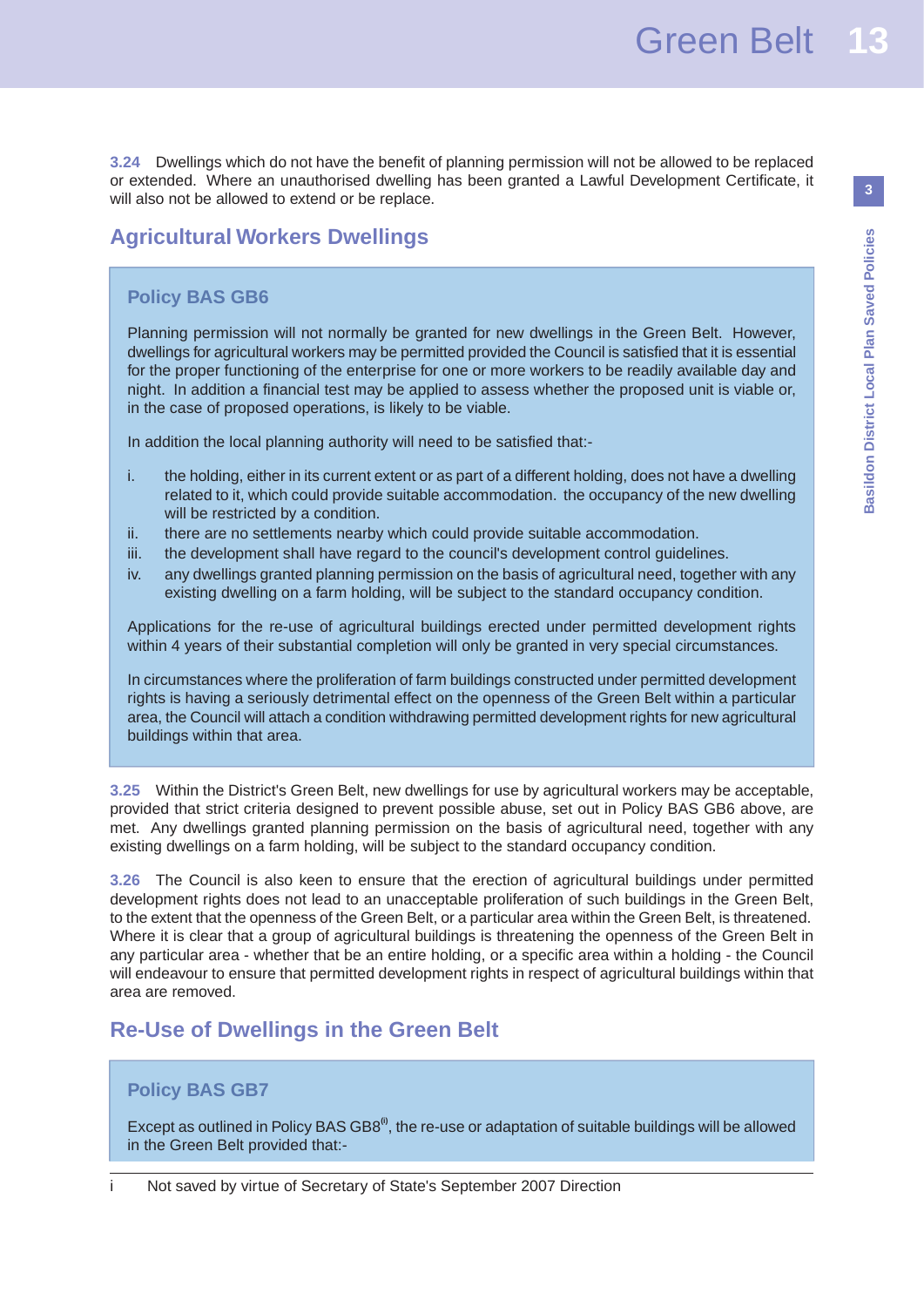- i. the building is in keeping with its surroundings by reason of its form, bulk and general design, and the conversion works proposed would not be detrimental to the character of the building itself;
- ii. the creation of any residential curtilage does not harm the openness or visual amenities of the green belt;
- iii. the buildings are of permanent and substantial construction, and are capable of conversion without major or complete reconstruction, other than limited extension;
- iv. the proposed use would not be significantly more harmful to residential and visual amenities than the previous use and conflict with the openness of the green belt;
- v. the proposed use would not result in inappropriate outside storage of any materials, machinery and/or vehicles; and
- vi. the surrounding roads should be adequate to accommodate the increase in vehicle traffic generated, having regard to the physical and environmental capacity of the roads and their function in the county road hierarchy.

**3.27** From time to time buildings in rural areas become unsuitable for their original purpose. In certain circumstances, conversions to other uses may be acceptable, providing the criteria in the policy are met. Such conversions can have (in visual terms or because of the increased activity associated with them), a significant adverse effect on the countryside as new buildings, which are otherwise strictly controlled within the Green Belt. For this reason, the policy lists criteria which are intended to control such conversions while permitting the principle of conversions. Commercial and light industrial uses includes business uses within Class B1 of the Town and Country Planning (Uses Classes) Order 1987. Residential conversions will be given particular scrutiny as these can have a significant impact upon the character of buildings such as historical barns, by the introduction of inappropriate domestic features. The Town and Country Planning (General Permitted Development) Order 1995 provides for the erection of certain agricultural buildings without planning permission.

**3.28** In order to discourage the abuse of these permitted development rights, the Council will not consider favourably applications for the change of use of these agricultural buildings within 4 years of their substantial completion.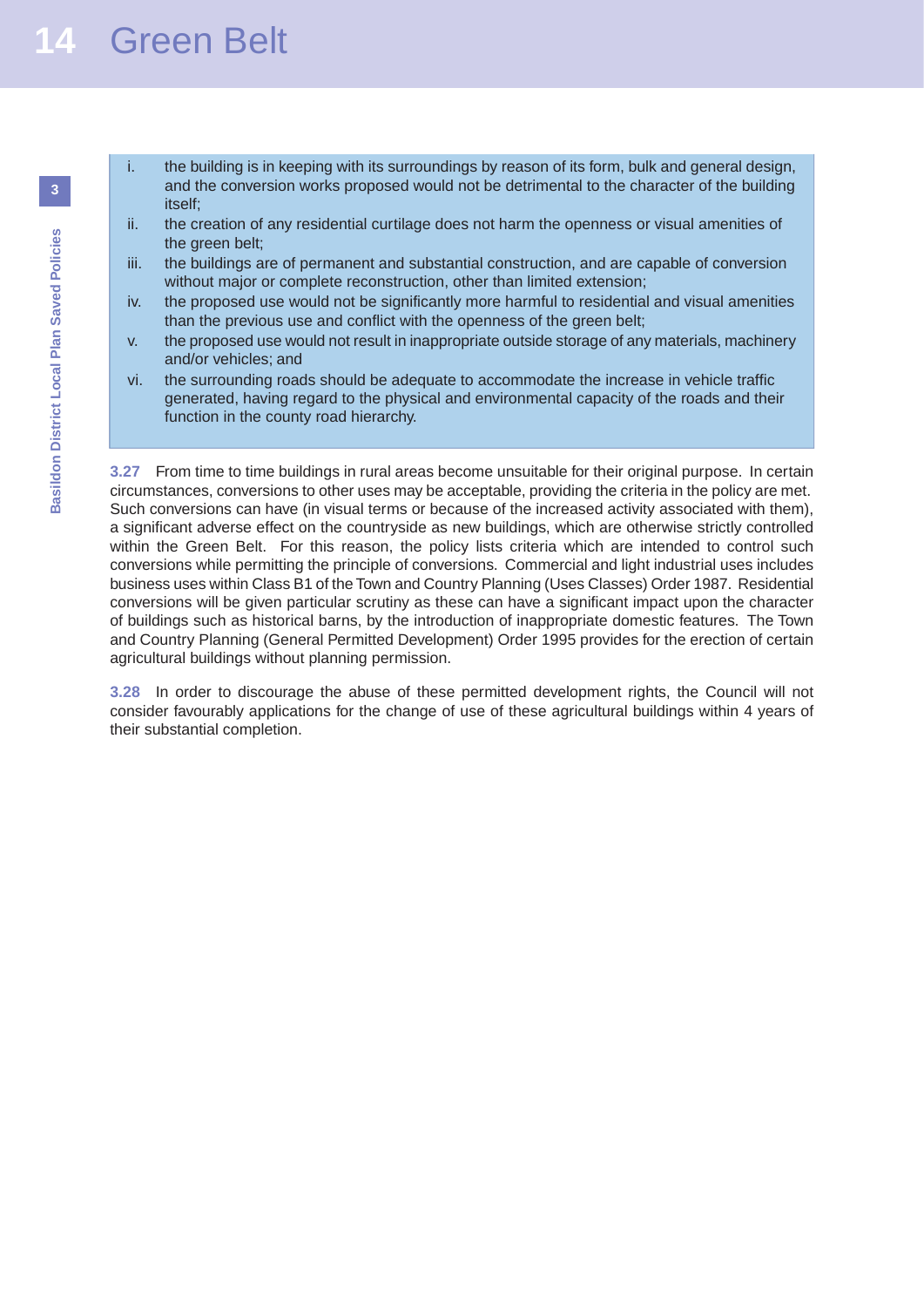# <span id="page-22-0"></span>**4 Settlement & Housing**

# <span id="page-22-1"></span>**Housing Sites for Development During the Plan Period**

### **Policy BAS S2**

The following sites within the urban areas are allocated for residential purposes:-

- i. Land West of Cranes Lane and East of St Anselms School, Basildon (1.4 hectares/3.5 acres).
- ii. Land South of Hillside Close, Billericay (0.8 hectares/2 acres).
- iii. Land forming the North Western section of Norsey Meadow, Billericay (1.1 hectares/2.7 acres).
- iv. Land South of Rosebay Avenue, Billericay (2.6hectares/6.4 acres).
- v. Land North of Fairlop Gardens, Basildon (0.5 hectares/1.25 acres).
- vi. Land East of Pound Lane, Laindon (1.05 hectares/ 2.6 acres).

**4.1** Within the New Town there are a number of sites which, over the life of the town, have not been developed as intended in the original New Town Master Plan, or have become redundant. As these sites have previously been allocated for development, it is unlikely that they will remain undeveloped in the future. It is now considered that a suitable future use could be residential, given their proximity to residential areas. Apart from Norsey Meadow, all of the Billericay sites within this policy are carried forward from the Billericay Local Plan. They have been included as land for development in this Plan because they were previously allocated as land earmarked to meet post-1991 housing needs. Norsey Meadow was identified by the Billericay Local Plan Inspector as being suitable for post-1991 housing. Such allocations will obviously contribute further to the overall land availability within the District but are not required to achieve the Structure Plan figure. It is estimated that the following sites could accommodate about 265 dwellings.

**4.2** Surface water attenuation may be required for the sites, together with other measures dependent on the nature of the proposed developments. Consultation with the Environment Agency may be required prior to the submission of an application.

#### **4.3 Land West of Cranes Court and East of St Anselms School**, Basildon (1.4 hectares/3.4 acres)

The site comprises two parcels of land, on the south side of Cranes Farm Road. Both parcels of land are part of larger sites which extend to the southern boundary of Cranes Farm Road. To the east and south they are bordered by residential uses and to the west by school playing fields. The St Anselms site is surplus to requirements as a playing field. Development of these sites shall be restricted to an area which runs some 80 metres parallel to the southern boundary of the sites. This will ensure that the development does not project any further northwards of the northernmost point of Cranes Court and that a substantial area of open space and landscaping strip remains between the development and Cranes Farm Road. This landscaping strip will continue the area of open space on the southern side of Cranes Farm Road, an important and prominent feature in this area. At an average density of 14 dwellings to the acre, this site could accommodate between 50 and 60 units. However, given its location adjoining community uses and other social housing developments, it is appropriate that the development of this site should contribute to meeting the affordable housing needs of the District (See Policy BAS S5).

#### **4.4 Land South of Hillside Close**, Billericay (0.8 hectares/2 acres)

This is a parcel of 0.8 hectares (2 acres) well defined from the proposed open space to the south and adjacent to the recent development at Martin Close, from which access would be gained. Approximately 25 dwellings could be built on this site.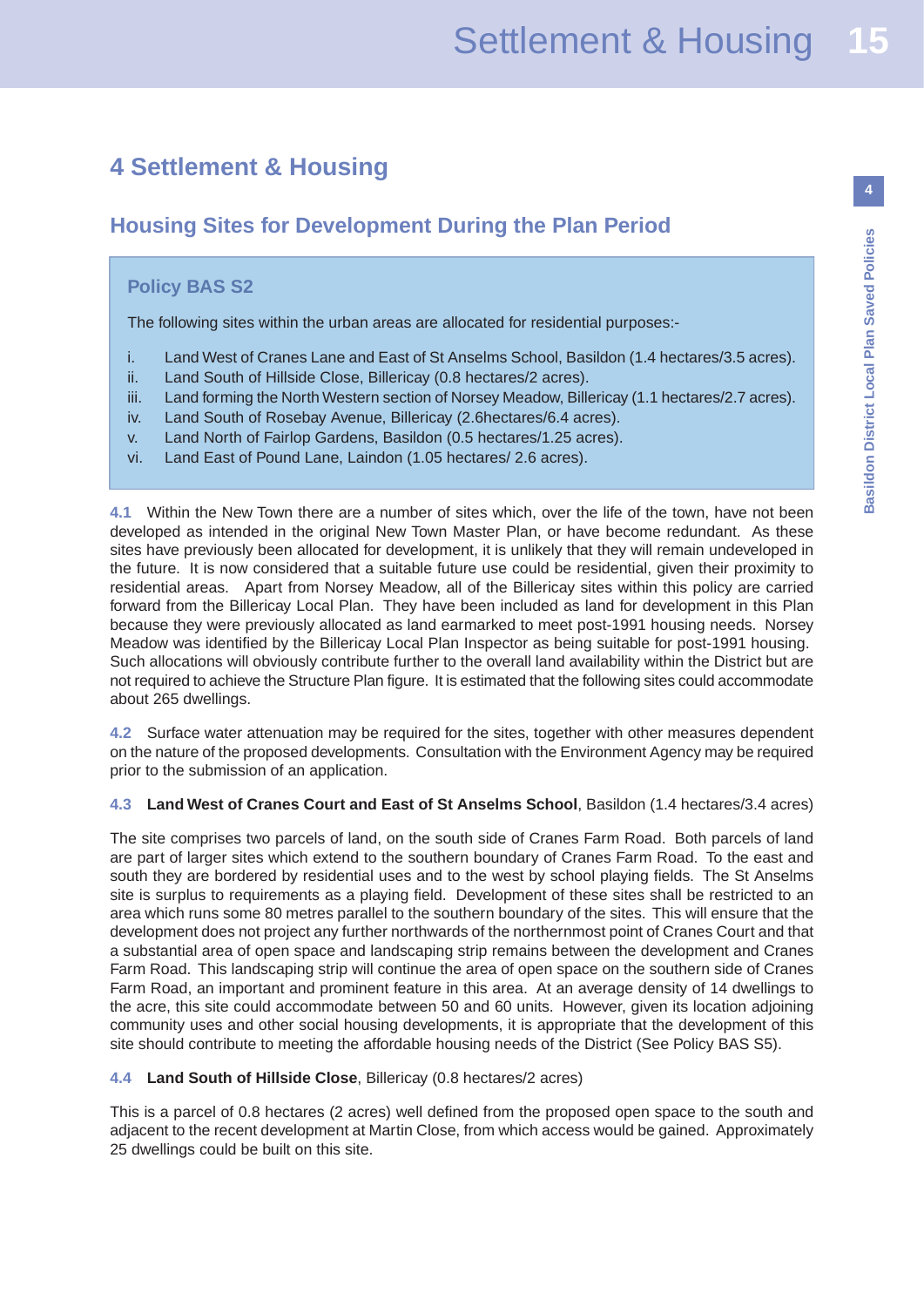#### **4.5 Norsey Meadow**, Billericay (1.1 hectares/2.7 acres)

This site is part of a larger site of 3.2 hectares (7.9 acres) identified by the Billericay Local Plan Inspector as being suitable for 'Area of Special Restraint' status (land meeting post 1991 housing needs). Two areas of special restraint allocated in the Billericay Local Plan and part of one of the remaining three areas have planning permission for residential development.

With the exception of the land adjacent to Langham Crescent, which has been returned to the Green Belt, the Billericay 'Areas of Special Restraint' without planning permission are allocated by Policy BAS S2 in the Basildon District Local Plan for residential development. Bearing in mind the Billericay Local Plan Inspector's comments to effect that the 3.2 hectares (7.9 acres) did not fulfil a Green Belt function, agreement has been reached with the owners of the bulk of the site to develop only 1.1 hectares (2.7 acres), comprising the less prominent parts of the original 3.2 hectares (7.9 acres). The remaining 6.4 hectares (15.8 acres) of Norsey Meadow would be passed to the Council for informal public open space purposes. The density of the development would be relatively low, with substantial separation distances from existing adjoining dwellings, significantly greater than the Council's minimum standards.

The site comprises of two 'arms' of development fronting the north western corner of Norsey Meadow. One arm encompasses the former nursery site to the rear of nos. 70-84 Norsey Road, whilst the other effectively extends Norsey Close in a southerly direction. Neither will encroach onto the Meadow proper, and because of the lie of the land neither will be visually prominent from a majority of the Meadow. The development of these two small portions of land will ensure that the Meadow itself is returned to the Green Belt and secured as public open space. Access to the site will be by means of the existing junction of Norsey Close and Norsey Road. The site could accommodate approximately 15 dwellings.

#### **4.6 Land to South of Rosebay Avenue**, Billericay (2.6 hectares/6.4 acres)

This site of 2.6 hectares (6.4 acres) was allocated for a primary school in the Approved County Development Plan (First Revision) but subsequently the education authority decided that it did not wish to build the school at Queens Park. For the following reasons, the most appropriate use of the land is residential:-

- i. the site does not lie within the Green Belt;
- ii. there is already ample public open space in the vicinity;
- iii. residential development adjoins the site on 3 sides; and
- iv. the site was identified in the Billericay Local Plan as being suitable for housing development.

The site is covered in thorn together with some oak trees. Groups of oaks should be retained in small open spaces, broad highway verges and parking areas. Taking into account the need to preserve some of the trees on this land, it is estimated that approximately 85 dwellings could be built on the site.

#### **4.7 Land North of Fairlop Gardens**, Basildon

The site comprises an area of 0.5 hectares/1.2 acres located in the south-western corner of an existing 2.6 hectares (6.4 acres) of open space to the north of Fairlop Gardens and the south of Broadmayne. To the east and west the site is bounded by existing residential uses, whilst to the south is the Fairhouse County Primary School. The site will be accessed from Long Riding and any development proposals should ensure retention and enhancement of the remaining open space to the north. However, given its location adjoining community uses and affordable housing, it is appropriate that this site should be developed either for a nursing home or for affordable housing for approximately 20 units (see Policy BAS S5).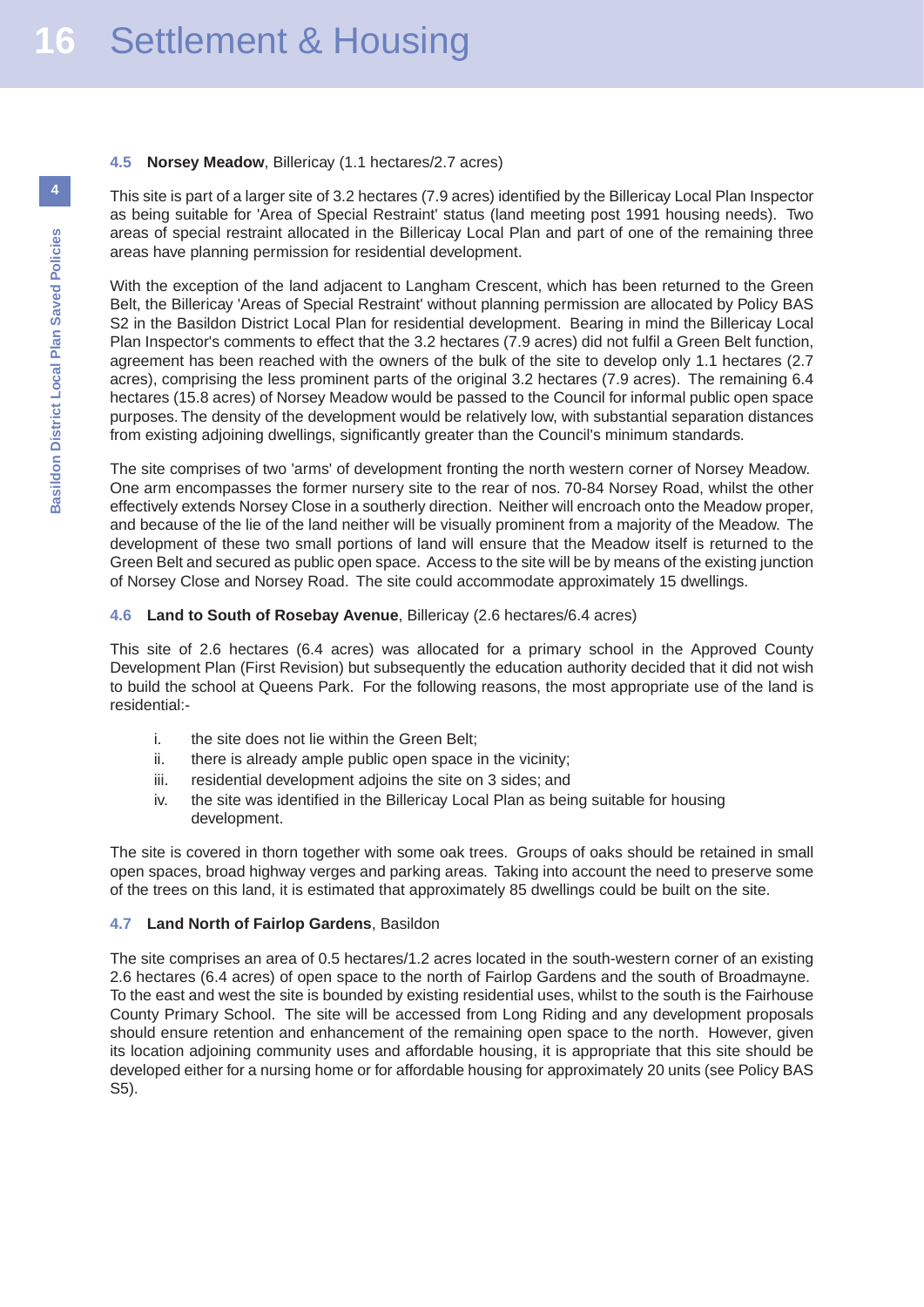#### **4.8 Land East of Pound Lane**, Laindon

This site comprises of two parcels of land totaling 1.05 hectares/2.6 acres, divided by the footpath to St Nicholas' Church. It is bounded to the north, west and south by existing residential development. Access to the site will be from the existing track which runs onto the site from Pound Lane. Any development proposals for the site should retain the trees fronting Pound Lane, retain the tree and scrub landscaping buffer strips along the eastern and western boundaries and provide a new landscaping buffer along the eastern edge to compliment the open space associated with the church. The existing footpaths should also be incorporated into any development, which could accommodate about 20 dwellings.

# <span id="page-24-0"></span>**Areas of Special Reserve - Long Term Development Sites Post 2001**

## **Policy BAS S3**

The following land, between the urban area and the Green Belt boundary, is safeguarded for meeting longer term housing development needs beyond the present Local Plan period.

Planning permission for permanent development of the land will not be granted until there has been a review of this Local Plan which proposes the development of one, or both, sites below. Until the land is required for development, there will be a presumption against development other than that normally allowed in the Green Belt:

- i. 12.14 hectares (30 acres) of Land North and South of Barn Hall, Wickford.
- ii. 24 hectares (60 acres) of Land North of Dry Street, Basildon.

Development of the Land at Barn Hall will depend on the provision of 22 hectares (54 acres) of public open space to the west of the site and within the District, together with landscaping and appropriate recreational facilities, to replace existing facilities on the safeguarded housing land and to provide for the needs of the new population. In addition, various off-site highway works will be required.

Development of the Dry Street site will depend upon the provision of open space and community facilities including a primary school, community centre, local shops and a health centre, together with off-site highway works.

**4.9** Policy S7 of the Structure Plan First Alteration states that the Green Belt boundaries around towns and villages will be defined *'by reference to the foreseen long term expansion of their built up areas acceptable in the context of the stated purposes of the Green Belt.'*

**4.10** In drawing the long term Green Belt boundaries around the settlements in Basildon District, regard has been given to the defensibility of existing boundaries, the contribution that land on the periphery of the existing urban boundary makes to the stated purposes of the Green Belt, the development needs of the District and the need to keep development within the planned capacity of local services and infrastructure.

**4.11** In the light of these criteria, two sites have been identified to met longer term development needs - north and south of Barn Hall, Wickford, and north of Dry Street, Basildon.

#### i. **Land at Barn Hall**, Wickford

A site north and south of Barn Hall, Wickford has been identified to meet longer term development needs. This site is made up of two parcels of land totalling 11.9 hectares (29.5 acres) along the western boundary of Wickford, north of the railway line, and mainly comprises wedges of Green Belt extending into the built up area. In defining the Green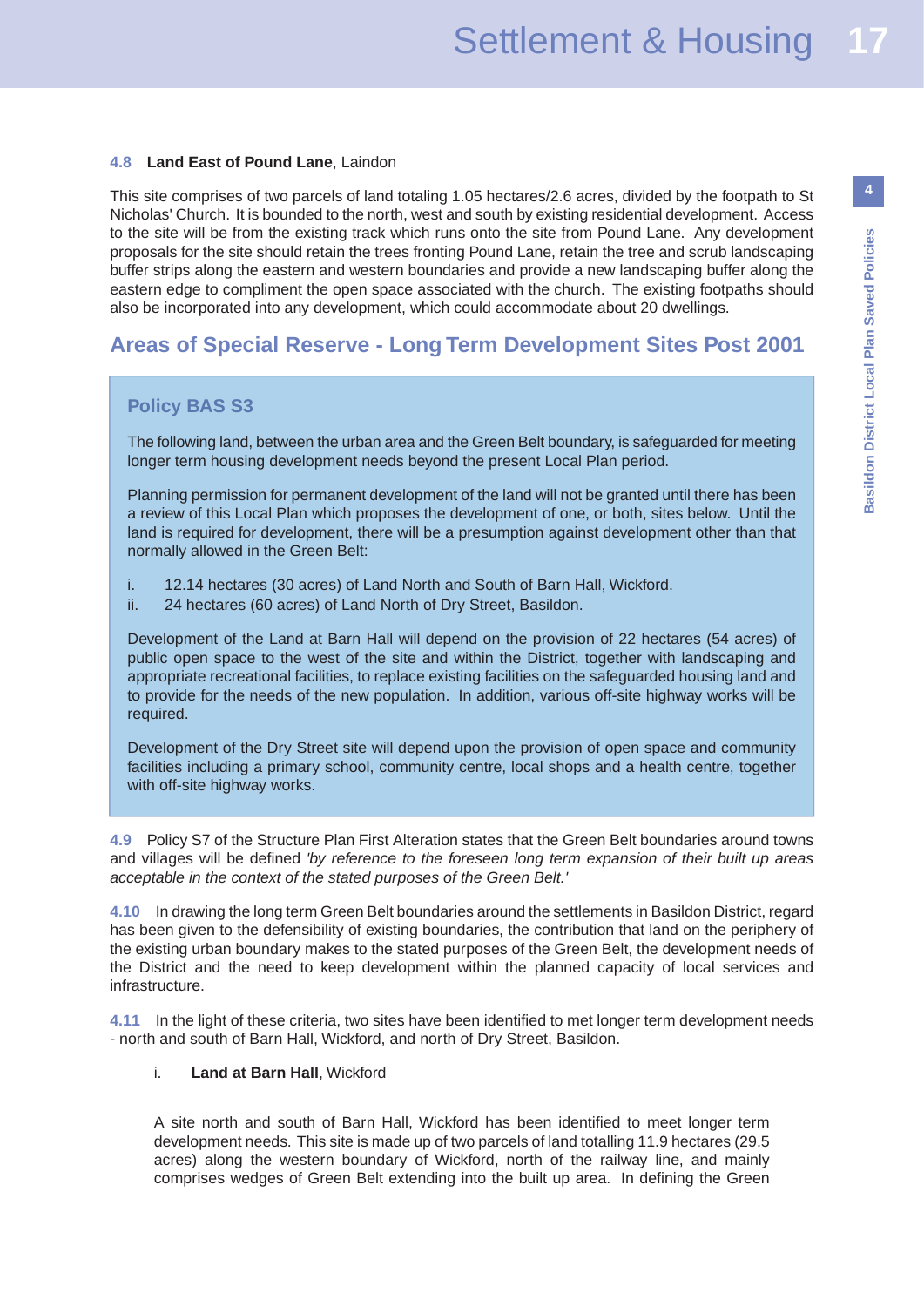Belt boundary around the western edge of Wickford, it is sensible to make it defensible in the long term. The long term durability of this boundary will be guaranteed by 31.4 hectares (77.5 acres) of land immediately adjoining the revised boundary, becoming pubic open space with a range of recreation facilities. Some 22 hectares (54 acres) of the proposed open space is within the District boundaries. The remainder is located within Chelmsford Borough. Residential development shall take place in accordance with a Design Brief agreed by the landowner and the Council. Access to the land can be gained from 3 different roads, and infrastructure can be easily provided. In order to create a strong and defensible Green Belt boundary it is necessary to exclude Berne Hall from the Green Belt. This moated property is of significant archaeological importance and has considerable visual amenity value. Berne Hall is therefore not allocated for residential development.

#### **ii. Land North of Dry Street**

The site north of Dry Street consists of 35 hectares (85 acres) of undulating grazing land. The site formed part of the New Town Designated Area, and has never been part of the Green Belt. The land is bounded in the north by residential development, and in the east by Basildon College and Basildon Hospital. To the west is Langdon Nature Reserve (see para 5.5), which is also designated a Site of Importance for Nature Conservation (SINC).

An area of 24 hectares of the site is reserved for meeting long term housing needs. The remainder of the site, some 11 hectares would be used for open space purposes, together with the provision of the community centre, shops and health centre identified in Policy BAS S3. A primary school of adequate capacity should be provided in an appropriate located easily accessible to the main road network.

Vehicular access to the site shall be from Dry Street to the south and/or via the hospital roundabout on Nethermayne through the grounds of the adjoining hospital and Basildon College sites. Vehicular access to the site shall be optimal for the operation of bus services. A principal access from Dry Street will involve works to widen this highway east of the site access and new highway works will be required at the junction of Dry Street with Nethermayne which could be carried out in conjunction with the proposed hotel development adjacent to the golf club. Appropriate traffic management measures will be required to deter motor vehicles passing westwards along Dry Street beyond the principal access.

The highway network within the development will have regard to the principles of the Essex Design Guide; should be developed to encourage slower speeds (i.e. 20 mph maximum); and should include cycleways and footpaths to facilitate access by cycle and on foot to the town centre and surrounding areas.

<span id="page-25-0"></span>The development of this site should accord with the principles of sustainability, and, wherever appropriate, use should be made of the site's natural contours to orientate the new dwellings so as to optimise solar gain and energy efficiency.

## **Affordable Housing**

#### **Policy BAS S5**

In developments of 25 dwellings or more, or residential sites of 1 hectare or more, the Council will expect an appropriate provision of affordable housing on suitable sites.

In this context affordable housing means both low-cost market and subsidised housing, and the type of housing sought will depend on local housing need and the site suitability.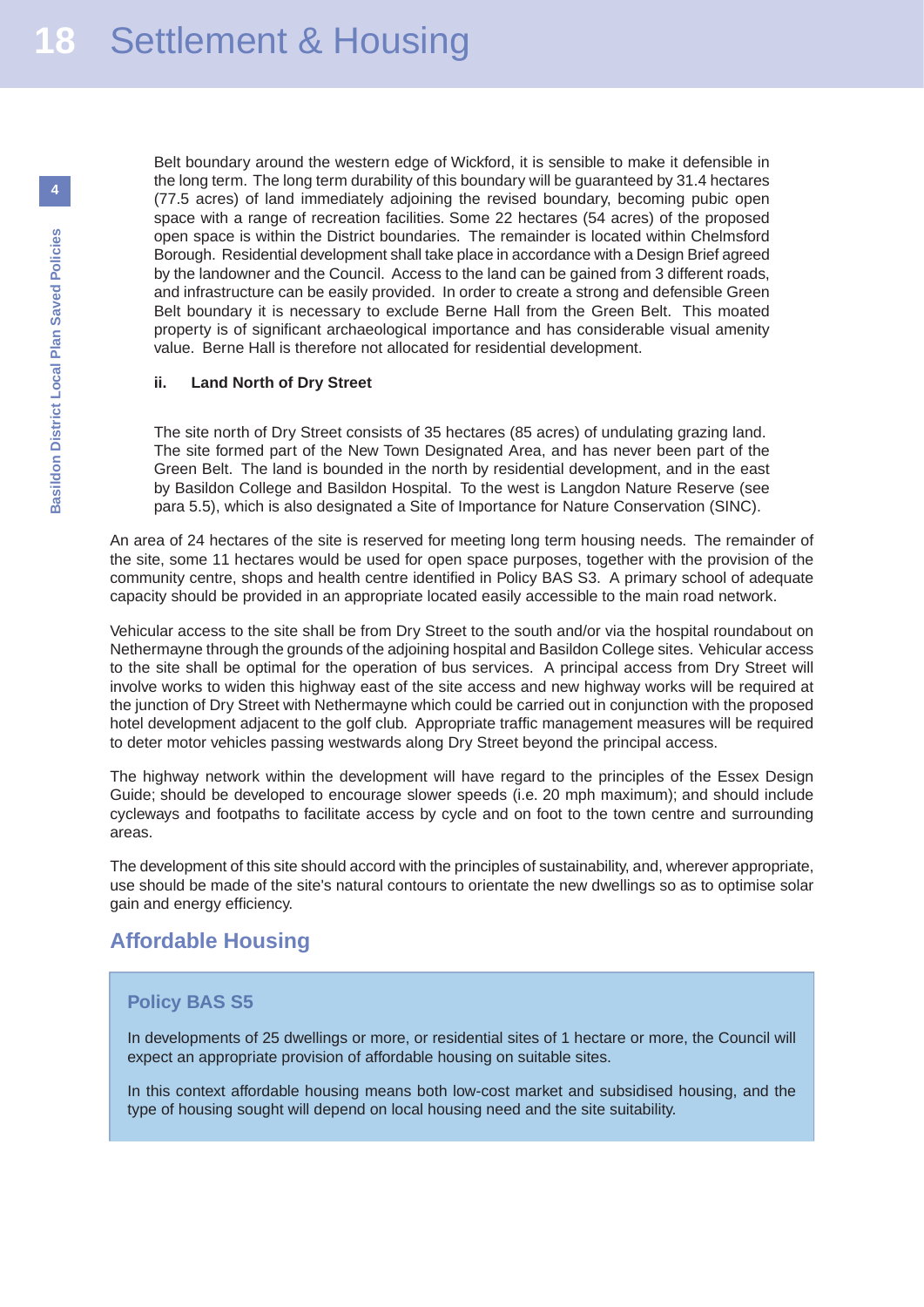In assessing the suitability of a site for affordable housing the Council will have regard to the site's location relative to public transport, town centres and other areas of employment, proximity to public open space, schools and other community facilities, particular costs associated with the development and the realisation of other material planning objectives.

The scale and form of provision will be subject to negotiation and may consist of between 15 - 30% of the total number of units.

On certain suitable sites it may be considered more appropriate for the developer to make a financial or other contribution towards affordable housing elsewhere in the District when the factors of provision of affordable housing on the suitable site undermine the viability of the development of the whole site, or the need for a type of affordable housing is different to that which would be provided on that site.

Agreements on arrangements to ensure their future use as affordable housing to meet the needs of the District will be required.

**4.12** National planning policy on Planning and Affordable Housing is set out in Circular 6/98 published by the Department of the Environment, Transport and the Regions in April 1998. In it a definition of affordable housing is provided as *'*both low-cost market and subsidised housing (irrespective of tenure, ownership - whether exclusive or shared - or financial arrangements) that will be available to people who cannot afford to rent or buy houses generally available on the open market.' The need for affordable housing is a material planning consideration which may be taken into account when formulating local plan policies. Policy BAS S5 develops the guidance set out in the Circular in response to the need for affordable housing in Basildon District. It develops the criteria set out in paragraph 10 of Circular 6/98 in terms of identifying suitable sites. The Council, including its Housing Department, will work closely with developers to ensure that Affordable Housing remains available for those who need it.

**4.13** Policy BAS S5 sets out the criteria that the Council will consider in assessing a site's suitability for affordable housing. On suitable sites, the Council will enter into negotiations with the developer in order to agree the most suitable type, mix, form and proportion of provision to ensure a successful development. Agreement on the subsequent management of the affordable housing will also be required to ensure its longevity.

**4.14** Paragraph 5 of Policy BAS S5 sets out the circumstances where it may be preferable for the developer to enter into a planning obligation to contribute towards the provision of affordable housing on a different site in the District. This may be acceptable when an assessment of other factors involved in the inclusion of an element of affordable housing indicate that such provision would directly undermine the viability of the development of the whole site. Alternatively, the Council may seek a developer to contribute towards an element of affordable housing at a different site where it considers that the type, mix or form of affordable housing appropriate to the development site would not conform with the local needs.

**4.15** Basildon District's Housing Strategy for 1998-2002 sets out the District's housing needs for the remainder of the Local Plan period. It reflects the range in prices for new dwellings on the open market in the District, a semi-detached three bedroom family house would cost nearly £80,000 (1996 prices), although the annual price increase in recent years has averaged 11.3%. However, despite recent falls in the overall unemployment in the District, in some parts of the new town the level of unemployment remains high (7.4% in the Vange ward). In addition, over 60% of applicants on the Housing Register are claiming some form of housing benefit. These three factors mean that buying a house on the open market is not an option for a significant number of the District's residents. The proportion of dwellings in the private rented sector is very low at some 4%.This has translated into relatively high private sector rents, which in 1996 averaged £460pcm for a typical three bedroom house, compared with £205 for the equivalent Council house and £267 for a housing association property. These figures highlight the affordability of housing in the District.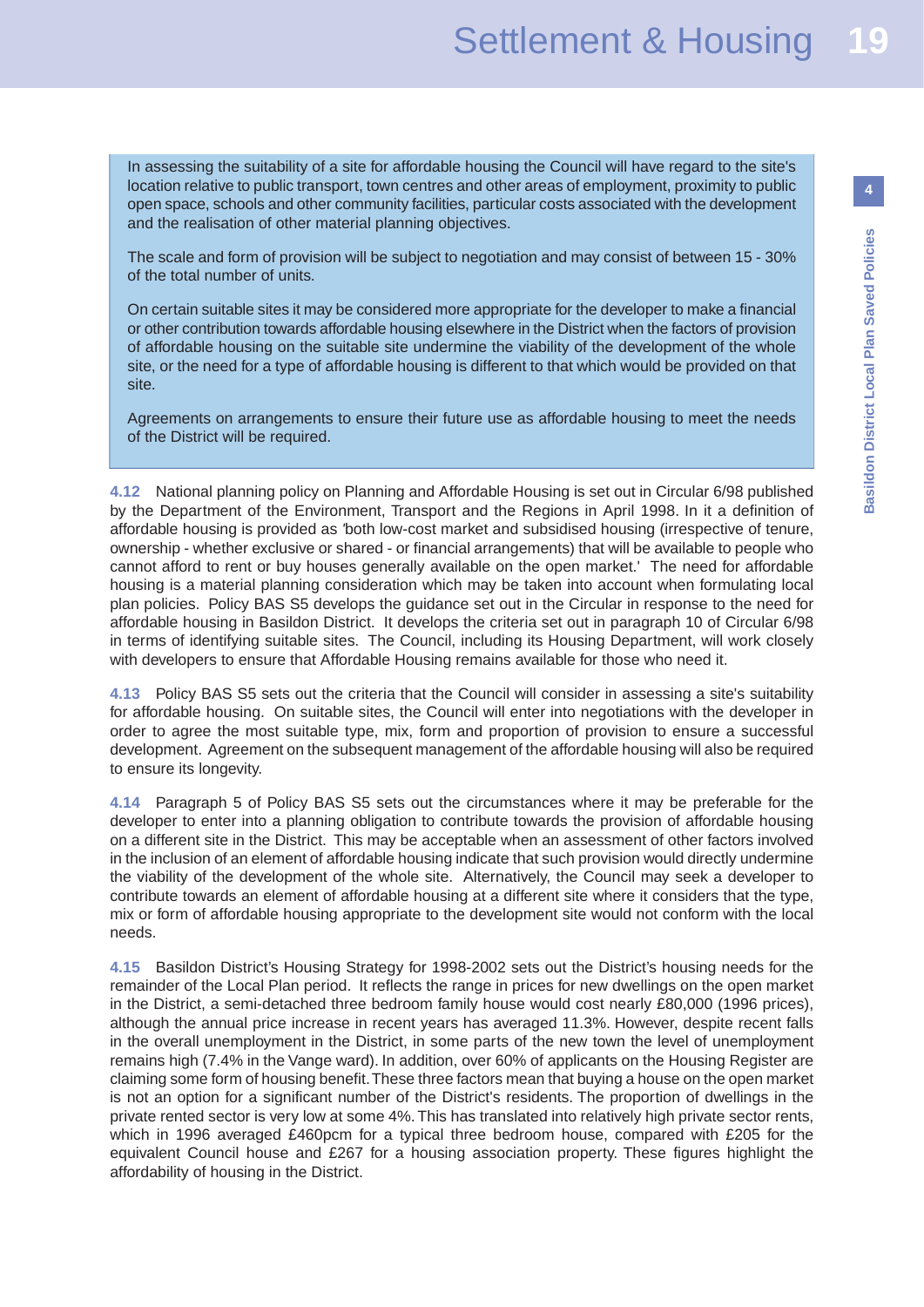**4.16** The Council's Housing Strategy also identifies a shortfall in the supply of affordable housing during the remainder of the Local Plan period. At present, there is an average of 475 households in temporary accommodation, with some 384 households placed in temporary accommodation in 1997/1998. Current projections indicate that by the year 2001 there will be a net shortfall of 880 dwellings for rent. The applications on the Housing Register predominately relate to 2 bedroom homes with consequential transfer applicants requiring larger 3 and 4 bedroom family properties.

Whilst the supply of 3 bedroom dwellings is matching demand, this apparent match is deceptive as a large proportion of the 3 bedroom home supply is met by upper floor flats and maisonettes, which are not considered suitable for family occupancy. There is a significant oversupply of 1 bedroom accommodation (with little demand), and an under supply of two bedroom units where there is the greatest demand. Therefore, the acute and priority need is for new 2 bedroom and family accommodation. To meet the local housing need, the Council will seek to negotiate 2 bedroom and family style housing, preferably rented at local Housing Corporation benchmark rents.

Policy BAS S2 identifies new residential development sites in the District during the Plan period. Not all of these sites meet the criteria in Policy BAS S5 and, therefore there is no guarantee that they will be developed for affordable housing. The remaining sites in themselves cannot accommodate enough affordable homes to meet the Council's requirements. Through the application of Policy BAS S5 the Council will be able to secure affordable housing on sites of 25 dwellings or more, or sites of 1 hectare more, which will contribute towards meeting the affordable housing needs of the District during the Plan period.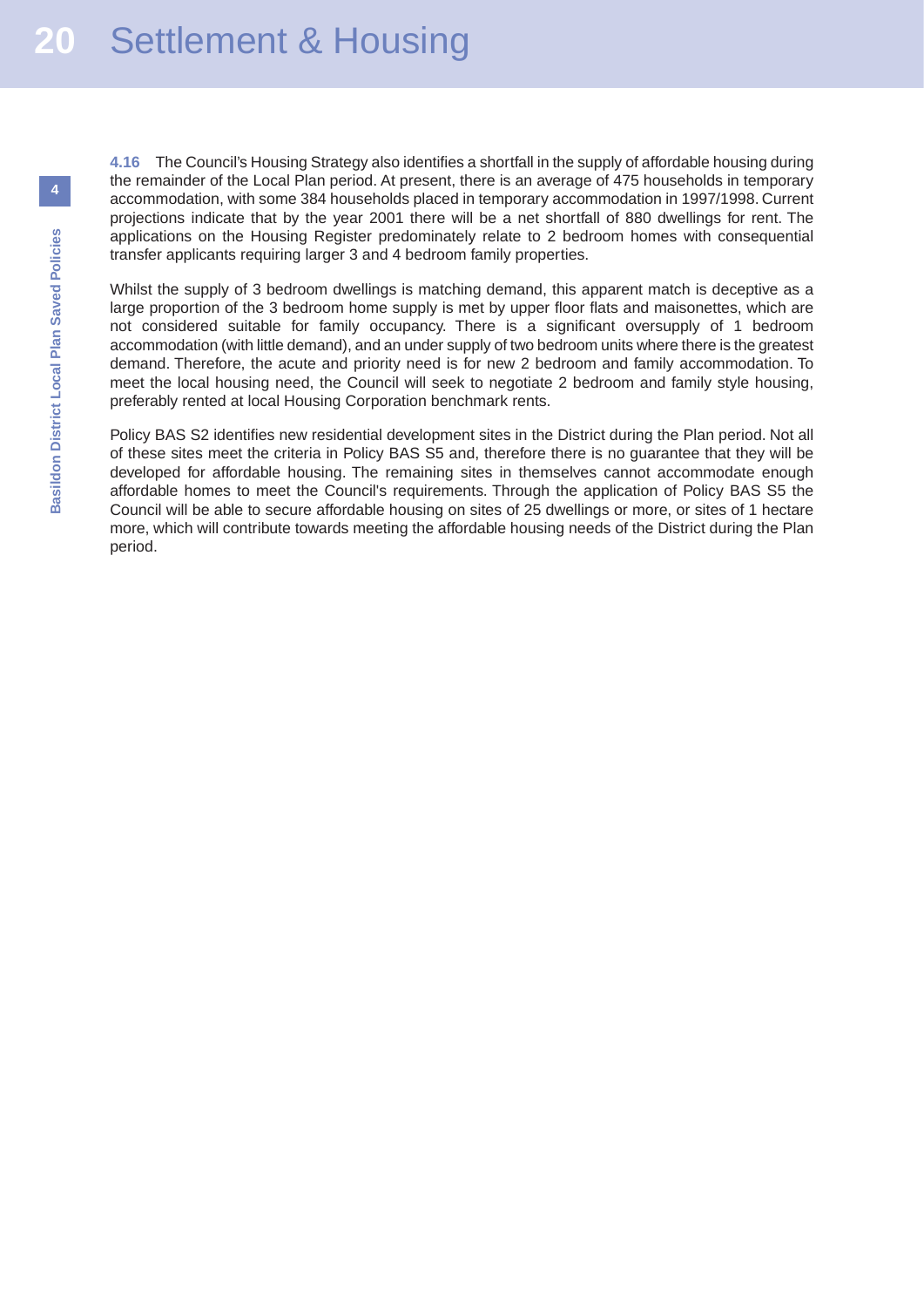# <span id="page-28-0"></span>**5 Natural Environment & Nature Conservation**

# <span id="page-28-1"></span>**Protected Areas**

### **Policy BAS C1**

The Council will not permit development which may have an adverse material effect on a Site of Special Scientific Interest (SSSI). When considering planning applications affecting Sites of Importance for Nature Conservation (SINC) or other important wildlife habitats, the Council will have full regard to the nature conservation value of the site

The criteria which the Council will take into account in dealing with planning applications affecting SSSIs, SINCs and other important habitats will be:-

- i. effects on significant nature conservation or scientific features of the site;
- ii. the importance of the site and of any nature conservation or scientific features affected; and
- iii. any benefits of the proposed development.

**5.1** There are no National Nature Reserves in Basildon District. There are, however, four Sites of Special Scientific Interest (SSSIs)**(ii)** as listed below:-

- Pitsea Marsh SSSI;  $\bullet$
- Basildon Meadows SSSI;  $\bullet$
- Vange and Fobbing Marshes SSSI; and  $\bullet$
- Norsey Wood SSSI, Billericay.  $\overline{a}$

All of these sites are identified on the Proposals Map.

**5.2** SSSI status is the highest national level of protection which may generally be afforded to a site of natural interest outside National Nature Reserves. SSSI's are of value because they are part of the heritage of an area as well as important amenity and wildlife sites. They may provide valuable educational, training and research resources. The network of SSSI's contributes to the tourism and recreational potential of the area.

**5.3** Local planning authorities should not grant planning permission on a SSSI without first consulting with English Nature and are also legally obliged to consult with them on any application made adjacent to a SSSI which may affect the special interest. As the special interest of SSSI's may be destroyed by development permitted by the General Permitted Development Order, certain permitted development rights have been withdrawn.

**5.4** Outside of those areas which are statutorily protected or are in the ownership of authorities or bodies whose intention is to manage them for nature conservation, there are many areas which are valuable as important wildlife habitats. The Policy BAS C1 will be applied to such areas to offer a general protection against unsympathetic development. The Council in conjunction with the Essex Wildlife Trust (EWT), have carried out a survey of the District to identify such areas. These are identified on the Proposals Map as Sites of Importance for Nature Conservation (SINC) and listed in Appendix One.<sup>(iii)</sup>

**Basildon District Local Plan Saved Policies Basildon District Local Plan Saved Policies**

ii In addition, Mill Meadows, in Billericay and Holehaven Creek in Basildon, were designated SSSIs in 1999 and 2004 respectively.

iii A Nature Conservation Guide to Basildon District, published by Essex Wildife Trust in 2005 updates this local list following a Phase One Habitat Survey undertaken between 2004/2005.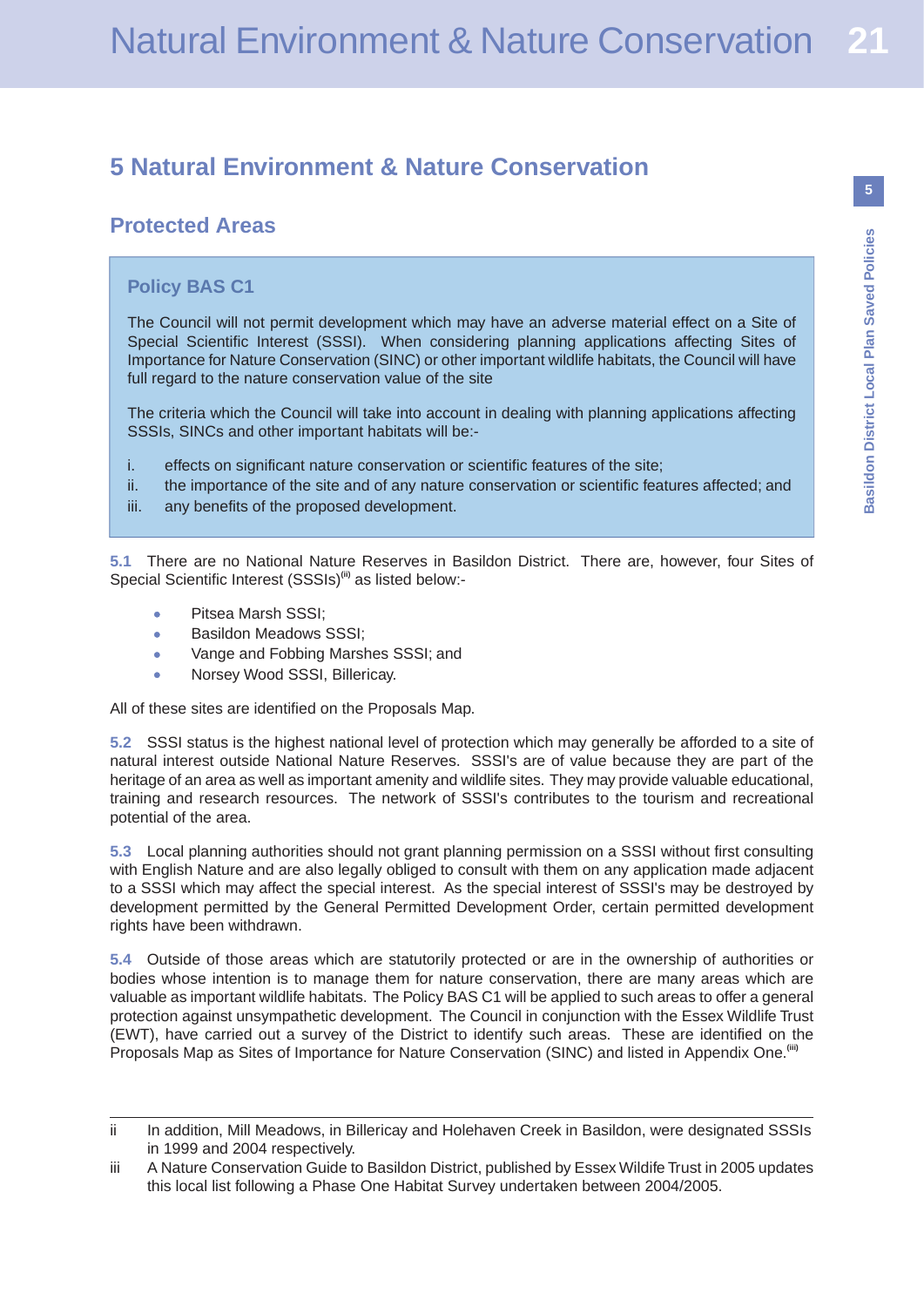**5.5** Under the powers contained in Section 21 of the National Parks and Access to the Countryside Act 1949, Local Authorities can establish Local Nature Reserves in order to further recognise the nature conservation value of an area. This involves the passing of special by-laws by the Local Authority in consultation with English Nature, for the protection of the use and management of the reserve.

There is currently only one Local Nature Reserve in the District, at Norsey Wood in Billericay, although it is proposed to designate a second at Greens Farm Lane, also in Billericay. In addition, there are other areas in the District that are commonly referred to as 'nature reserves', but which have been established by the Essex Wildlife Trust. Unlike Local Nature Reserves these areas have not been through any statutory consultation procedures and as such are not afforded any statutory protection. These non-statutory nature reserves are nevertheless important areas for nature conservation, and all are designated SINCs or SSSIs. They are managed by EWT. There are currently three non-statutory EWT Nature Reserves in the District:-

- $\bullet$ Langdon Nature Reserve
- $\bullet$ Vange Marsh
- Shotgate Thickets  $\ddot{\phantom{a}}$

<span id="page-29-0"></span>**5.6** The Council will actively support the extension of existing, or the designation of new Sites of Special Scientific Interest and Nature Reserves. During surveys of the District by the Council or nature conservation bodies, areas not previously identified may be considered worthy of designation and protection as Local Nature Reserves.

## **Country Parks**

#### **Policy BAS C2**

The Council will not normally permit development which may adversely and materially affect the conservation or landscape value of a Country Park.

**5.7** There are five Country Parks in Basildon District:-

- Westley Heights:
- One Tree Hill (Part of);  $\bullet$
- Way Tyler (formerly Pitsea Hall);  $\ddot{\phantom{0}}$
- Queens Park; and
- Greens Farm; ٠

Country Parks are not only a recreation resource, but because of their tree cover, lakes, streams and other natural features, they are also important wildlife habitats and a landscape resource. While recognising their recreational role, it has also been decided to safeguard their conservation role within the District.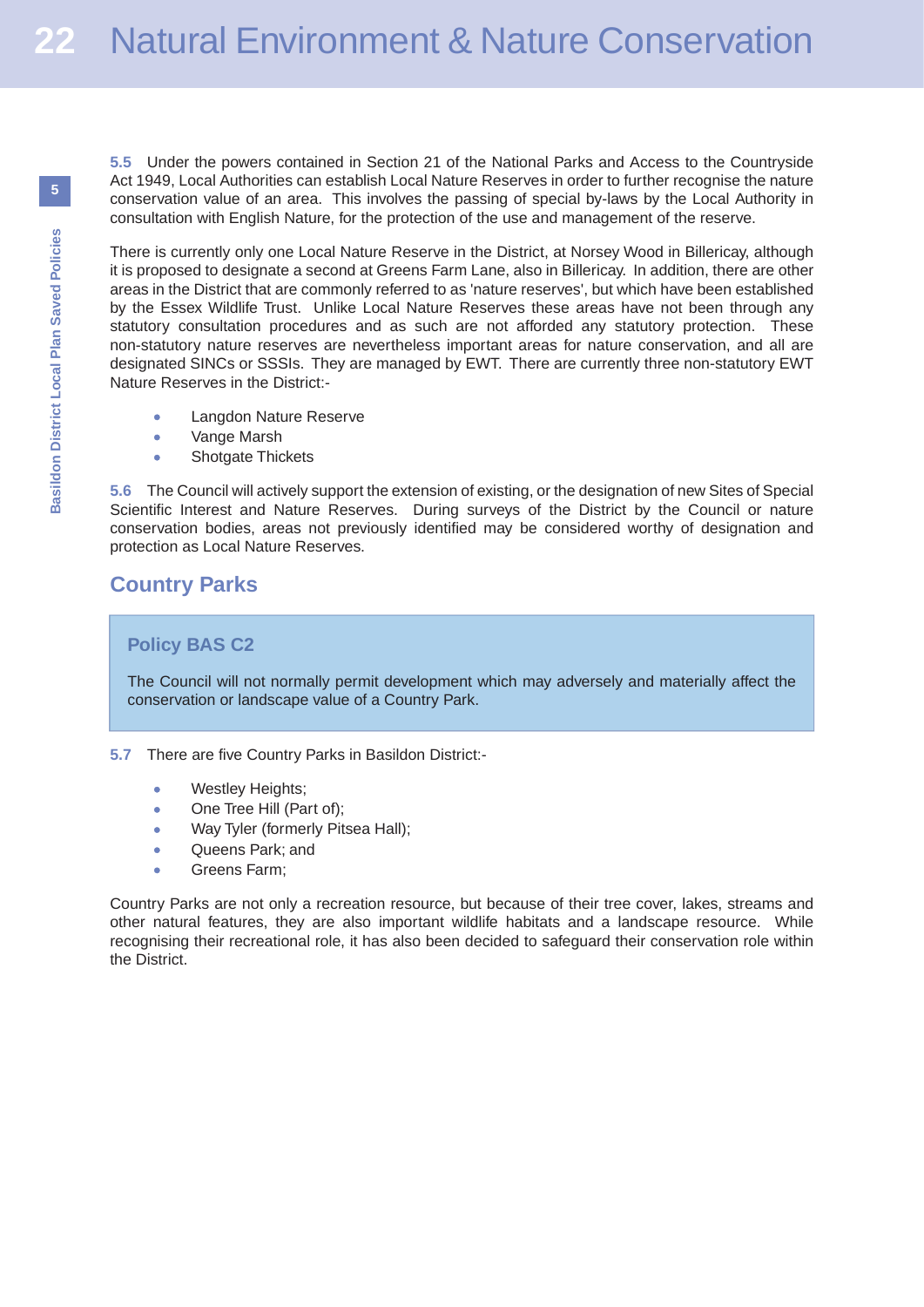## <span id="page-30-0"></span>**Trees and Woodlands**

#### **Policy BAS C5**

Existing woodlands should be retained, especially where they are Ancient Woodlands. Appendix One identifies the Ancient Woodlands located within the District. These are identified on the Proposals Map.

**5.8** Ancient woodlands have been defined by Essex Wildlife Trust as areas containing flora and fauna of pre 1600 origin. These established woodlands are of particular importance, in that they have evolved unique characteristics and qualities throughout the centuries, and once destroyed they are irreplaceable. Those remaining should be protected and enhanced as far as possible for aesthetic reasons, as well as for their valuable contribution to wildlife and species diversity, and informal recreation. A schedule of Ancient Woodlands in Basildon District is set out in Appendix One and the woodlands are identified on the Proposals Map. Other woodlands may also be designated as Sites of Importance for Nature Conservation (see Policy BAS C1). Advice to woodland owners on management is available through the Forestry Commission, Essex County Council and the Council's Arboricultural Officer.

## <span id="page-30-1"></span>**The Marshes Area**

#### **Policy BAS C7**

The Council will not permit development, including recreational proposals, which would cause harm to the landscape, the open and rural character or the wildlife of the marshes Coastal Protection Area.

**5.9** The marshes and unimproved grasslands of Vange, Bowers and Pitsea make up about 10% of the total of such land in Essex and are significant in a national context. They comprise an area of predominantly rough pasture which extends from Fobbing High Road in the west to Canvey Way in the east. This area is mostly unimproved grassland together with some improved pasture, and reedbeds and saltings along the creeks. The marshes are largely used for the grazing of cattle and horses which helps to preserve the character of the grassland. This unimproved grassland has not been ploughed, drained or fertilised and is an increasingly rare habitat very rich in wild flowers and the insects that feed upon them. The Council will endeavour to ensure that the existing agricultural regime is maintained in order to preserve the landscape, character and nature conservation value of the marshes.

**5.10** In March 1994 much of the marshes area was designated an Environmentally Sensitive Area (ESA) under section 18 of the Agriculture Act 1986. ESAs recognise that agriculture can have a major influence on the conservation and enhancement of the landscape, wildlife and historical features of a particular area. The designation makes funds available to farmers in order to maintain and enhance extensively managed grazing marshes and other coastal grasslands, and to encourage the reversion of arable land to permanent grassland for the benefit of fauna and flora. ESAs have no planning status, and cannot be used as a reason for refusing planning applications.

**5.11** As a result of the Marshes Area Plan, published in 1983, a number of land uses inappropriate in an area of recreation and conservation value have been removed from the marshes. The Council will continue to pursue this strategy and seek the removal of unsuitable and non conforming uses from the marshes.

**5.12** Essex County Council's Coastal Protection Belt Subject Plan ceases to be operational under the 1991 Planning and Compensation Act, although Structure Plan Policy NR18 which guides the Subject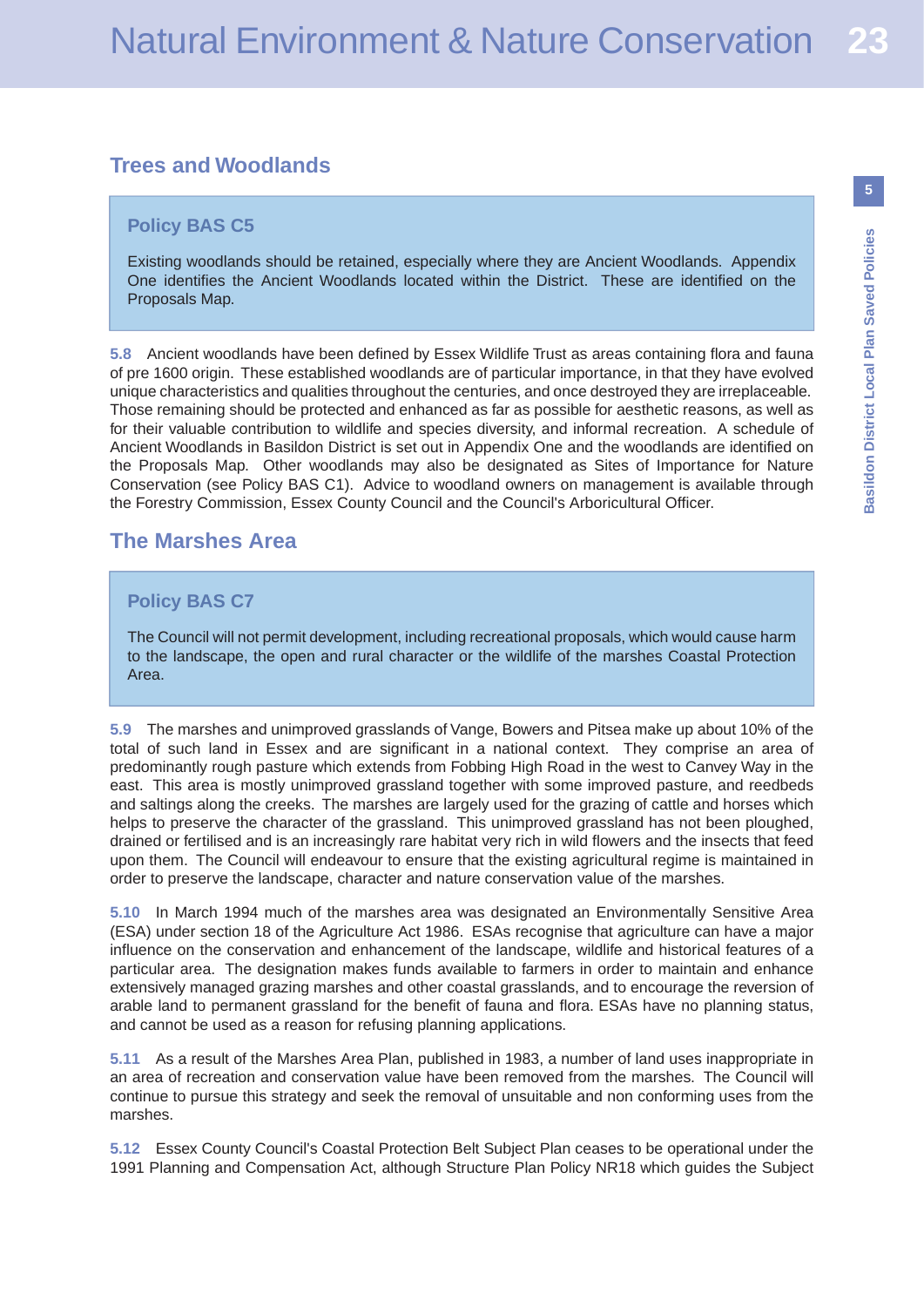Plan, remains in force. Local plans throughout Essex should therefore show the extent of the Coastal Protection Belt as approved by the County in 1985. The coastal protection policy is therefore incorporated into this policy, and shown on the Proposals Map.

### <span id="page-31-0"></span>**Water Wildlife**

#### **Policy BAS C13**

The Council will not normally permit development which may adversely and materially affect any river, pond, lake or other important water feature or wildlife habitat of acknowledged importance.

<span id="page-31-1"></span>**5.13** The District has a small number of water features. Some are important recreation facilities, but many others, less well known, are vital to wildlife. These should be preserved and the Council will seek to retain such features by refusing development which would damage them, or by imposing conditions to allow their retention as a part of new development.

### **Hazardous Substances**

#### **Policy BAS C15**

The Council will not permit hazardous development which would cause material harm to the health and safety of the District's population. The Council will have particular regard to the following factors:-

- i. the nature and scale of the hazardous development proposed;
- ii. the distance, and the existence of any existing or potential effective screening, between the hazardous development proposed and any existing or permitted residential, employment or other development where people could be expected to congregate;
- iii. the nature of development in the vicinity of the proposed hazardous development; and
- iv. movement of hazardous substances in association with the proposed hazardous development.

**5.14** By their very nature hazardous installations potentially cause a danger to the health and safety of the public. They are ideally located away from both centres of population and centres of congregation. The Council will consult with the Health and Safety Executive on all applications for consent under the Town and Country Planning (Hazardous Substances) Act 1990, and also on other applications which in the Council's opinion may pose a hazard to the District's population. Applications will be considered in the light of the criteria set out in Policy BAS C15.

## **Policy BAS C16**

The Council will not permit development, in the vicinity of hazardous installations, which would cause material harm to the health and safety of people who might live, work or congregate for other purposes at the proposed development. the Council will have particular regard to the following factors:-

- i. the nature of the existing hazardous installation;
- ii. the nature and scale of new development proposed; and
- iii. the distance of the proposed development from the hazardous installation, the presence of, and effectiveness of, existing screening, and the potential for new or additional screening.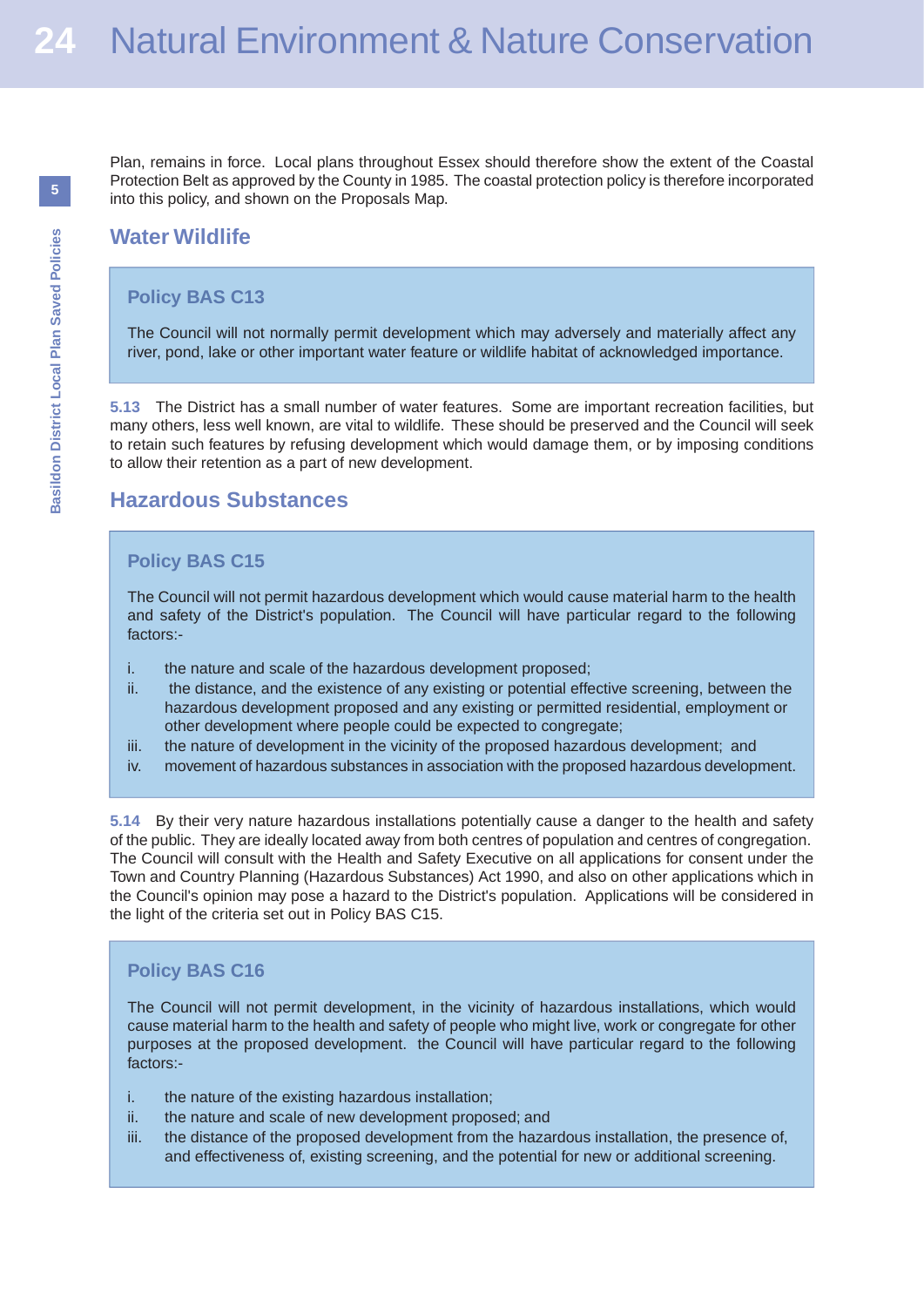**5.15** Under Section 28 of the Planning (Hazardous Substances) Regulations 1992, Local Planning Authorities are now required to keep a register of sites which are identified by the Health and Safety Executive (HSE) as hazardous installations. One such installation, in Burnt Mills Industrial Area, is currently listed and shown on the Proposals Map, but more may be added to the register at a later date. The register is available for inspection at the Council Offices. The Council will consult the Health and Safety Executive regarding any planning applications for development within the notifiable distance of a hazardous installation (as defined in the Council's register of hazardous installations, and shown on the Proposals Map), or regarding any proposed notifiable installations.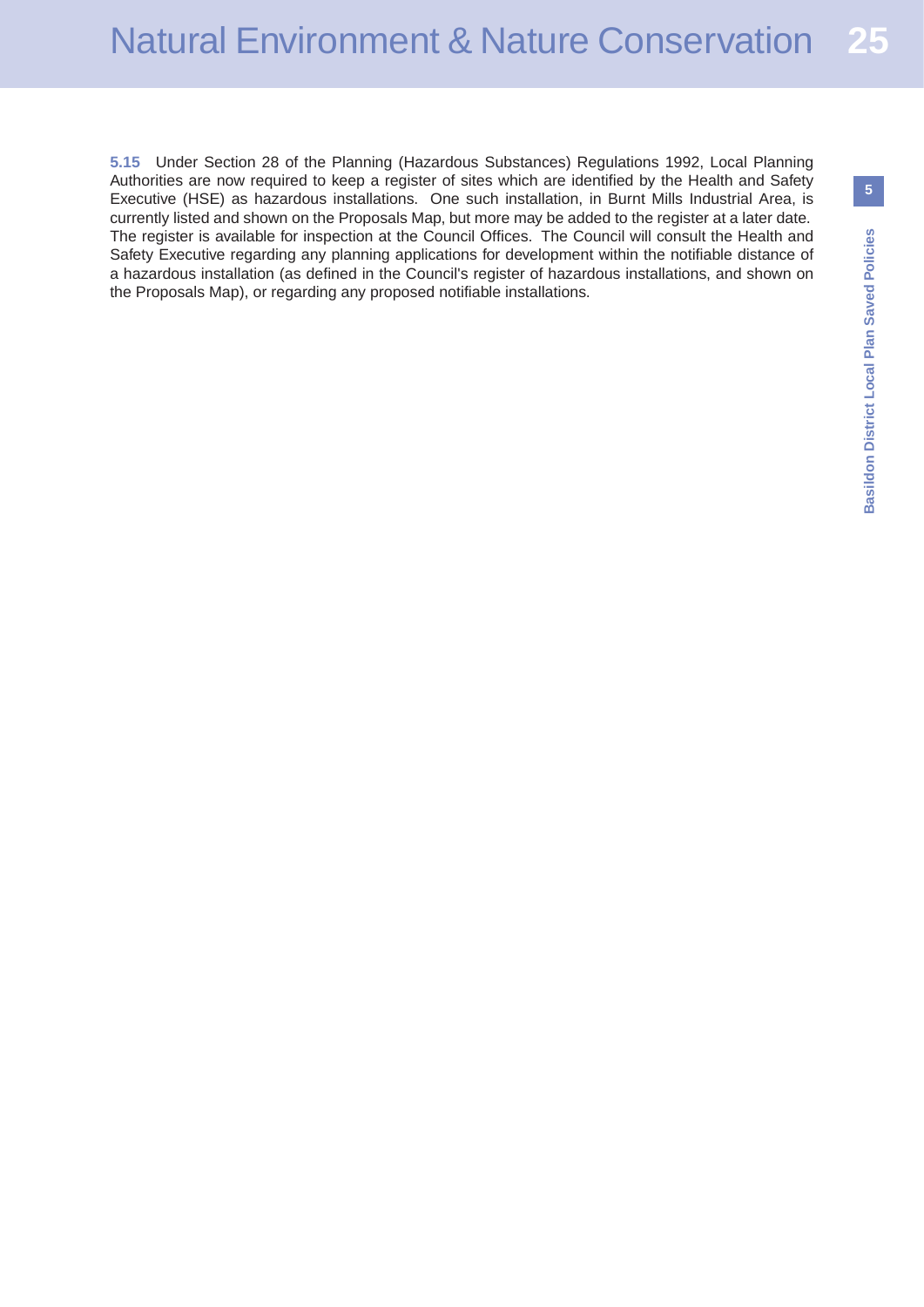# **26** Natural Environment & Nature Conservation

**5**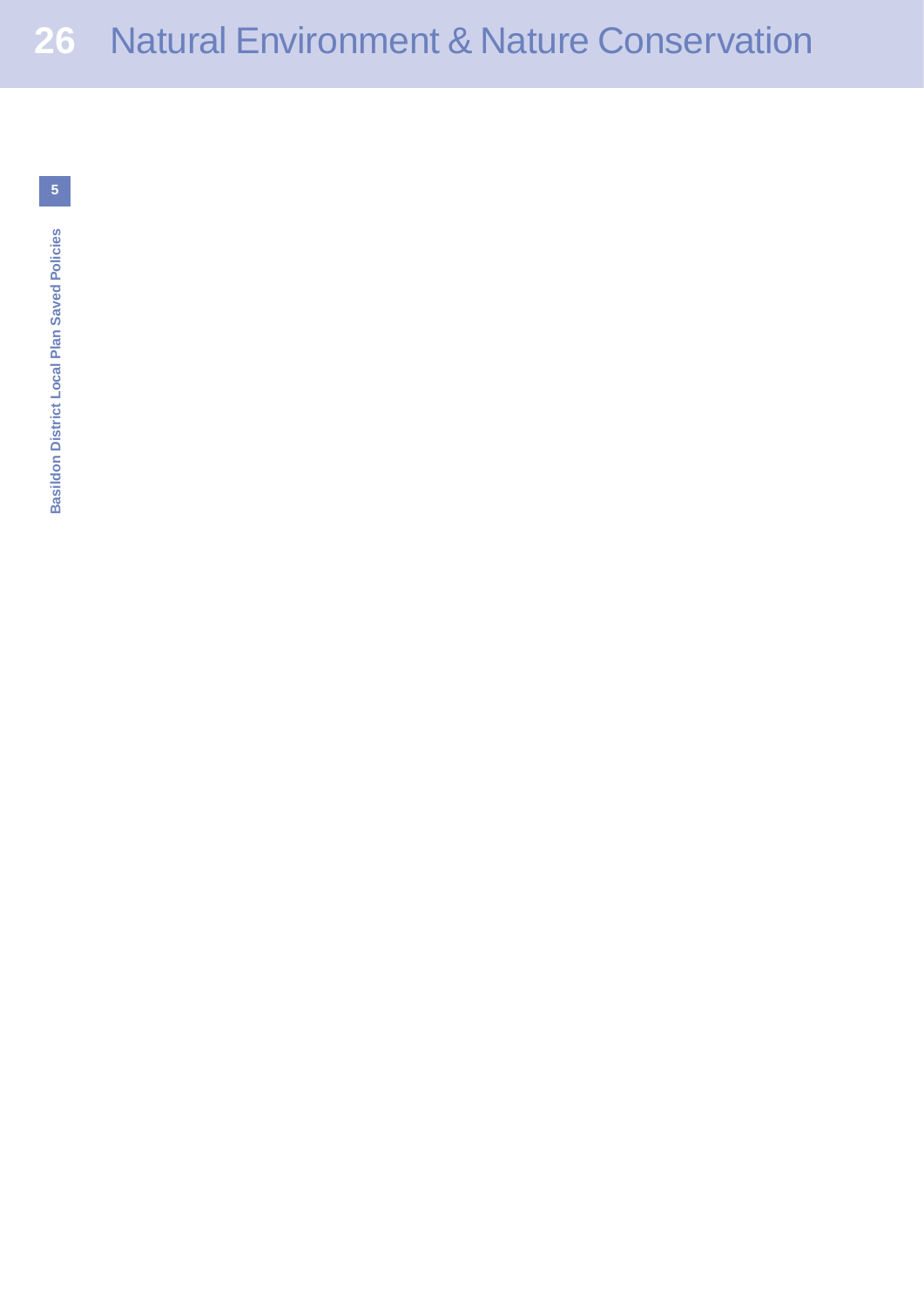# <span id="page-34-0"></span>**6 Employment**

# <span id="page-34-1"></span>**Comprehensive Development Areas**

## **Policy BAS E1**

An area of Land West of Gardiners Lane South is allocated for employment and open space uses in a comprehensive scheme subject to the following criteria:-

- i. the provision of at least 16.2 hectares (40 acres) of land for employment purposes;
- ii. the retention of at least 20.2 hectares (50 acres) of open space and residential land;
- iii. the protection of the residential amenity of those residential dwellings that remain. Uses adjacent to residential dwellings will be restricted to B1 uses only;
- iv. the retention of the woodland and former orchard north of Gardiners Close and adjacent to Gardiners Lane South, and other important trees and hedgerows within the area;
- v. no development of the site should take place until the Council has prepared a design brief to act as a guide for the development of the area;
- vi. the proposal must be subject to a Traffic Impact Assessment. Any improvement to the local highway network required to enable the development to take place, will be expected to be provided by the developer.

**6.1** The Gardiners Lane South site forms part of a larger area of 36.4 hectares (90 acres) between the Cranes industrial area and the Fiat New Holland tractor plant. The site is within a well established chain of industrial areas that run east-west from Burnt Mills to Pipps Hill on the northern edge of Basildon. The site has good access from Gardiners Lane South and directly onto the A127 by way of the Mayflower Retail Park.

**6.2** The majority of the area is owned by the Commission for the New Towns, although a number of sports grounds and residential dwellings are privately owned. The complex mix of land uses and ownership's means that a comprehensive scheme is necessary for the proper planning of the area. A phased approach to this development may be taken provided it does not prejudice the provision of satisfactory infrastructure.

**6.3** The future of the site depends on the relocation of certain uses and the sympathetic blending of the remaining existing uses with new development. With such careful planning the area could develop into an attractive employment area incorporating open space and retaining natural features such as trees and woodland.

**6.4** Special regard should be given to the amenities of the residential properties, if they are not included in a development scheme, and uses adjoining the dwellings will be restricted to B1 only. Surface water attenuation may be required for the site, together with other measures dependent on the nature of the proposed developments. Consultation with the Environment Agency may be required prior to the submission of an application.

**6.5** It is proposed to retain some of the open space uses on the site. Relocation of other sports grounds and sports clubs will be necessary. Opportunities exist for the relocation of some of these open sports activities within the New Town in areas such as the land north of St Nicholas Church (See Policy BAS R11). While relocating in the Green Belt is an option, the Council will apply the Green Belt policies in this Plan and will not allow the construction of large unsympathetic buildings or structures in the Green Belt.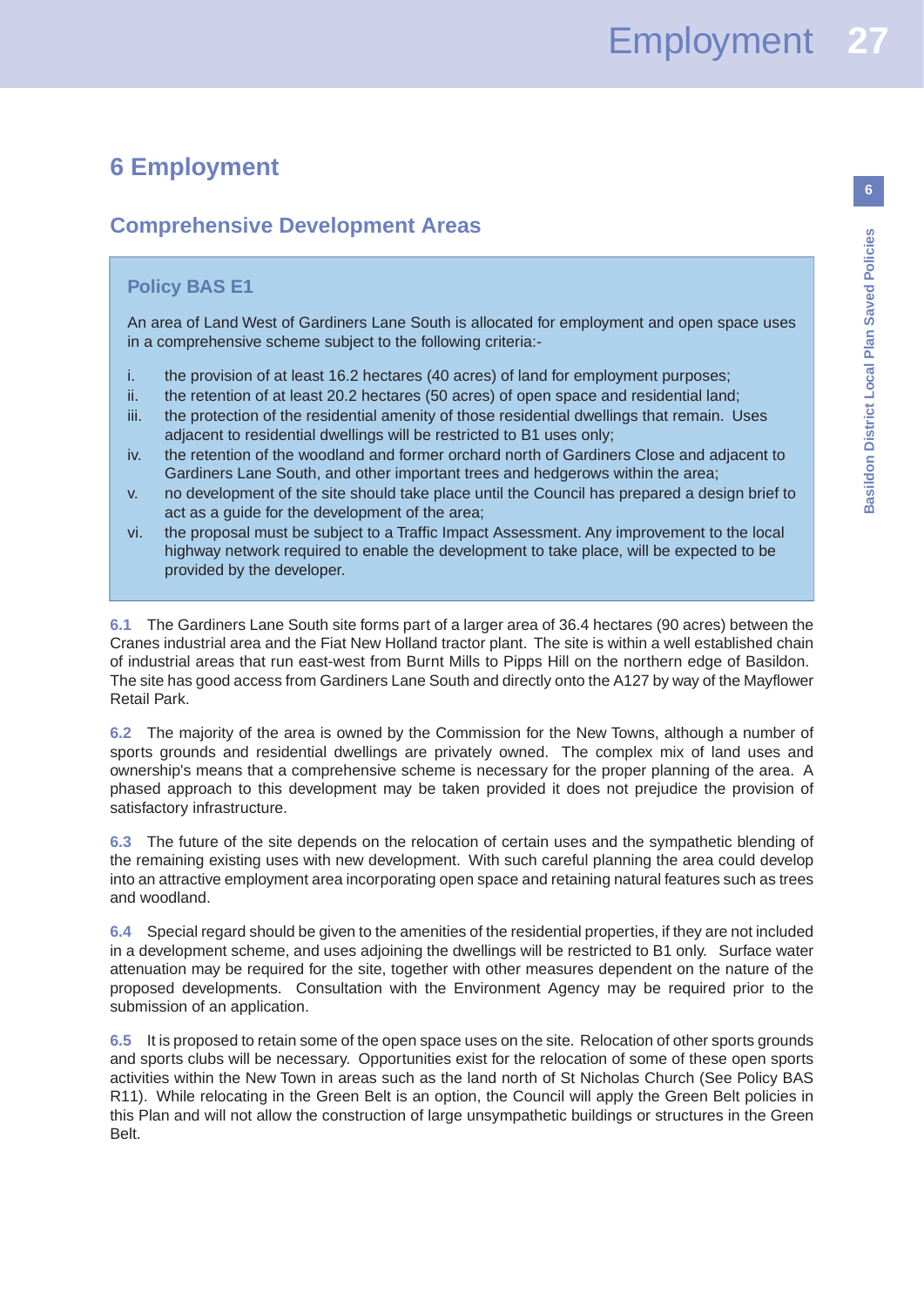**6.6** Since the Local Plan was placed on Deposit, outline planning permission was granted in 1995 for a comprehensive industrial and leisure development at the Aquatels site in Pipps Hill, which was allocated under Policies BAS E2 and BAS R13 in the Deposit Plan. The outline planning permission includes a mixed use leisure and industrial scheme on a 50.2 hectare (124 acre) site, including 7.76 hectares (19.2 acres) of land north of the tractor plant which already had planning permission under the New Towns Act. In total some 26 hectares (64.2 acres) of industrial land (use classes B1, B2 and B8) was granted outline consent.

## <span id="page-35-0"></span>**Proposed Employment Sites**

#### **Policy BAS E2**

3.5 hectares (8.6 acres) of land is allocated for employment purposes in Terminus Drive, Pitsea, subject to the following criteria:-

- i. The proposal must be subject to a Traffic Impact Assessment. Any improvement to the local highway network required to enable the development to take place, will be expected to be provided by the developer; and
- ii. The site shall provide for B1 and B2 uses.

**6.7** The Terminus Drive site is situated to the south of the A13 flyover. At present the site is vacant and predominantly scrubland. Access should be from Pitsea Hall Lane. The existing railway/road bridge in Pitsea Hall Lane is inadequate to safely accommodate additional vehicular traffic and pedestrians. The development of this site may extenuate these problems. The bridge cannot be widened and, therefore, requires complete reconstruction plus realignment. The developer of this site may be required to make an appropriate contribution to off-site traffic management. Highway improvements will be required to prevent traffic queues to the bridge or railway crossing, blocking existing accesses. Due to the potential highway congestion, the site is considered as inappropriate for storage and distribution purposes which generate a large number of heavy goods vehicles. This would conflict with the existing vehicles using Pitsea Hall Lane. The land under the flyover could accommodate car parking. Extensive landscaping should be provided and retained to soften the visual impact of any developments on the surrounding areas particularly Pitsea Marshes. Surface water attenuation may be required for the sites, together with other measures dependent on the nature of the proposed developments. Consultation with the Environment Agency may be required prior to the submission of an application.

#### **Policy BAS E3**

1.5 Hectares (3.7 acres) of Land North of Courtauld Road is allocated for employment purposes.

**6.8** This site, immediately east of the dwellings in Nevendon Road and adjacent to the Nevendon sewage works, remains undeveloped. Its proximity to the sewage works makes it unsuitable for residential development. The site could be accessed from Courtauld Road, utilising an access approved as part of the commercial development of the adjacent Basildon Mower Centre. Given suitable protection for the amenity of adjacent dwellings by nature of the orientation of new buildings, and screening, the site would be suitable for B1 uses. Surface water attenuation may be required for the site, together with other measures dependent on the nature of the proposed developments. Consultation with the Environment Agency may be required prior to the submission of an application.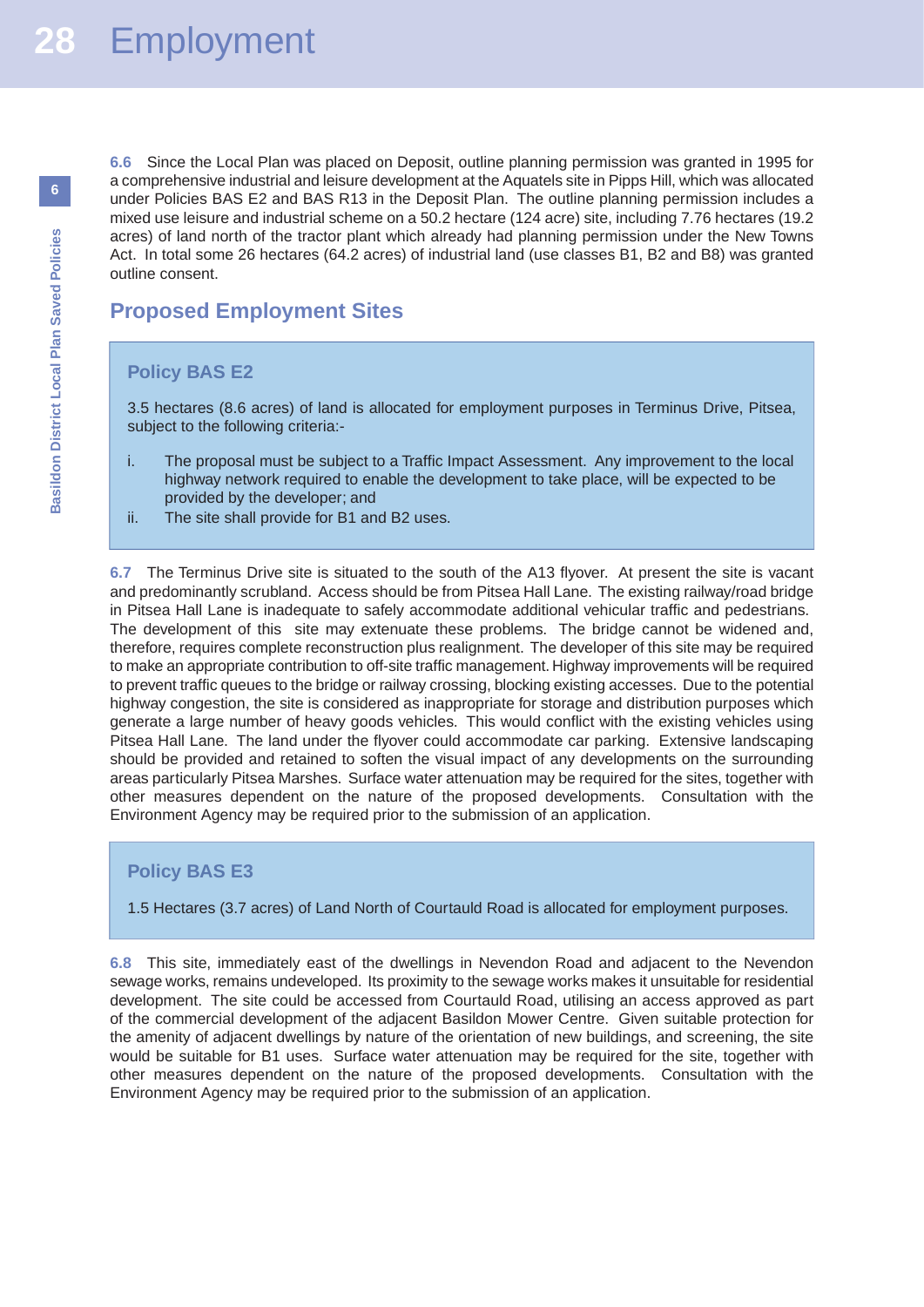## **Existing Employment Areas**

#### **Policy BAS E4**

Subject to the criteria set out in Policy BAS E10, planning permission for new business and general industrial buildings, extensions to existing buildings and changes of use of existing buildings to business and general industry (Use Classes B1 and B2), will normally only be permitted within those areas proposed or shown as existing industrial estates as identified on the Proposals Map.

Subject to the criteria set out in Policy BAS E10, elsewhere within the urban area proposals for new business (Use Class B1) buildings, extensions to existing buildings or the change of use of buildings to business, will only be permitted where there is no adverse impact on residential amenities.

All planning applications storage and distribution (Use Class B8) will be considered with regard to Policy BAS E8.**(iv)**

**6.9** In order to maintain and expand current employment levels, and preserve the amenity of residential areas, new industrial and commercial development shall take place within either the areas identified in Policies BAS E1-E3 or within the established industrial estates. By being flexible in the use of industrial buildings the Council can encourage vacant buildings to be brought back into use, thereby creating new jobs and avoiding the potential dereliction of the building.

**6.10** New industrial and business development should be concentrated only in areas designated for that purpose. However, some appropriate small scale business and commercial activities can be carried out in other areas without having a detrimental effect on the surrounding area. Policy E9 of the Essex Structure Plan First Alteration and Planning Policy Guidance Note 4, Industrial and Commercial Development and Small Firms, endorse this view. However, notwithstanding the above, the Council will subject proposals for any non-conforming business use which could have a detrimental effect on residential amenities to particular scrutiny.

## **Ford Research and Development Centre**

#### **Policy BAS E5**

Land at the Ford Research and Development Centre, Dunton, as shown on the Proposals Map, shall only be developed for automotive research, design and development, and associated engineering industry and services, including suppliers to the Ford Research and Development Centre. Development not required for such purposes will not be permitted. Any new development will be subject to the following criteria:-

- i. retention of a landscaped corridor along the northern boundary of the site, adjoining the A127;
- ii. retention of a landscaped corridor along the southern boundary of the site, adjoining the residential areas;
- iii. the avoidance of harmful visual impacts on the Green Belt;
- iv. the achievement of a high standard of design; and
- v. access to the A127 shall only be by way of the Dunton Wayletts interchange.

**6.11** The site of the Ford Research Centre has been located in the Green Belt since 1957.The Research Centre itself was granted planning permission in 1963 by the Minister of Housing and Local Government,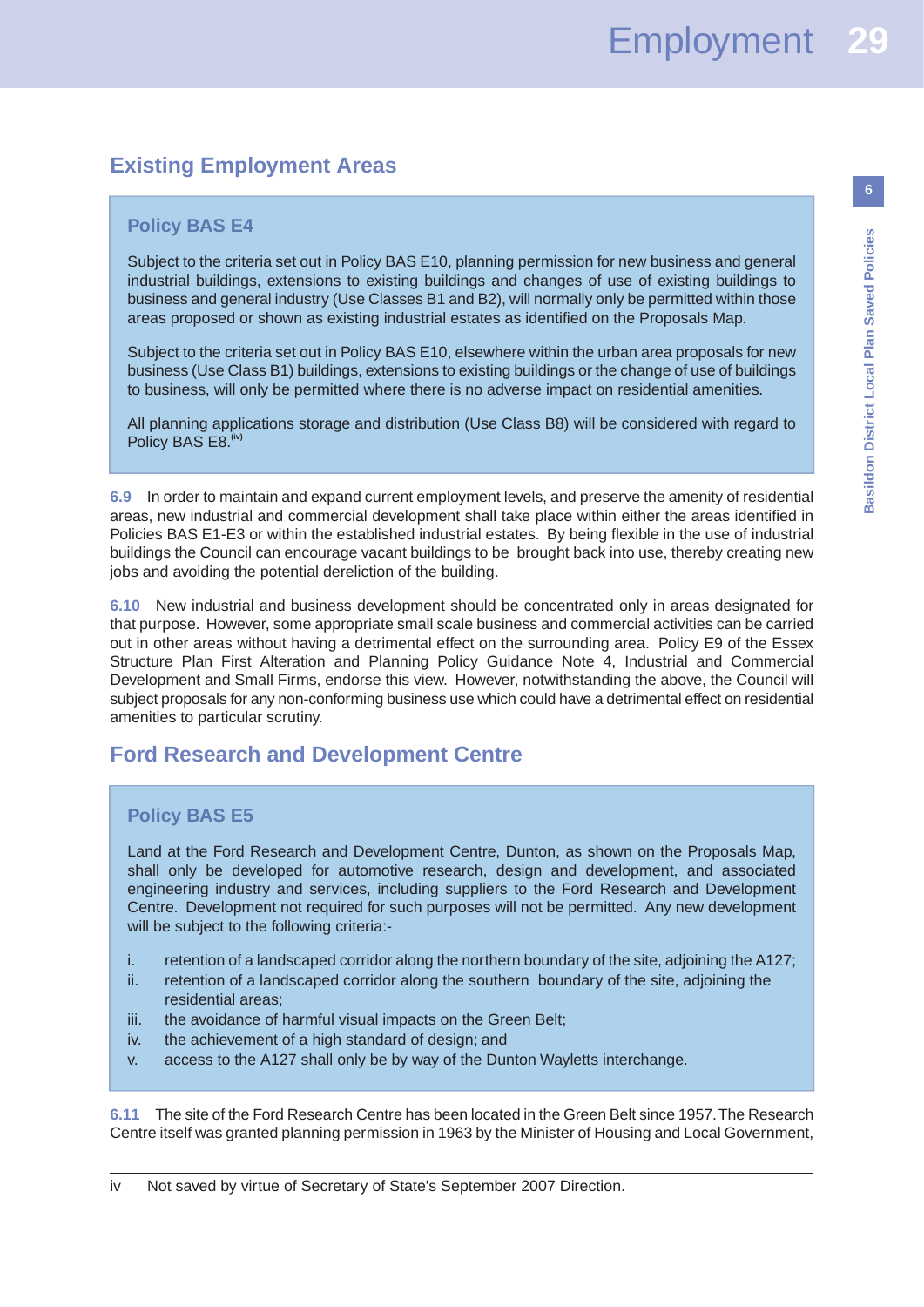as an exceptional circumstance to Green Belt policy by virtue of its national importance. Today, the Research Centre is one of only two operated by Ford in Europe, and the only one in the UK. It employs over 3,000 permanent staff, and more than 500 temporary employees. The Centre is of considerable local, regional and national economic importance. The site has expanded considerably since 1963.

**6.12** If the Centre is to remain viable in the highly competitive car industry, and if it is to continue to play a major role in the local economy, then the site needs to be released from Green Belt controls. This will allow Ford to expand their operations on the site by embracing current locational concepts, such as co-siting and co-location. This situation constitutes exceptional circumstances which merit the release of this 98 hectares (242 acres) site from the Green Belt.

**6.13** Given the exceptional circumstances surrounding the release of the site from the Green Belt, it is proper that any future development of the vacant land also contributes to Ford's status as an employer of significant local and national importance. The development of the remainder of the site will therefore be restricted to research, design and development companies which contribute to, or complement, the work carried out by Ford on the site.

Legal agreements will be used to ensure that this remains the case in perpetuity. This development should be of a high quality design, which does not impose itself visually on the surrounding Green Belt. The development must be screened from both the neighbouring residential properties to the south and the A127 in the north, in order to protect residential and visual amenities. In order to maximise highway safety, no additional access points to, or from, the A127 will be allowed. To ensure that only appropriate development is carried out on the site, a Master Plan will be agreed between the Council and Ford Motor Company, setting out the location of areas of future development within the site, and guidelines for this development.

## **Untidy Industry**

#### **Policy BAS E6**

The development or expansion of untidy industry sites will be permitted in the Harvey Road and Archers Field area of the Burnt Mills Industrial estate, as identified on the Proposals Map. Untidy industry proposals in other locations within the existing industrial areas will be assessed on the basis of their likely effects on nearby uses. Outside of industrial areas untidy industry will not be allowed.

**6.14** The term untidy industry is used by the Council to encompass a variety of industries which are not only untidy in appearance, but which also have the potential to cause significant environmental harm. Examples of industry which fall into this category include salvage (particularly of metals), recycling, outside storage, and the parking of heavy vehicles. Sites for such industries are typically characterised by their poor visual appearance, noisy work carried out in the open, poor quality buildings, large areas of hardstanding, and nuisance creating atmospheric discharges (such as smoke and oil). In the light of this, the location of untidy industries needs to be carefully controlled to ensure that both visual and residential amenities are protected. In addition, untidy industries can act as a disincentive to investment in other economic activities in the close vicinity, particularly those falling within Use Class B1 of the Town and Country Planning (Use Classes) Order 1991. As such, it is preferable for untidy industries to be concentrated, as far as possible, into a single area. The Harvey Road and Archer Field area of Burnt Mills already contains a predominance of Untidy Industries, including car breakers and scrap metal merchants, and it is possible that further development of such uses in this area could be accommodated without increased environmental impact.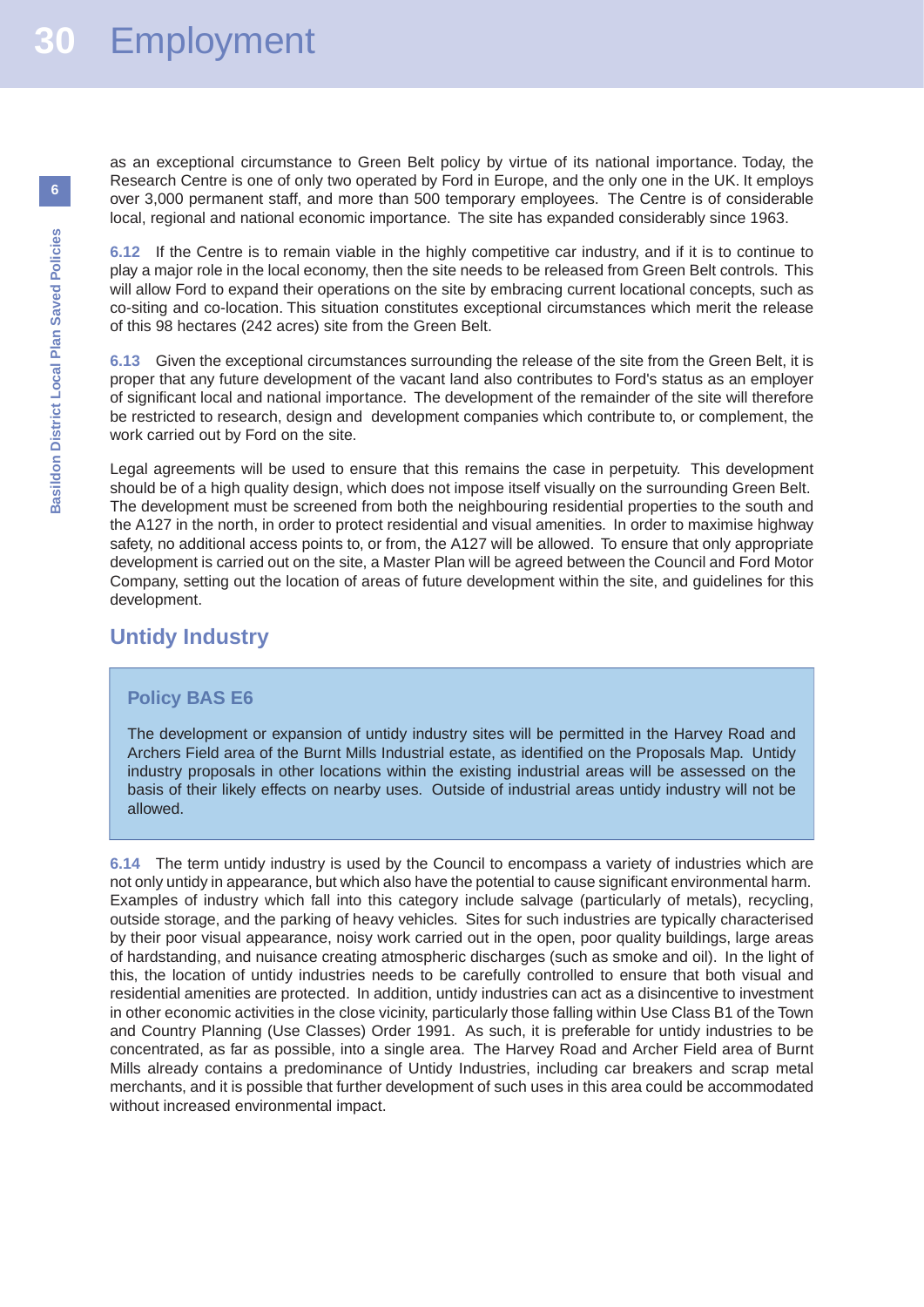## **Alternative Uses of Industrial Premises**

#### **Policy BAS E7**

The development of land or buildings, allocated or in use for business, general industry, and storage or distribution purposes (Use Classes B1-B8) for a use falling within any other use class, with the exception of retail (Use Class A), may be permitted provided the following criteria are met:-

- i. there is adequate land and premises available elsewhere in the district to meet the district's business, industrial and storage or distribution needs;
- ii. the new use shall not lead to a significant net loss of employment;
- iii. there is adequate car parking; and
- iv. there is no adverse impact upon the amenities of the area;

Planning applications for retail development on land or buildings allocated for business, industrial and storage or distribution purposes will be considered with regard to Policies BAS SH1 and BAS SH6.

**6.15** Policy E1A of the Essex Structure Plan First Alteration provides for *'greater flexibility in the use of industrial land for development providing employment....in the town of Basildon.'* Policy L17A of the Structure Plan goes on to specify that generally leisure facilities may be particularly appropriate. Whilst this Council may permit alternative uses within the industrial areas, such uses may employ fewer people than industrial uses, although they may generate similar or more activity, particularly outside normal working hours. The benefits of such a use would be carefully weighed against any potential loss of business, industrial and storage or distribution capacity.

## **General Employment Policy**

#### **Policy BAS E10**

Proposals for industrial, business and office development (Use Classes B1 to B8) will be considered with regard to the following criteria:-

- i. the surrounding roads must be adequate to accommodate the increase in vehicle traffic generated. A Traffic Impact Assessment may be required;
- ii. Developments should relate to the primary road network without using residential estate roads;
- iii. Adequate car parking should be provided in accordance with the Council's Car Parking Standards in Appendix Three;
- iv. Adequate servicing and turning areas should be provided on the site in accordance with the Council's Highway Standards;
- v. Provision for the landscaping and screening of buildings and storage areas with a landscaping strip abutting all highways will normally have a minimum width of 5 metres to be retained at all times;
- vi. The design, form, scale, and materials of the development will be expected to be appropriate and sympathetic to neighbouring developments, particularly adjacent to residential areas; and
- vii. Adequate controls should be installed to limit the emission of noise, pollutants, discharge and smells which could be associated with the proposed use.

**6.16** The Council has the responsibility to ensure that a new development meets appropriate environmental requirements and related development control criteria, in addition to ensuring that a particular site is appropriate for a specific use.

**Basildon District Local Plan Saved Policies Basildon District Local Plan Saved Policies**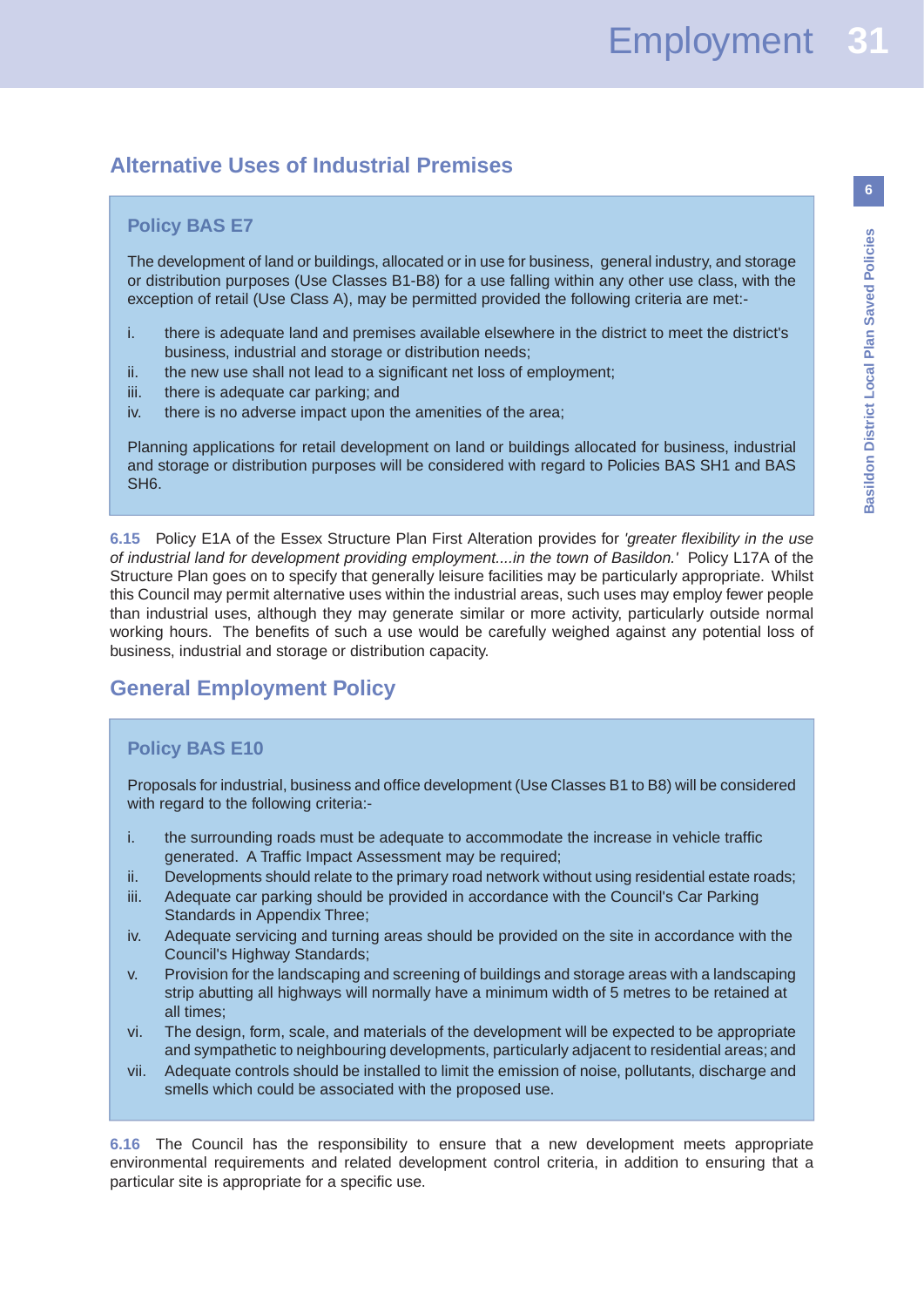**6.17** Policy BAS E10 broadly sets out the development control criteria appropriate to industrial, business and office development. This policy is designed to ensure that a development is of the highest standard with regard to design, scale, car parking and environmental impact. In appropriate cases, the Council will attach conditions to planning permission to ensure the adherence to the criteria set out in Policy BAS E10.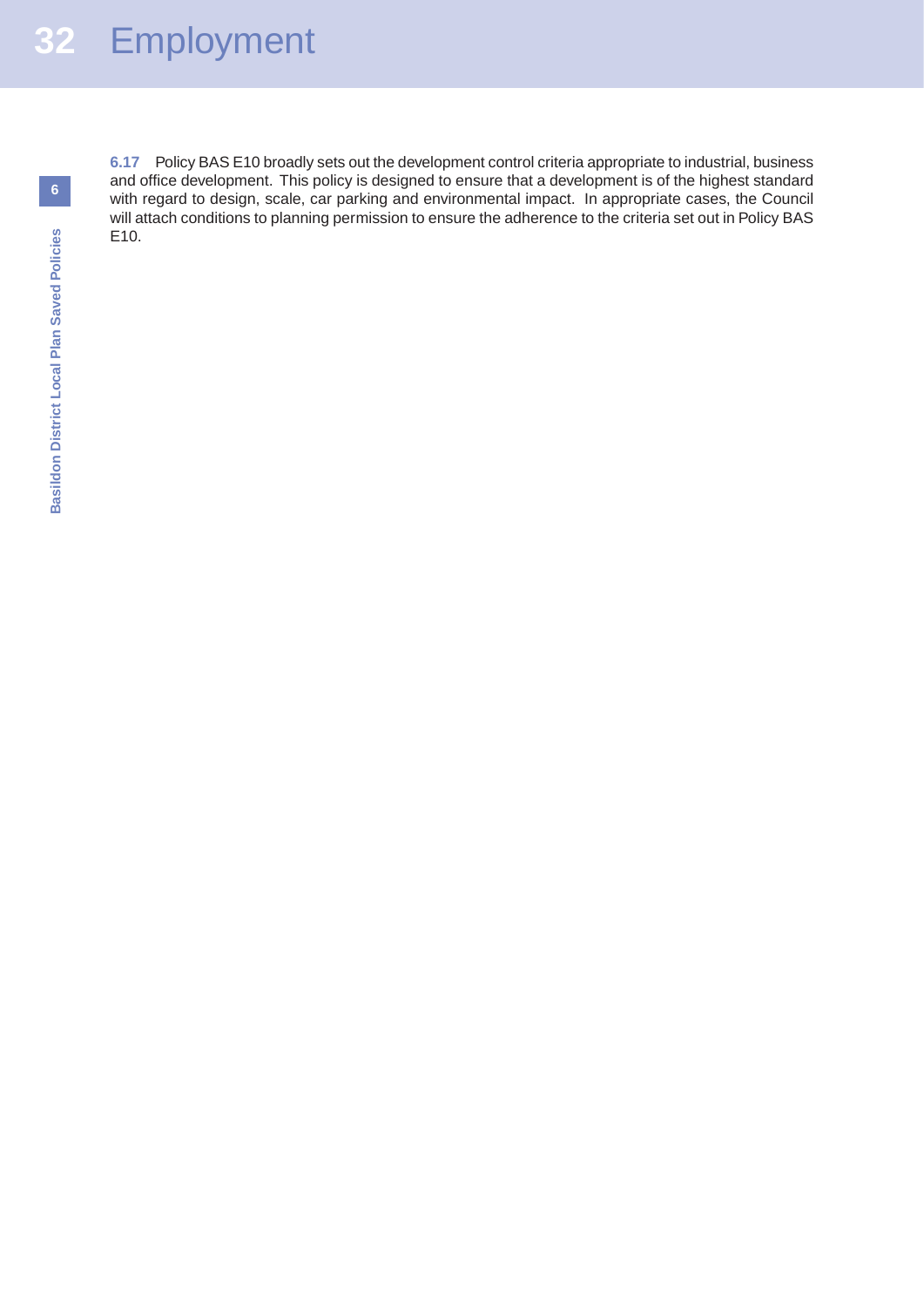## **7 Retailing**

## **New Retail Development**

#### **Policy BAS SH1**

New retail development will be concentrated within the urban areas of Basildon, Billericay and Wickford, and within those areas in the town centres as defined on the Proposals Maps.

In assessing proposed retail developments, the Council will apply a sequential test:-

- i. firstly, consideration should be given to potential sites within the existing five town centres;
- ii. secondly, if it is demonstrated that all potential town centre sites have been thoroughly assessed but do not prove suitable for that development, potential edge of town centre sites should be considered;
- iii. only after it has been demonstrated that there are no suitable town centre and edge of town centre sites, out of town sites within the urban areas will be considered, subject to the following criteria:
	- a. That the cumulative effect of this and other recently completed or approved out of town retailing developments will not affect the vitality and viability of the existing town centres;
	- b. The location should be accessible by a choice of means of transport including public transport, cyclists and pedestrians, not just by car. Where appropriate the Council will seek from the developer improvements to public transport accessibility;
	- c. It should not give rise to problems of access, road safety and traffic congestion;
	- d. It should not harm the visual character of the area or cause unreasonable loss of amenity to adjoining land uses;
	- e. It should not materially prejudice the provision of other land uses, particularly the supply of land for industrial, housing and community uses, including open space;
	- f. Adequate controls should be installed to limit the emission of noise, pollutants, discharge and smells which could be associated with the proposed use; and
	- g. The criteria set out in Policy BAS SH10**(v)** and other policies applicable in this plan.

Large out of centre developments should preferably be combined with existing out of centre developments. Large retail developments should include recycling facilities.

**7.1** National policy on retailing is set out in Planning Policy Guidance Note 6 - Town Centres and Retail Developments revised in June 1996. This PPG updates and revises guidance published in July 1993 and follows Ministerial statements on national retailing policy. It also follows the House of Commons Environment Committee's report on Shopping Centres and their future, published in October 1994.

- **7.2** Revised PPG6 has 4 main objectives:-
	- *'to sustain and enhance the vitality and viability of town centres;* ä
	- $\bullet$ *to focus development, especially retail development, in locations where the proximity of businesses facilitates competition from which all consumers are able to benefit and maximises the opportunity to use means of transport other than the car;*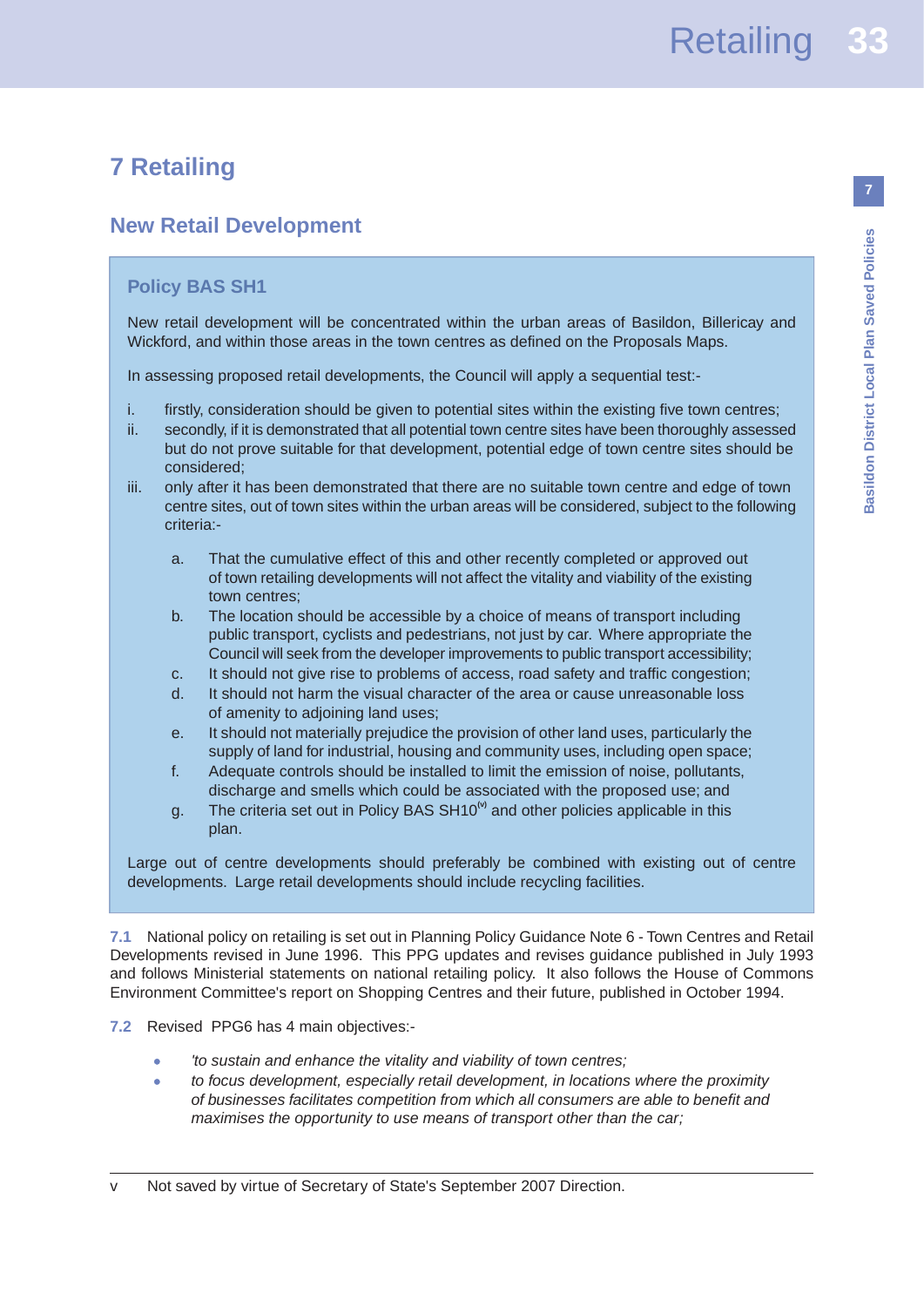- *to maintain an efficient, competitive and innovative retail sector; and*  $\bullet$
- *to ensure the availability of a wide range of shops, employment, services and facilities*  $\bullet$ *to which people have easy access by a choice of means of transport.'*

These objectives are consistent with the Government's Sustainable Development Strategy and PPG13 - Transport. Paragraph 1.3 of PPG6 states that *'town and district centres should be the preferred locations for developments that attract many trips.'* Local planning authorities should adopt planning policies which amongst other things, locate major developments where they are accessible by a choice of means of transport and enable town centres to meet the demands of residents.

**7.3** Perhaps the most significant policy in PPG6 is the 'sequential test' which should be considered in assessing new retail developments. That test will be applied by the Council in Policy BAS SH1. The onus will be on the developer proposing an out of town retail development to show that they have fully considered the appropriateness of town centres. However, these sites may not be exhaustive and other sites not currently allocated in this Plan may become available, and there are sites in Billericay and Laindon town centre which have un-implemented planning permissions. These sites should also be considered.

**7.4** Policies SH4 and SH5 of the Structure Plan First Alteration as modified *'recognise the need to cater for new forms of retailing'* and make provision for the development of food superstores and retail warehousing outside the town centres in exceptional circumstances, where the cumulative effect of the development would not affect the vitality and viability of the existing town centres. Town centres, however, are the preferred location for large new stores. These policies were approved prior to the publication of revised PPG6. They will be reviewed as part of the Structure Plan Review.

**7.5** The advantages of town centres are:-

- $\bullet$ That they are accessible by a choice of means of transport;
- They are centrally located and act as major public transport termini, thus reducing CO<sub>2</sub>  $\bullet$ emissions;
- They already offer a wide range of retail, commercial, community and social facilities and services;
- They are major centres of employment, which could be affected by the effects of out  $\bullet$ of town developments; and
- They provide a focus for residents of, and visitors to, a town.  $\bullet$

To date the out of town developments in Basildon District have generally been in the form of bulky goods and food. However, there is an increasing trend for traditionally town centre retailers to operate in out of town locations. The loss of electrical goods and home furnishing retailers from town centres has had significant impact. The impact from out of town fashion stores, sports goods, catalogue stores or even department stores would have a devastating effect on town centres, leaving only a core of retail offer and a significant number of vacant units and discount stores.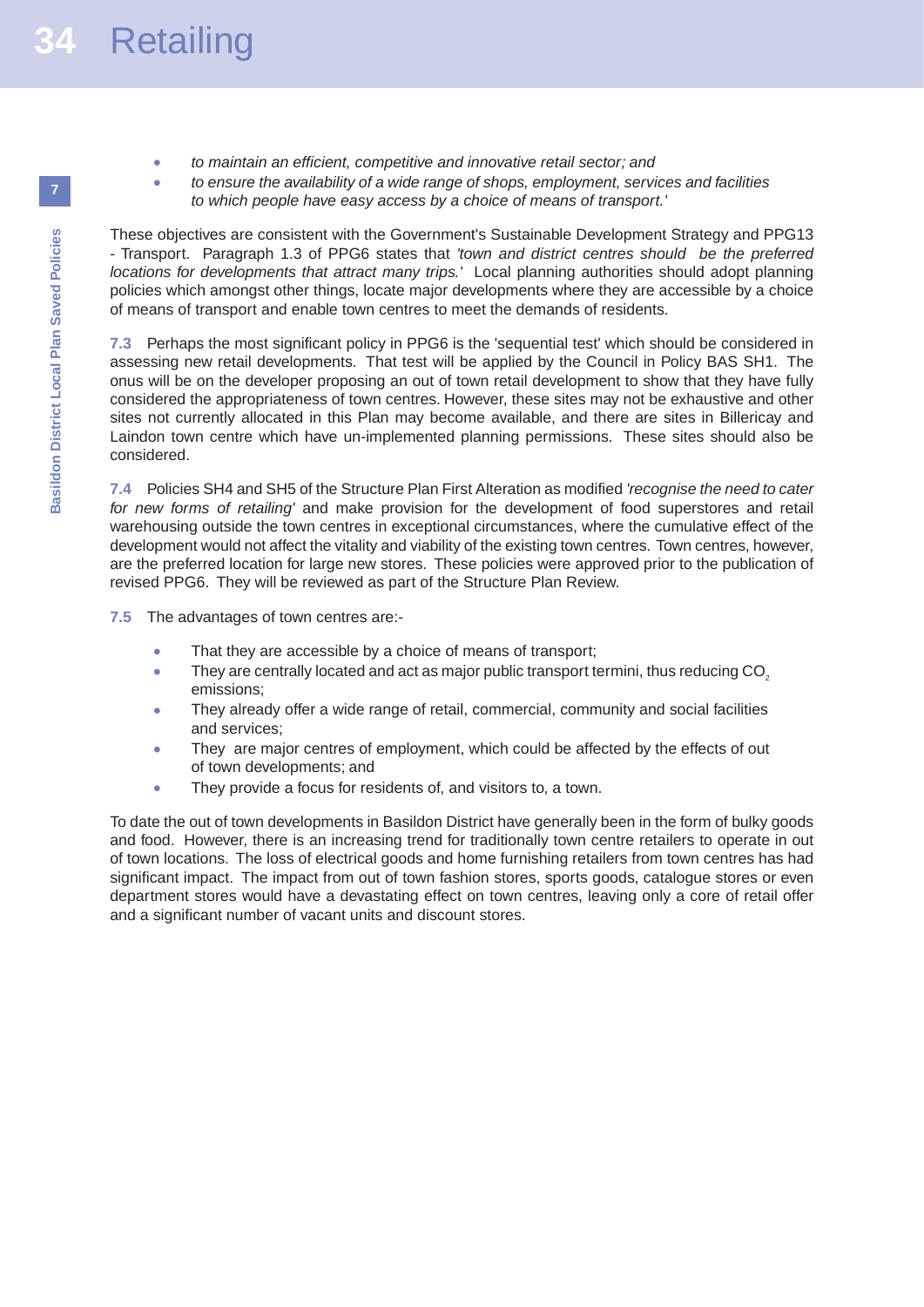## **Town Centre Retail Development Sites**

#### **Policy BAS SH3**

Within the town centres, the following are identified as opportunity sites for retail development including class A2 and A3 uses subject to policies BAS SH4 and BAS SH5:-

- i. Car Park Two, Great Oaks, Basildon, subject to the provision of replacement car parking;
- ii. Fodderwick, Basildon;
- iii. Station Avenue, Wickford; and
- iv. Rear of Tudor Mansions, Pitsea.

Elsewhere within the town centres, as identified on the Proposals Map, proposals for the redevelopment of other sites and buildings for retail use will be treated on their merits and with regard to the appropriate policies in the plan.

**7.6** Policy SH1 of the Essex Structure Plan Proposed Second Alteration states that retail development *'will normally be concentrated in sub regional and district shopping centres....'* The Structure Plan identifies Basildon as a sub-regional shopping centre, and Billericay, Wickford, Pitsea and Laindon as District shopping centres.

**7.7** In the identified town centres in Basildon District, the following sites are considered as suitable for new retail development:-

i. **Car Park Two**, Great Oaks, Basildon

This site is currently a 354 space surface level car park with access off Great Oaks, and has outline planning permission for a DIY retail warehouse, offices and multi-storey car park. The site is suitable for a major mixed use development with shops as the main component, providing provision is made for existing and additional car parking. Vehicular access should be from Great Oaks, and improved pedestrian access should be provided from East Square, Southernhay and East Walk.

#### ii. **Fodderwick**, Basildon

This is a major development site of 2.9 hectares (7 acres) at the western end of Basildon town centre. The site has recently been cleared of the former Council offices and is presently used as a car park. The site has planning permission for a comprehensive development of offices and retailing granted in 1985 under the New Towns Act 1981. In addition, the Council approved a further mixed use scheme in 1992. However, development of this site should be in accordance with a Development Brief approved by the Council in July 1996. The Brief aims to encourage a mixed use scheme of retailing and commercial leisure facilities including a hotel and Class A3 uses. Consideration must be given to the relationship between this site and the adjoining St Martin's Square. The development should be integrated into the remainder of the town centre and should not be seen only as a destination in itself.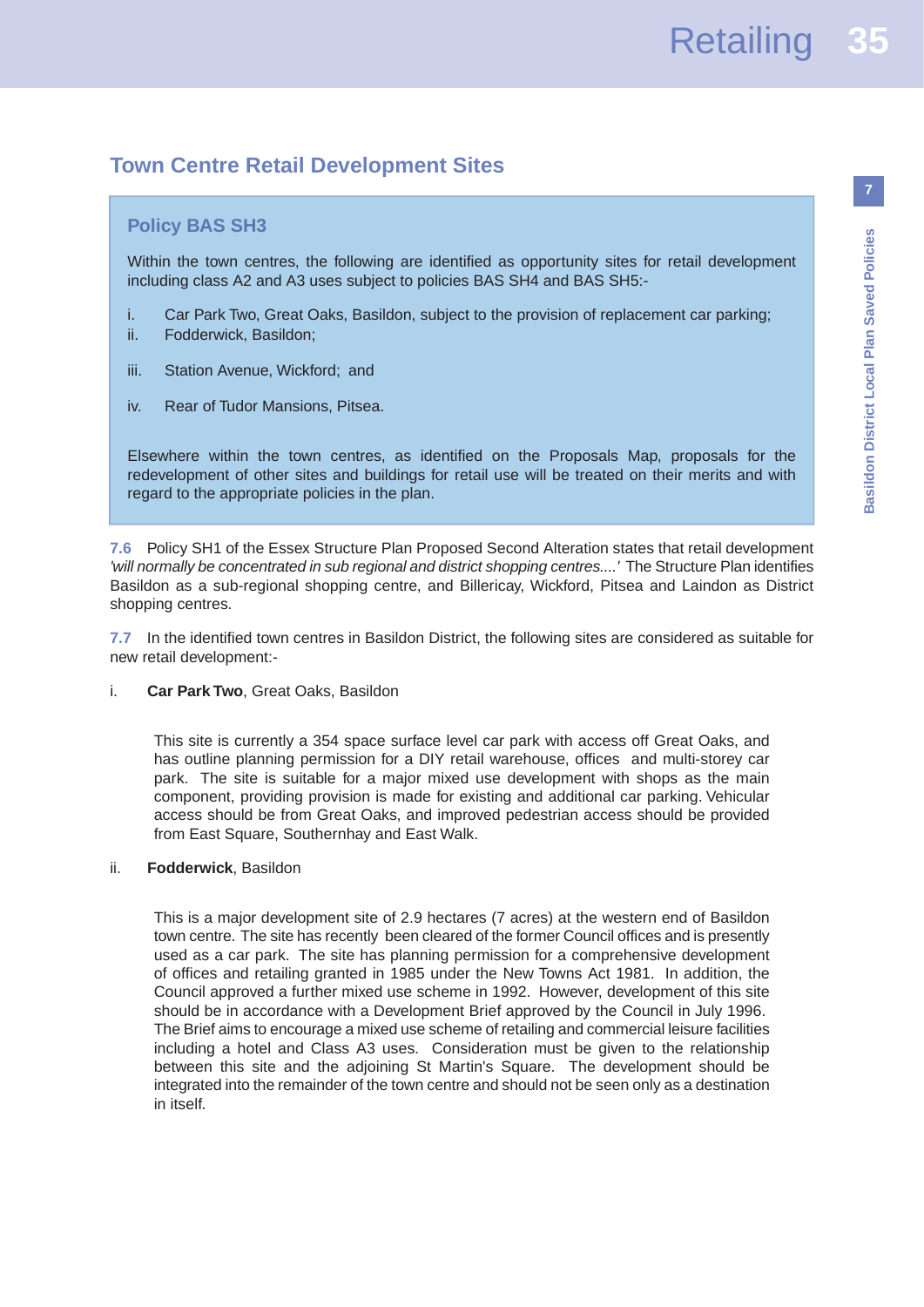#### iii. **Station Avenue**, Wickford

The population of Wickford is expected to grow by over 4,000 up to 2001. Consequently, there will be significant pressure on the shopping facilities in the town centre, and development pressure to provide further retail units extending services and choice. A 0.6 hectare (1.5 acre) site is allocated in this plan on the western side of Station Avenue as suitable for retail development, in particular a medium sized foodstore. Any development should include on site car parking.

#### iv. **Rear of Tudor Mansions**, Pitsea

Part of the site is currently vacant and there is some underused land behind the retail frontage. Access to the site is from the High Road. The site has potential for a mixed use scheme of shops fronting Station Lane, which would create a retail frontage between the Broadway and Tesco, with offices above and to the rear, together with on-site parking.

**7.8** The development sites (i-iv above) will provide for the future town centre retail requirements in the District and will contribute to the future vitality and viability of the town centres, and help to expand the range and quantity of shopping facilities already available.

#### **Town Centre Shopping Frontages**

#### **Policy BAS SH4**

Changes of Use from Use Class A1 (shops) to Use Class A2 (Financial and Professional Services) or Class A3 (Food and Drink) at ground floor level within the Primary Shopping Frontages will be allowed provided that material harm to the retail function of the Primary Shopping Frontage or the vitality and viability of the town centre as a whole does not result.

In assessing whether harm would result the Council will have regard to the following factors:-

- i. the generation of visitors;
- ii. pedestrian flows;
- iii. the retail appearance and character of the frontage;
- iv. whether a clear predominance of shops would remain in the Primary Shopping Frontage concerned; and
- v. if necessary, the cumulative impact of a proposed Change of Use, with other proposed or permitted changes of use, will be taken into account.

Changes of Use to Class A3 uses must avoid creating a significant detrimental impact upon adjacent occupiers by reason of noise, fumes and smell.

A condition may be imposed requiring a window display, in order to prevent a dead frontage.

For the purposes of this policy, the Primary Shopping Frontages are defined as follows, and shown on the Town Centre Inset Maps:-

Basildon - The Eastgate Centre; South Gunnells; Town Square north and south sides;

Billericay - 50 to 96 High Street (even numbers) and 53 to 127 High Street (odd numbers); and

Wickford - High Street; the Ladygate Centre and the Willowdale Centre.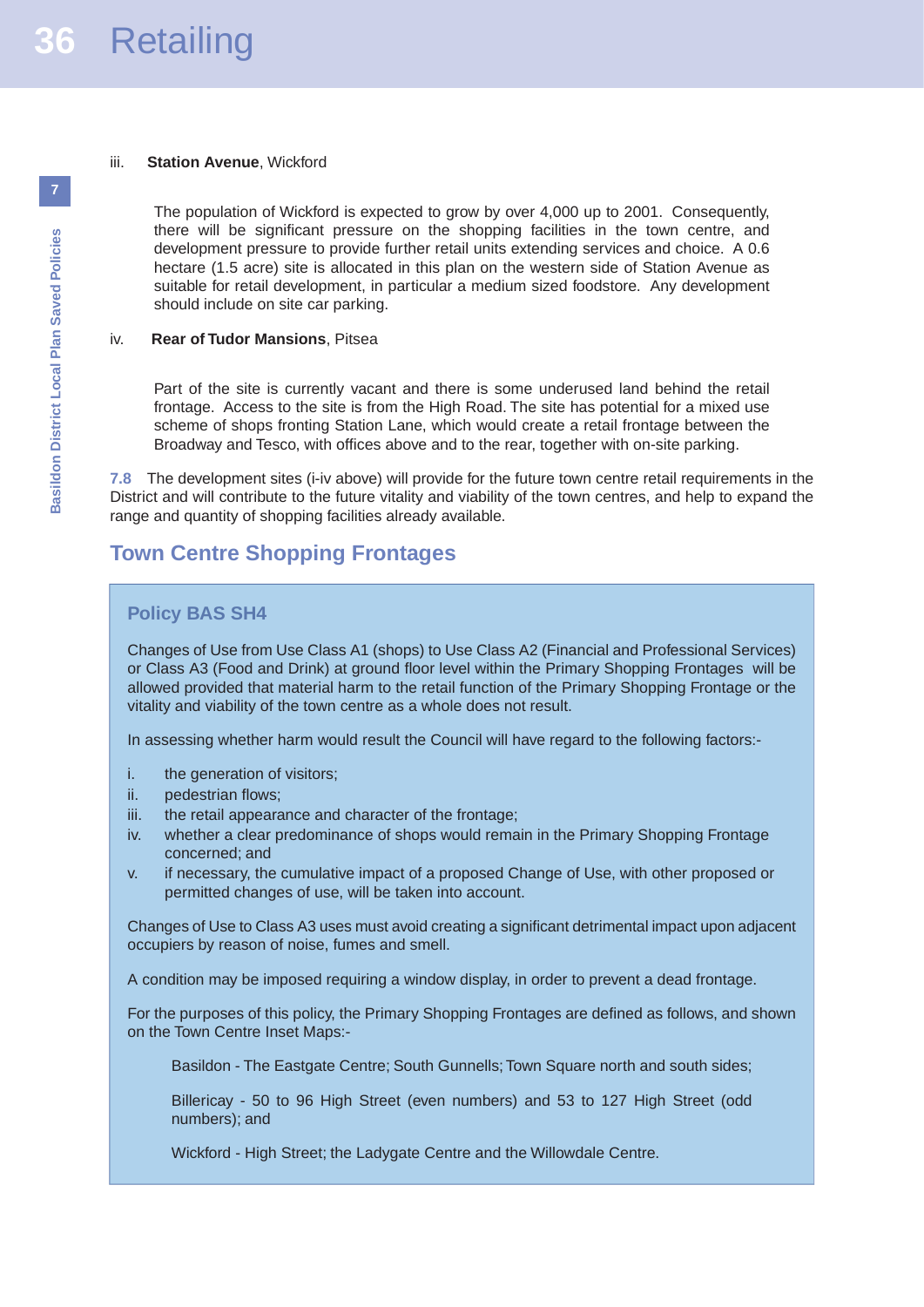**7.9** There is an increasing trend towards the conversion of retail premises (Class A1) to financial and professional services (Class 2) and food and drink outlets (Class A3) in the high street. These uses can have a positive contribution to make to the vitality and viability of a town centre and can increase variety and activity in the town centre, which will attract more shoppers. Too great a representation of non A1 uses however dilute the retail character of the high street which is its main function. The latest guidance (Planning Policy Guidance Note 6) suggests that while A2 and A3 uses can be well located in town centres they should not be allowed to dominate the primary shopping areas in a way that undermines the retail function.

#### **Policy BAS SH5**

In the town centres but outside of the Primary Shopping Frontages changes of use at ground floor level from Class A1 (Shops) to Class A2 (Financial and Professional Services) and Class A3 (Food and Drink) plus other appropriate uses, will be allowed provided that:-

- i. the proposed use provides a service to visiting members of the public and contributes to the overall character, variety and activity of the town centre; and
- ii. the proposed use would not be significantly detrimental to the amenities of adjacent occupiers by reason of noise, smell and fumes.

A condition may be imposed requiring a window display in order to avoid a dead frontage.

**7.10** Secondary shopping frontages traditionally contain a much more diverse mix of uses than primary frontages. This is reflected in the latest guidance (PPG6) which suggests that flexibility and diversity should form the basis for policy in these areas. The policy therefore proposes no limits on the number of A2, A3 or non-retail units in such frontages as long as such uses contribute to the variety and activity of the centre and provide a direct service to visiting members of the public.

## **Retailing on Industrial Estates**

#### **Policy BAS SH6**

Planning permission for the change of use, or partial change of use of an existing building used for Class B1, B2 or B8 to a retail use or for a retail use ancillary to the main use of the premises, will be allowed subject to the following criteria:-

- i. the proposed use does not cause material harm to the vitality and viability of any town centre;
- ii. there is not a significant net loss of employment; and
- iii. customer car parking provision is provided separate from existing car parking.

Where a large scale retail use results from the change of use, then planning applications will be considered also with regard to policies BAS SH1 and SH2**(vi)** of this plan.

**7.11** Many businesses may wish to sell direct to the customer and this often involves factory shops. Often planning permission is not required to sell direct from the premises if it is ancillary to the main business. This can lead to problems of car parking and a proliferation of advertisements. In addition, such uses can cause harm to the vitality and viability of town centres as prices can be undercut. There may also be a loss of employment by the use of parts of the building previously used for more labour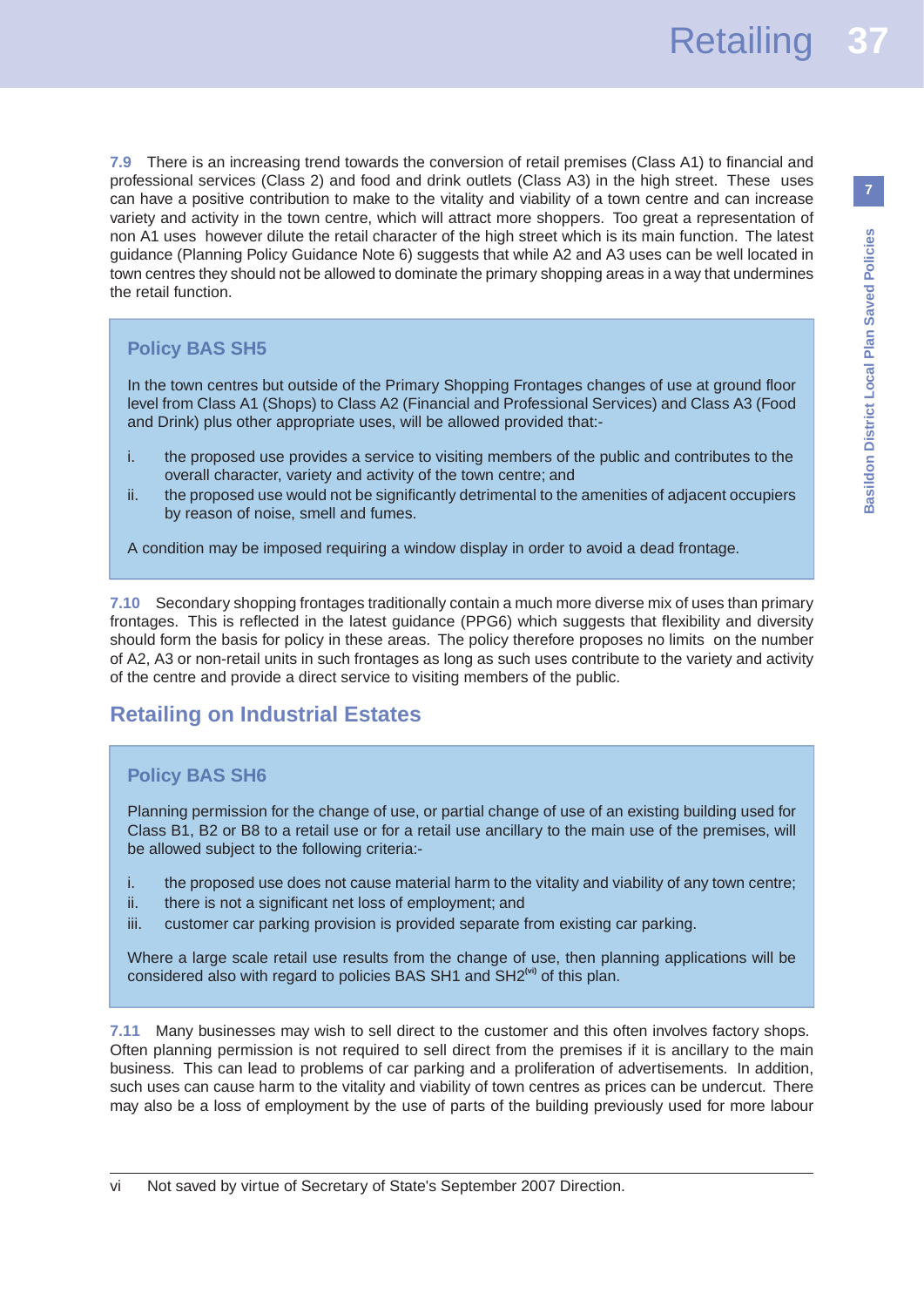intensive purposes. Factory shops have become a problem in some parts of the District. Where planning permission is required the Council will have regard to the effect of the proposal on existing centres and employment, and to the car parking provision.

## **Local Shopping Centres**

#### **Policy BAS SH7**

Within the built up area, planning permission will normally be granted for new local shopping centres, expansion to existing local shopping centres and individual shops providing there is no serious loss of residential amenity. Planning permission will only be given subject to the proposal satisfactorily fulfilling the criteria set out in Policy BAS SH10**(vii)** .

**7.12** The Council recognise the importance of local shopping centres which serve the every day convenience shopping needs of local neighbourhoods, particularly for those without the use of private transport who may have difficulty in getting to and from other retail centres. Local shopping centres are defined on the Proposals Map as small parades of 5 or more shops not within the retail warehouse parks and town centres, as identified in Policy SH1 of the Structure Plan First Alteration. Local shopping centres are listed in Appendix Two. Planning permission has been granted for a centre at Steepleview in Basildon and on the Wick (which is under construction). These are also shown on the Proposals Map.

#### **Policy BAS SH8**

Non-Class A1 (Shops) uses will be permitted in local shopping centres, as defined on the Proposals Map and in Appendix Two, subject to the following criteria :-

- i. The new use would not materially detract from the ability of the local shopping centre to meet the everyday needs of local residents; and
- ii. Class A3 (food and drink) uses will not be permitted if they would materially harm the amenities of nearby residents.

**7.13** It is important that local shopping centres retain their function as the source of convenience goods for the local population. They are particularly important facilities for those people who cannot easily get to the larger retail centres. The Council recognises, however, that both A3 (Food and Drink) uses such as takeaways, and A2 (Financial and Professional Services) uses such as banks, can also provide useful local facilities in these centres. This policy will permit reasonable growth in these two sectors, given the low representation at the moment, but will also ensure that these uses do not predominate in any one centre to the extent that the centre no longer caters for everyday shopping needs of local residents. In applying this policy, particularly in the smaller centres, the Council will have regard to the degree of vacancy in the centre, and its continued viability.

#### **Temporary Retail Uses**

#### **Policy BAS SH9**

If planning permission is required for temporary uses, including the holding of car boot sales and Sunday markets, this will be granted subject to the following criteria being satisfied:-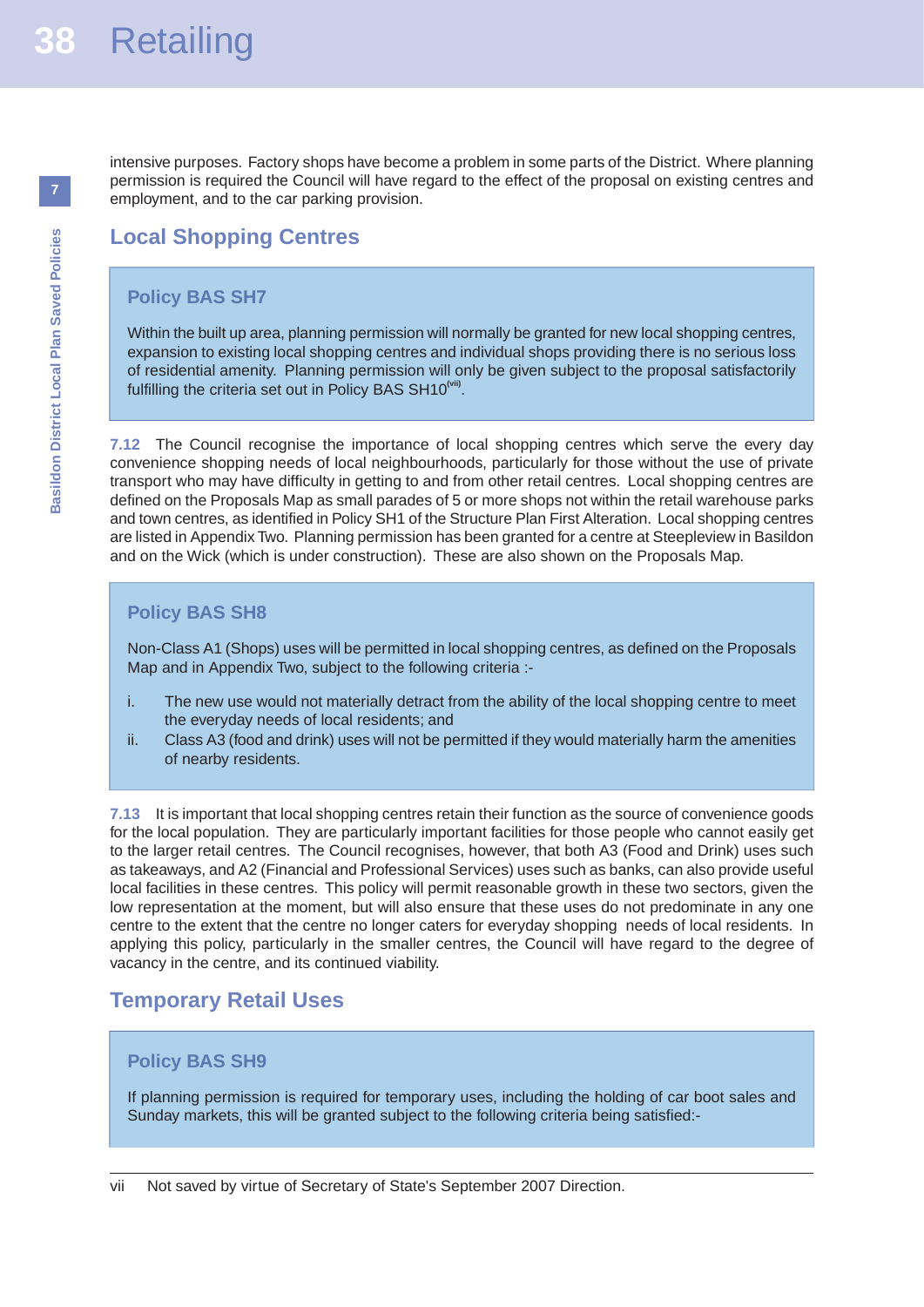- i. the surrounding roads should be adequate to accommodate the increase in vehicle traffic generated, having regard to the physical and environmental capacity of the roads and their function in the county road hierarchy;
- ii. the proposal should not conflict with the policies safeguarding the status and role of the Green Belt or any site of acknowledged wildlife importance;
- iii. the proposal should not detrimentally affect the visual and residential amenities of nearby residential areas;
- iv. the proposal or use of the site should not involve the erection of any permanent buildings; and
- v. the site should not be permanently laid out for such a use.

**7.14** Planning permission is not usually required for the staging of car boot sales or sunday markets on up to 14 days within a year as specified in Class B Part 4 of the Town and Country Planning General Development Order 1988, except where "the land in question is a building or is within the curtilage of a building.' However, where permission is required the Council with have regard to the likely effect of the proposal on the residential amenities of the locality and the Green Belt policies in this Plan.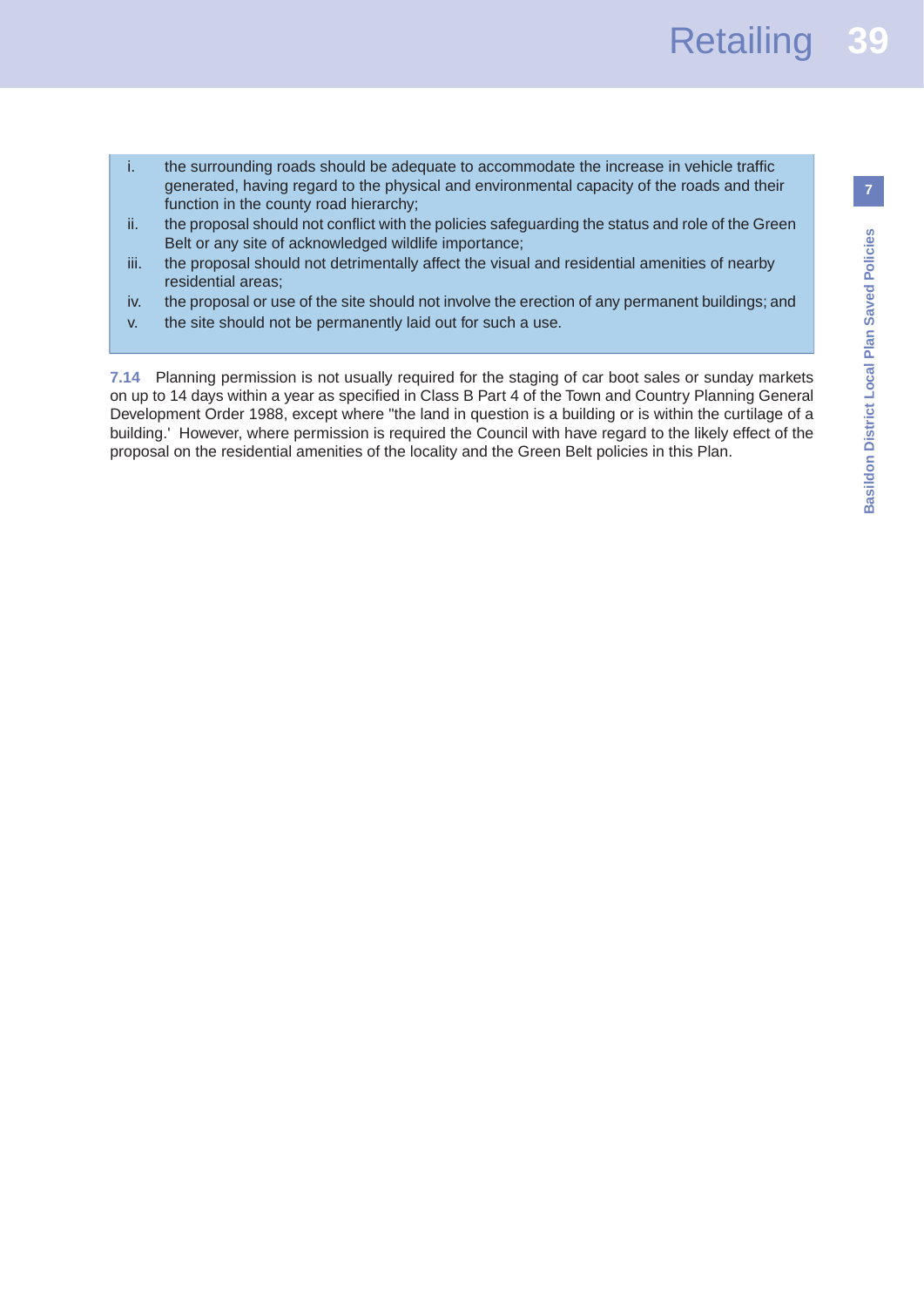# **40** Retailing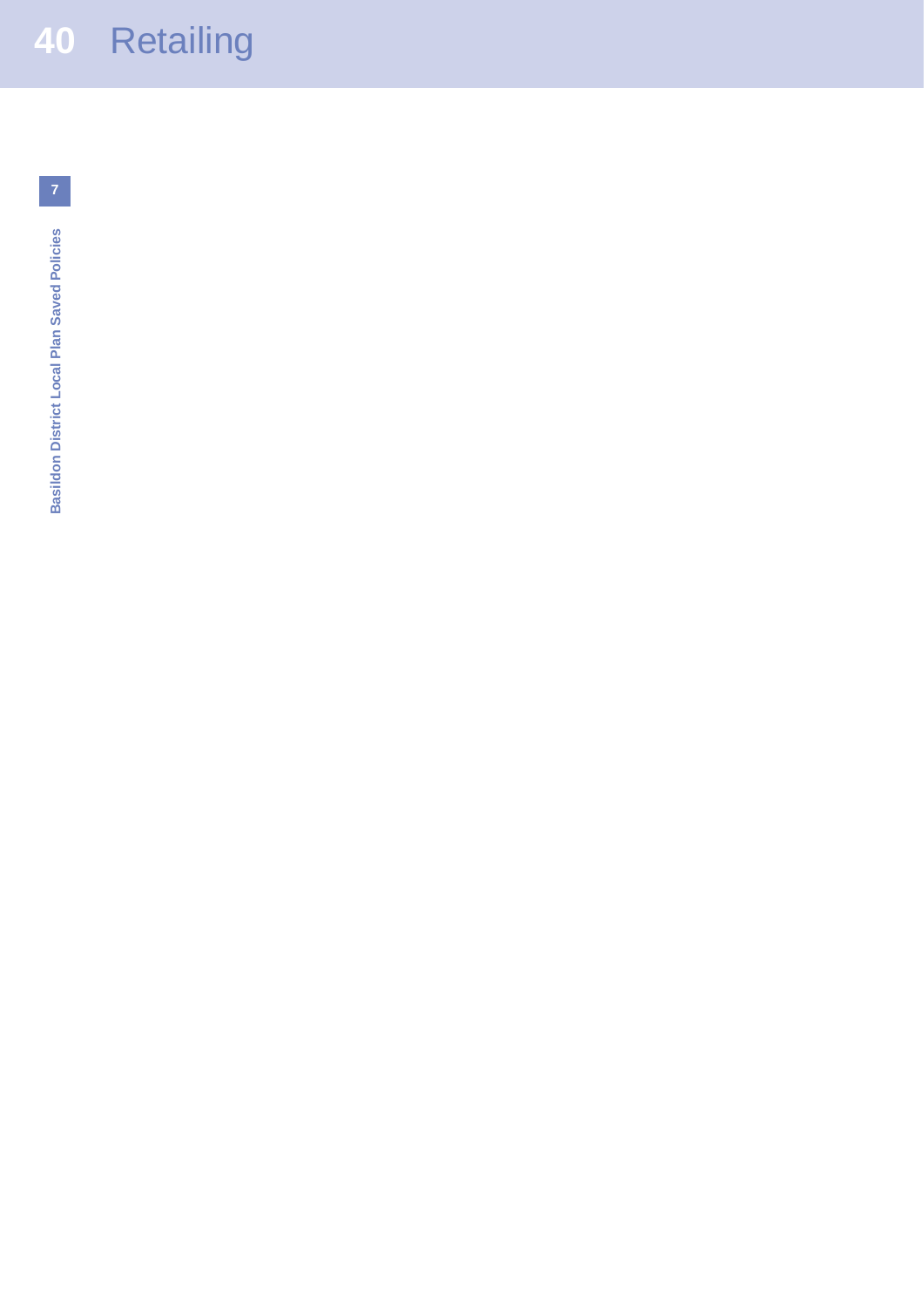## **8 Town Centres**

## **District Wide Town Centre Policy**

#### **Policy BAS TC1**

Within the town centres, as identified on the Proposals Map, development appropriate to a town centre, including retailing, offices, recreational or community facilities and residential (where it forms an ancillary part of a mixed use scheme) will be encouraged. All proposals will be assessed by reference to other relevant policies in the plan, especially Policies BAS SH3, BAS SH4 and BAS SH5, and the following criteria:-

- i. The proposal should not result in a significant net loss of retailing floorspace;
- ii. Car parking should be provided in accordance with the Council's Car Parking Standards in Appendix Three<sup>(viii)</sup>;
- iii. The surrounding roads should be adequate to accommodate the increase in vehicle traffic generation. A Traffic Impact Assessment may be required;
- iv. Servicing and turning areas should be provided on the site so that the development is able to function properly, and traffic danger and congestion are avoided;
- v. The design, form, scale and materials used in any development are sympathetic and appropriate to the area;
- vi. In the case of Billericay Town Centre, regard will be given to the Conservation Area status of the town centre and the concentration of Listed Buildings;
- vii. The development should not result in the loss of any public open space or amenity area.

**8.1** The economic and social viability of existing town centres can further be enhanced, together with their physical environment, by the refurbishment or redevelopment of existing town centre land and buildings. This is recognised in Revised Planning Policy Guidance Note 6 - 'Town Centres and Retail Developments' published in June 1996. National guidance recognises the role town centres can play as *'part of our national and civic heritage, and securing their health helps to foster civic pride and local identity.'* The vitality and viability of town centres can depend on a number of Factors as set out in paragraph 2.2 of PPG6:-

- *'retaining and developing a wide range of attractions and amenities;*
- *creating and maintaining an attractive environment;*  $\bullet$
- *ensuring good accessibility to and within the centre; and*  $\bullet$
- *attracting continuing investment in development or refurbishment of existing buildings.'*  $\overline{\phantom{a}}$

Policy BAS TC1 aims to meet these aims and in particular promotes mixed use developments which ensure a diverse range of attractions and will help to promote an evening economy.

**8.2** The development, redevelopment and refurbishment of the town centres will be considered with regard to the aforementioned criteria, to ensure that any proposal is sympathetic in character.

**8.3** Within each of the District's town centres, there exists potential for effective refurbishment and redevelopment that can assist in maintaining the status of the town centres as important shopping areas and centres of employment. However, any redevelopment must be sympathetic in terms of its use, built form, townscape and materials used, with the town centre.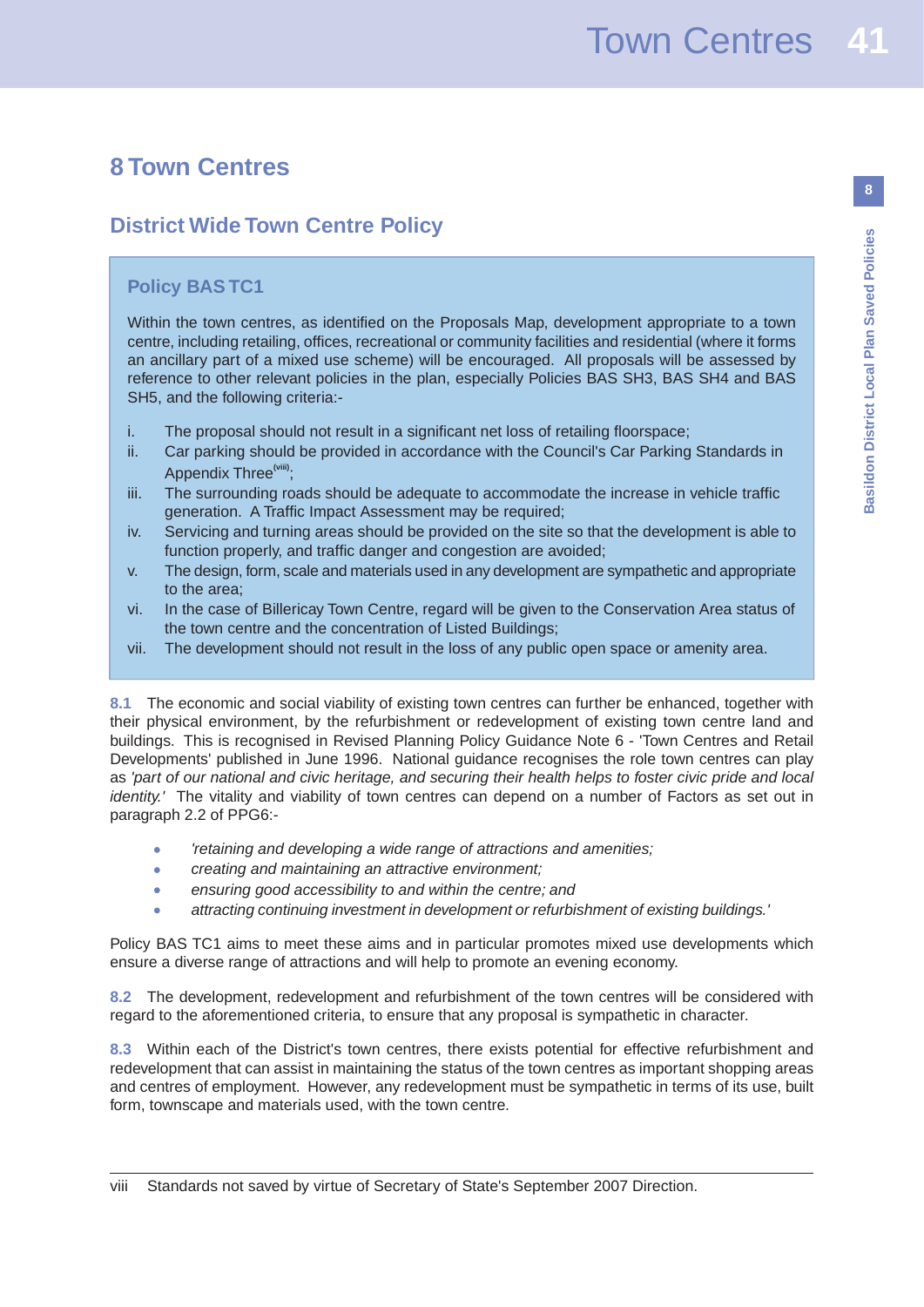#### **Wickford Town Centre**

#### **Policy BAS TC3**

Within Wickford Town Centre, as shown on the Town Centre Inset Map, the following sites are identified as sites suitable for comprehensive redevelopment for uses appropriate to a town centre, subject to the criteria set out in Policy BAS TC1:-

- i. Station Avenue; and
- ii. Eastern end of Lower Southend Road.

Any development on these sites will require the provision of replacement public car parking, and highway works/traffic management measures, where appropriate.

#### **8.4 Station Avenue**

The population of Wickford is expected to grow by over 4,000 up to 2001. Consequently, there will be significant pressure on the shopping facilities in the town centre and development pressure to provide further retail units extending services and choice. A 0.6 hectare (1.5 acre) site is allocated in this plan on the western side of Station Avenue as suitable for retail development in particular a medium sized foodstore. Any development should include on site car parking.

#### **8.5 Eastern End of Lower Southend Road**

This site, which includes part of Lower Southend Road itself, is adjacent to the Inner Relief Road and forms the last remaining development site in Lower Southend Road. The area to the north of Lower Southend Road is presently occupied by a detached chalet used as offices, and a detached house used as an old people's day centre, with a rear garden area that extends back to the River Crouch. The land to the south side of Lower Southend Road has planning permission for offices and residential as part of the adjacent Sycamore Court, a mixed use office and residential scheme. The site is isolated from the main shopping area and would be better used if developed for offices. The old people's day centre would have to be re-located to another site.

#### **Pitsea Town Centre**

#### **Policy BAS TC4**

Within Pitsea Town Centre the land to the rear of Tudor Mansions, as shown on the Town Centre Inset Map, is identified as a site suitable for comprehensive redevelopment for uses appropriate to a town centre subject to the criteria set out in Policy BAS TC1.

**8.6** Part of the site to the rear of Tudor Mansions off Station Lane is currently vacant and there is some underused land behind the retail frontage. Access from the High Road is a major problem, but the site has potential for a mixed use scheme of shops fronting Station Lane, which would create a retail frontage between the Broadway and Tesco, with offices above and to the rear, together with on-site parking.

**8**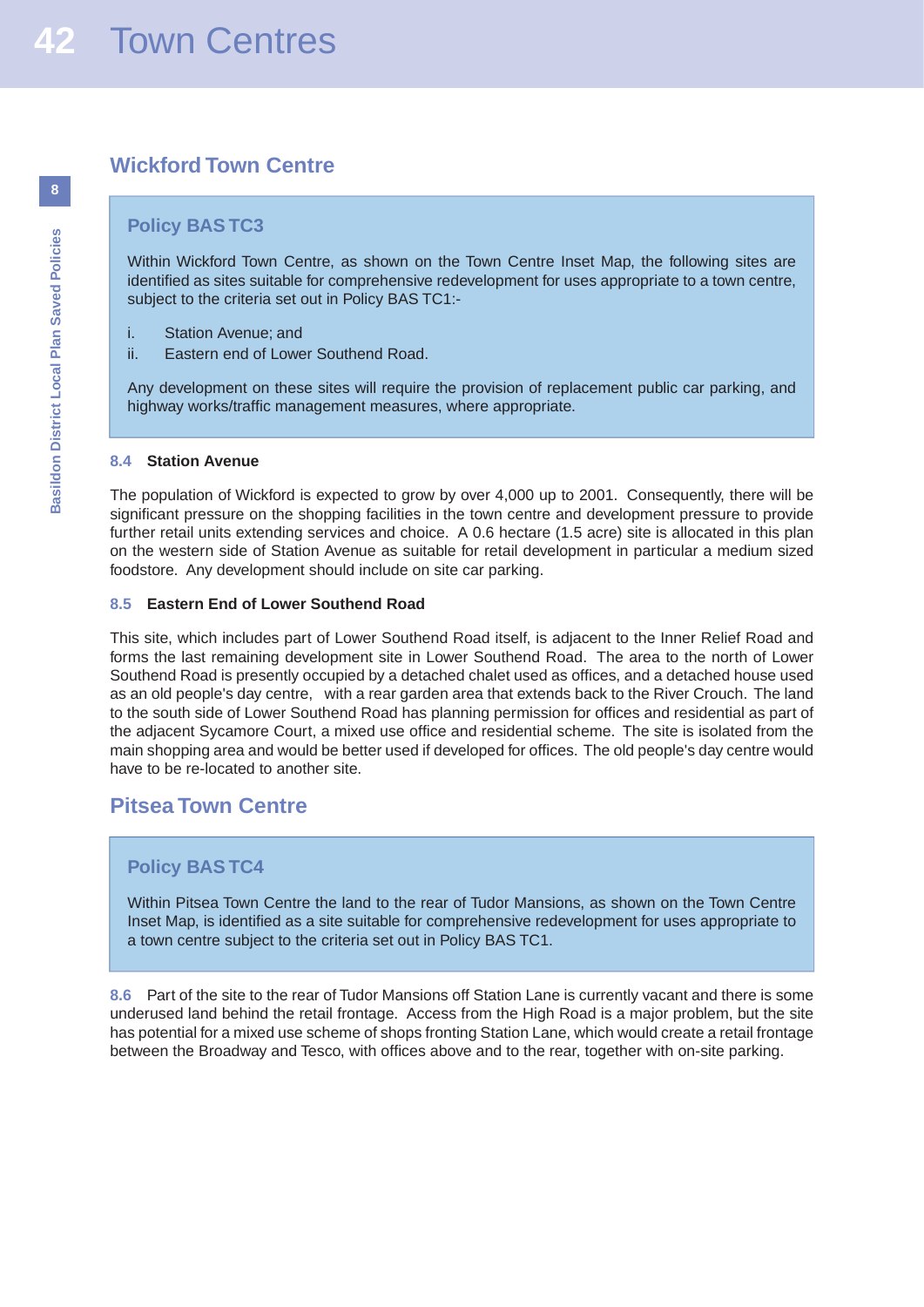#### **Markets**

#### **Policy BAS TC5**

The Council will resist the redevelopment of the market sites in Basildon, Pitsea and Wickford, unless such redevelopment provides for a replacement market on a suitable site. Any replacement market must be in the near vicinity and of appropriate size and with suitable facilities.

**8.7** Basildon, Pitsea and Wickford all have thriving markets which provide a valuable supplement to town centre shopping, and contribute to the vitality and viability of the town centres. Redevelopment of these sites will only be considered acceptable by the Council providing a suitably convenient alternative location is provided by the developer.

## **Residential Development in Town Centres**

#### **Policy BAS TC6**

Planning permission for new residential development within the town centres will normally only be allowed where it forms part of a mixed use scheme. Residential development or change of use to residential will not normally be allowed at ground floor level within established shop frontages.

Residential development should provide private car parking in accordance with the Council's Car Parking Standards**(ix)** in Appendix Three.

**8.8** Within each of the five town centres there are numerous residential dwellings, usually consisting of flats above shops. Residential development can add vitality to a centre by increased activity, particularly in the evenings and on Sundays. This must be set against the importance of maintaining the economic and social viability of the town centre, the maximum use of available sites for primarily economic and social activities, and maintaining the existing shopping frontages.

**8.9** The Council's Residential Development Control Guidelines will be applied, where appropriate, to residential development within the town centres.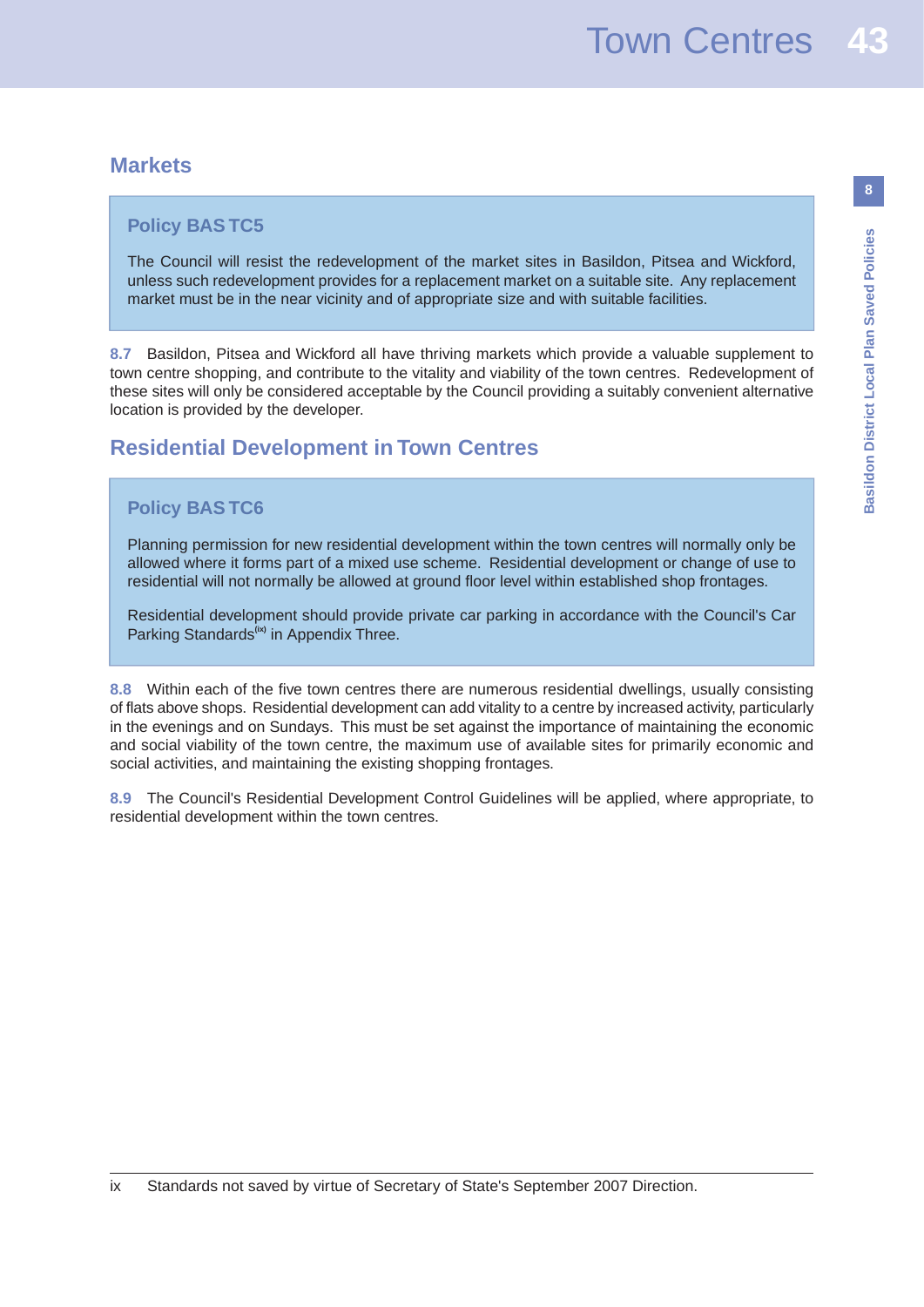## **44** Town Centres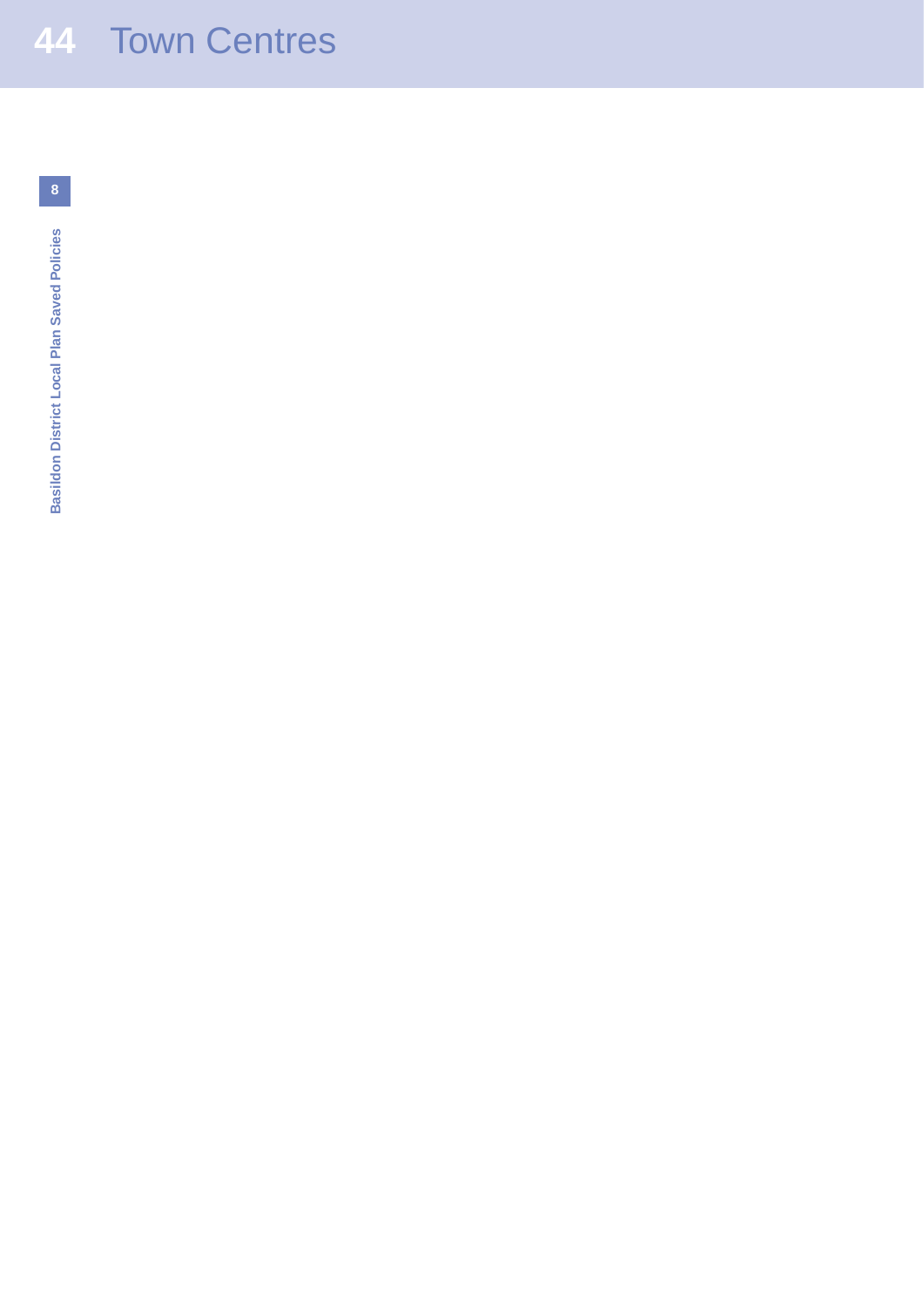## **9 Recreation**

## **Open Space**

#### **Policy BAS R1**

Within the urban areas, planning permission will not be granted for development of open space which would cause significant harm to the recreational or amenity value of the open space, or to the contribution which the open space makes to the character of the area within which it is located.

**9.1** As urban areas within the District continue to develop, there is a danger that areas of open space which have a recreation or amenity function may be built upon. These areas are important not only for their recreation and amenity value, but as a break in an otherwise unrelieved urban development. Much of the open space in Basildon was planned as an integral part of the original New Town concept. The open space has always played an important role in shaping the form and character of the New Town, and should be protected so that this form and character is retained.

**9.2** In the New Town, some of these areas have been released for development on appeal, due to the rather general Open Space and Games notation in the Master Plan. Other areas at risk throughout the District, are the many small areas of open space alongside roads and within residential and industrial estates. In this plan these areas are protected as open space where they contribute to public recreation and amenity. These are identified on the Proposals Map.

**9.3** In the same way that amenity open space available to the public should be protected from building to prevent town cramming, some constraint should be put on the development of private open space.

## **Proposed Open Space**

#### **Policy BAS R4**

2.02 hectares (5 acres) of additional public open space will be provided in Billericay by the extension southwards of the Hannikins Farm public open space.

**9.4** An area of land 2.02 hectares (5 acres) could be added to the existing Hannikins Farm open space. The Council will seek to acquire this land. This will help to redress the lack of formal open space in Billericay, providing a valuable addition to the recreational provision in this part of Billericay.

## **Sports Facilities**

#### **Policy BAS R11**

6.8 hectares (16.8 acres) of land between Pound Lane and Church Road, Laindon, is allocated for leisure/recreation purposes. This development may include buildings but should retain an emphasis on open land uses.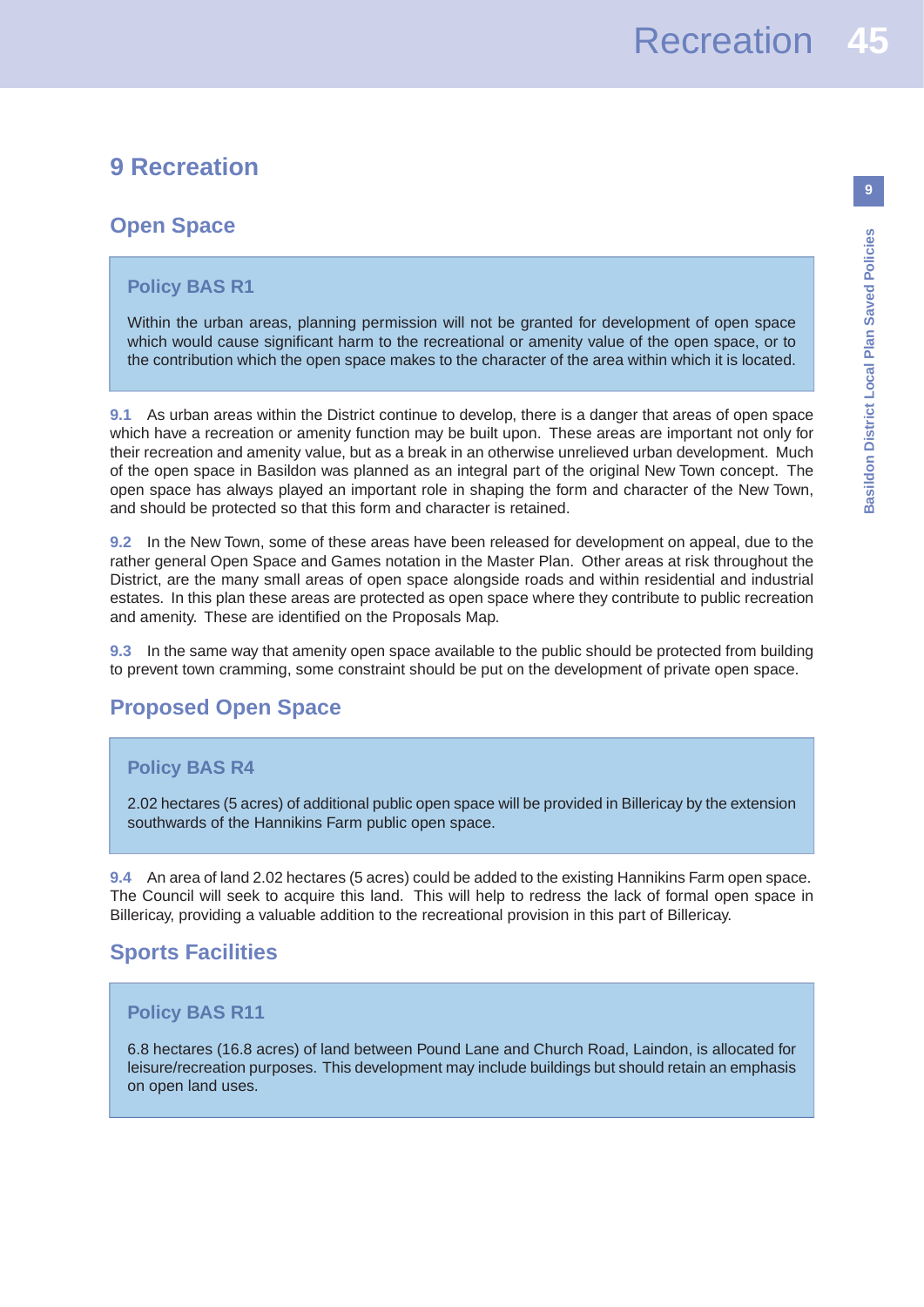**9.5** The part of Basildon bounded by Upper Mayne, the A127, Pound Lane and St Nicholas Lane, has a definite character within Basildon New Town. It must be the aim of this plan to preserve as much of that character as possible, while recognising that large undeveloped areas of land within it may come under pressure for development in the next few years.

**9.6** Part of the character of this land is its open aspect, the important position of St Nicholas Church, the dense wooded areas to the east and the narrow winding nature of Church Hill Road itself. There is an outline approval under the New Towns Act for a business park within the wooded areas east of the Church. A residential development of 110 dwellings for Basildon Community Housing Association has recently been completed on land to the east of Church Road.

**9.7** The area of land the subject of this policy was identified on the Master Plan for Open Space and Games purposes and, until recently, has been used for horse riding and stabling. The area is bounded by the A127 to the north, residential bungalows to the east and west, and the burial grounds of St Nicholas Church to the south. Access to the site is gained via Church Road and Church Hill Road, both narrow residential roads which predate the New Town. As outlined above, intensive development isolated as it is from the main road, would drastically modify the character of the area. The development of the site for recreational purposes, including buildings such as a sports complex, could retain some of this character. Alternatively, the relocation of sports facilities from other sites in Basildon which are more suitable for development could also assist in retaining that character.

#### **Golf Courses**

#### **Policy BAS R15**

Proposals for golf driving ranges will be closely scrutinised to ensure that they have a minimal effect on the visual and residential amenities of the area and that they do not give rise to significant problems in respect of highways, including the public rights of way network.

**9.8** Golf driving ranges can have a greater impact on the environment than golf courses, as they often result in more buildings and other structures. Night time use of the ranges is now commonplace and consequently floodlighting is often provided. Applications for golf driving ranges and their ancillary buildings will be assessed on their likely impact on the locality and with regard to other policies in this plan, and in particular those relating to the Green Belt.

## **Noisy and Disturbing Sports**

#### **Policy BAS R16**

The Council will not normally permit the development of new facilities for noisy and disturbing sports such as motor sports, motorised water sports or shooting, where they have an unacceptable impact on the surrounding area.

Proposals will be judged on their merits and the Council will have regard to their impact on residential amenity, the quiet enjoyment of the countryside, the nature conservation value of the area, the degree to which proposals would increase traffic on local roads and the effects of any traffic increase.

**9.9** The last few years have seen an increase in the number of noisy and disturbing sports, such as motorised water sports, clay pigeon shooting and war games. The potential for disruption to neighbouring residential areas and the quiet enjoyment of the countryside is considerable and care must be taken when evaluating these proposals against planning criteria. The Council recognises that by virtue of the Town and Country Planning (General Permitted Development) Order 1995, motor car and motorcycle

**9**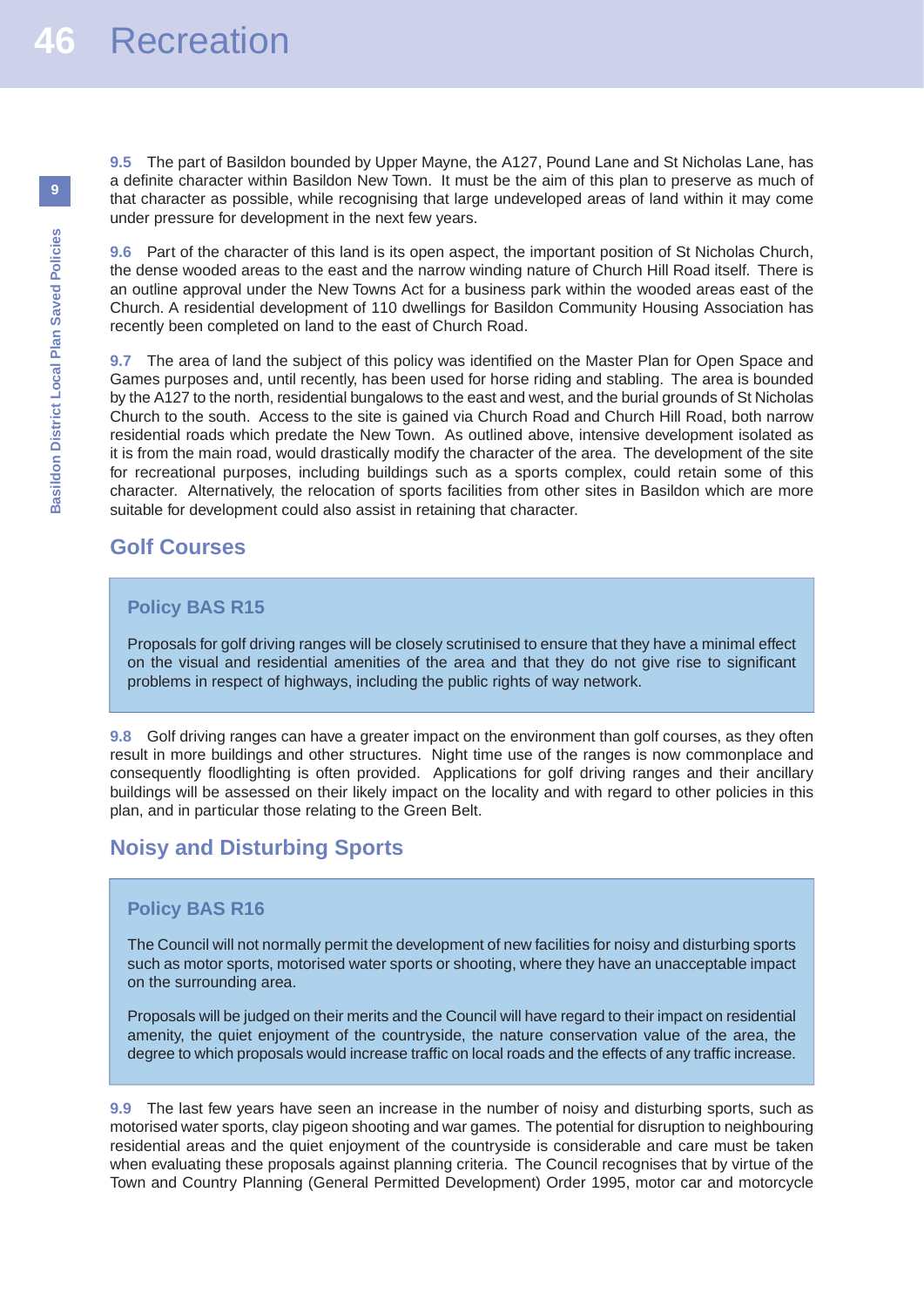racing can take place on land for 14 days within any calendar year without requiring planning consent, and all other forms of motorised and noisy sports can take place for 28 days in any calendar year without requiring planning consent.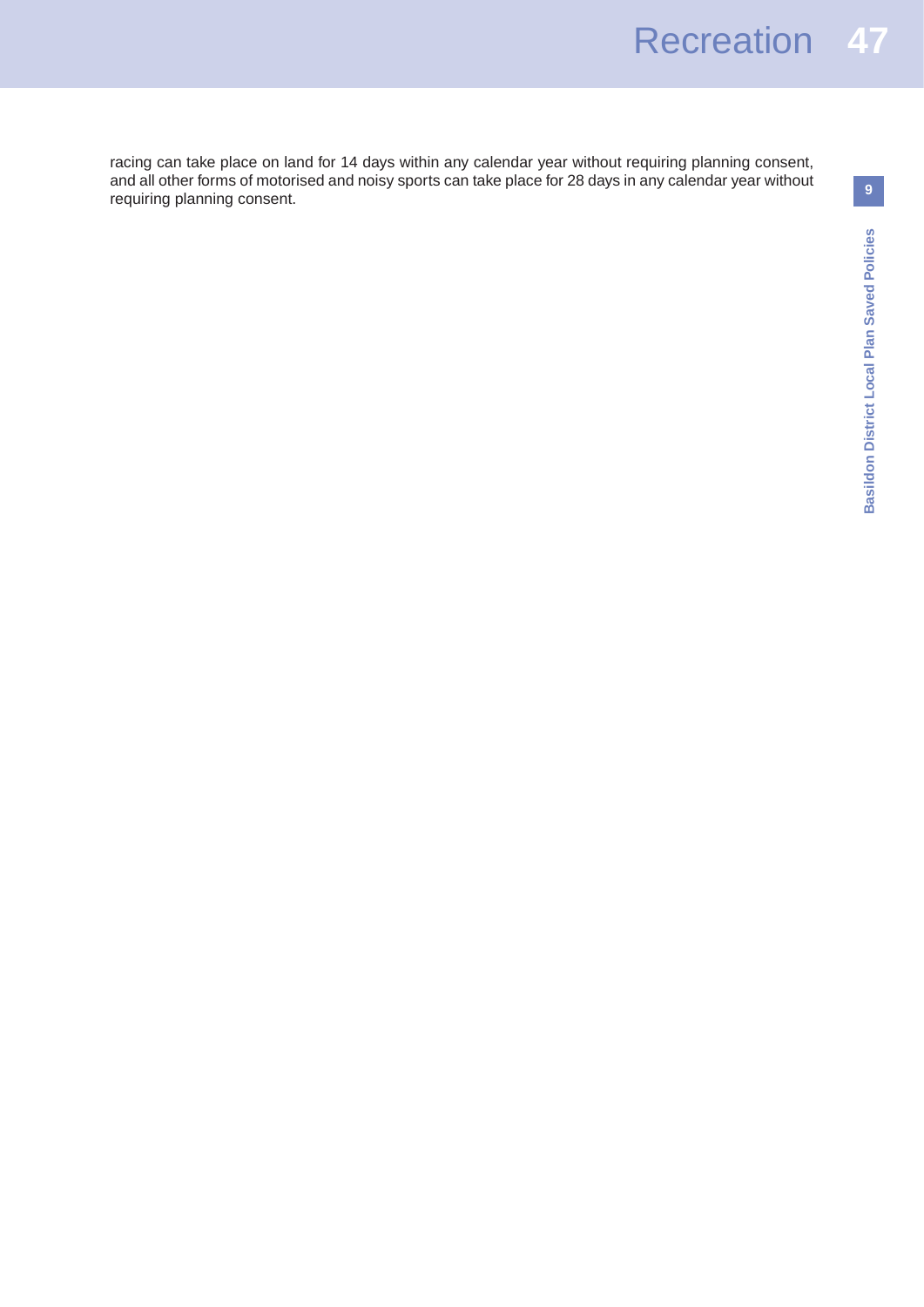# **48** Recreation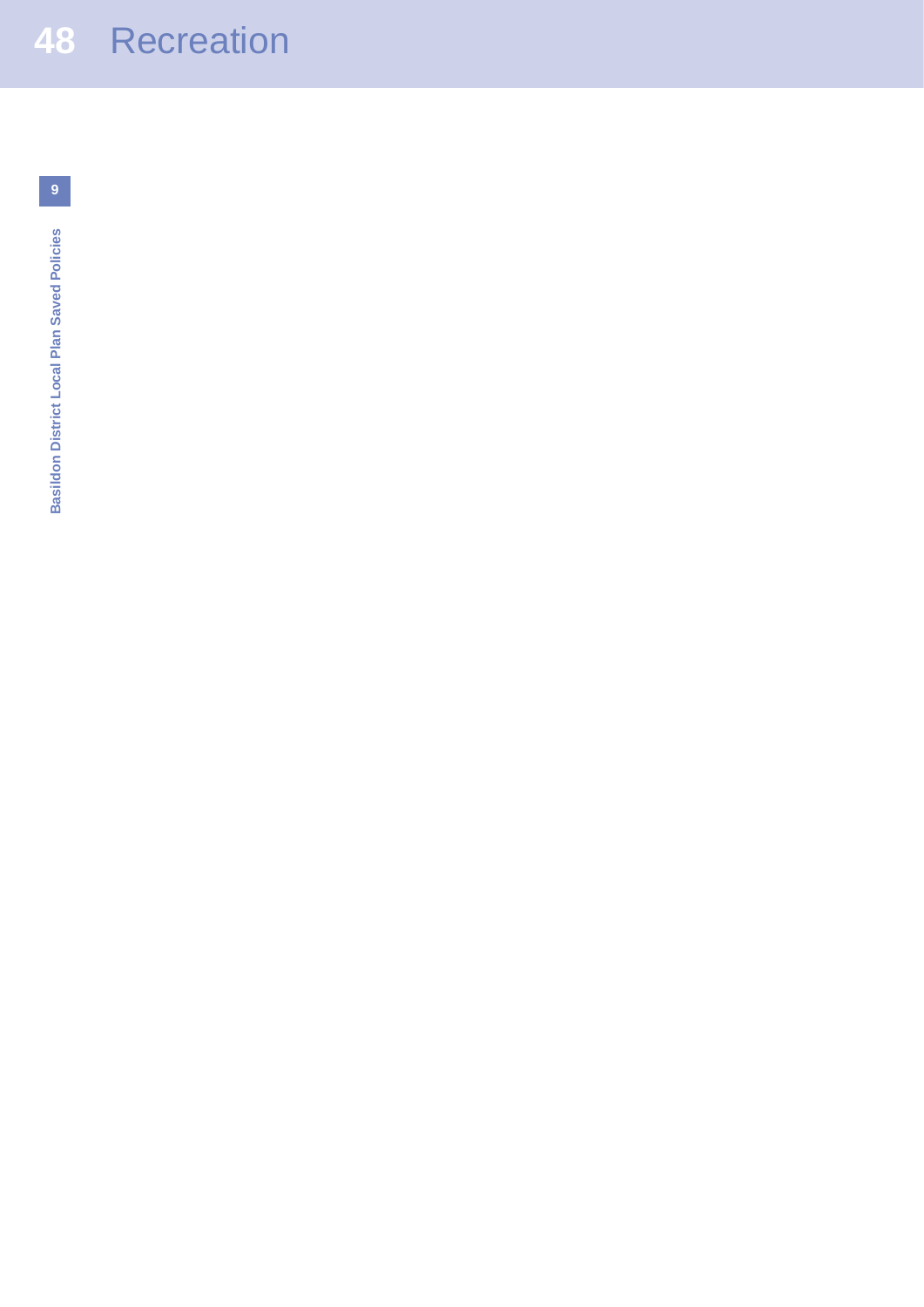## **10 Transport**

## **Public Transport**

#### **Policy BAS T5**

The Council will encourage the improvement of facilities at public transport interchanges, with particular reference to adequate and convenient commuter car parking, secure cycle parking, taxi ranks and bus lay-bys, and manoeuvring areas.

**10.1** It is important that, whenever opportunities arise, the Council supports the improvement of public transport interchanges. These improvements may be as a result of associated developments. Whenever possible, car and cycle parking should be enhanced, especially at railway stations, so as to encourage the use of public transport. The Basildon District Council Sustainable Transport Policy confirms this commitment by outlining a range of ways in which the Council will seek to encourage and facilitate improved cycling facilities, including cycle parks. This has been approved in principal by the Council, subject to further external consultation.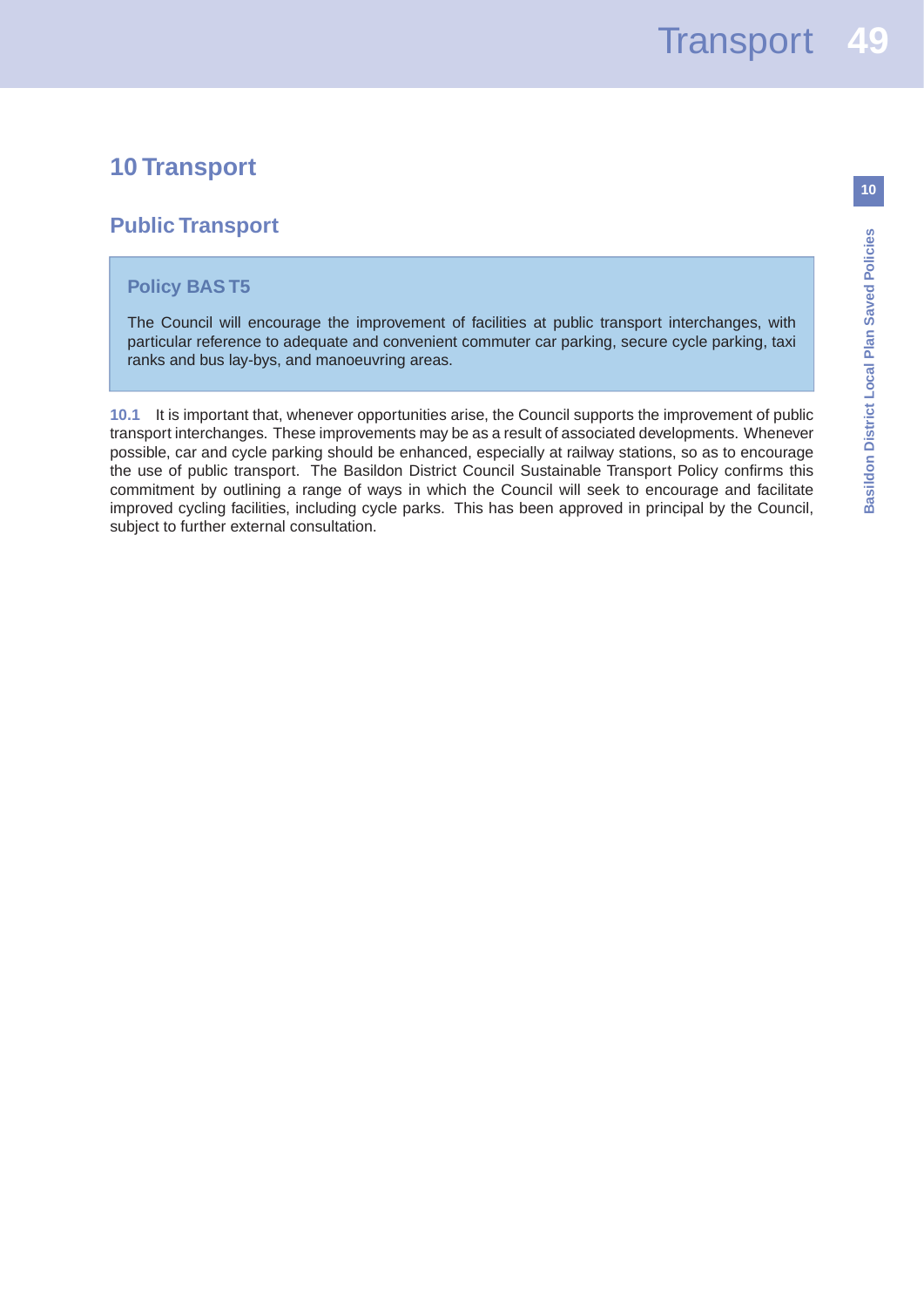# **50** Transport

**10**Basildon District Local Plan Saved Policies **Basildon District Local Plan Saved Policies**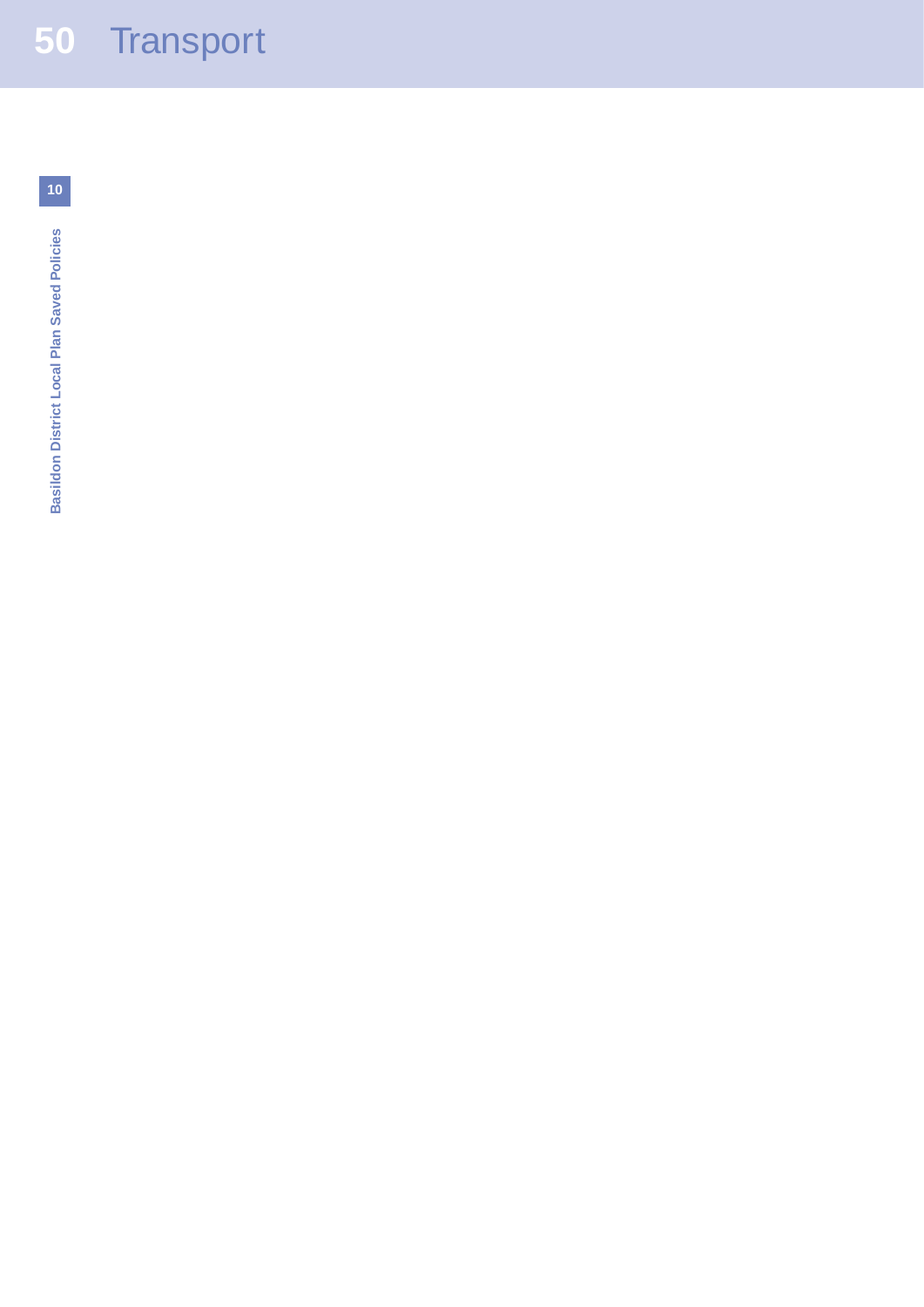## **11 Built Environment**

## **Development Control**

#### **Policy BAS BE12**

Planning permission for new residential development, and for the alteration and extension of existing dwellings, will be refused if it causes material harm in any of the following ways:-

- i. Harm to the character of the surrounding area, including the street scene;
- ii. Overlooking;
- iii. Noise or disturbance to the occupants of neighbouring dwellings;
- iv. Overshadowing or over-dominance; and
- v. Traffic danger or congestion.

**11.1** The Council's Development Control Guidelines aim to ensure that only development of a satisfactory design and layout takes place. It is the responsibility of the Council through the development control process to ensure that new development does not impinge unreasonably on the residential and visually amenities of adjoining residents. These standards will apply to all new residential development, and, where appropriate, other types of development.

**11.2** The Council's Development Control Guidelines are available in the form of a planning guidance booklet as Supplementary Planning Guidance, which is available to the public. They will be monitored and reviewed when and where appropriate.

## **Areas of Special Development Control Policy**

#### **Policy BAS BE13**

Within the settlement of Ramsden Bellhouse, as defined on the Proposals Map, new residential development will be expected to conform to the following criteria, in addition to the Council's Development Control Guidelines:-

i. Minimum plot frontages:-

| <b>Church Road</b>       | 18.5 metres |
|--------------------------|-------------|
| <b>Glebe Road</b>        | 24.6 metres |
| <b>Homestead Road</b>    | 18.5 metres |
| <b>Orchard Avenue</b>    | 24.6 metres |
| <b>Ramsden Park Road</b> | 24.6 metres |

ii. Bungalows and chalets will only normally be permitted, and all new dwellings/structures, other than those set wholly in the back gardens, should be set a minimum of 2.5 metres from the flank boundaries of the site; and

iii. The front walls of new dwellings shall normally be located between 6 and 10 metres from the highway boundary, with development only taking place along existing built up frontages.

Basildon District Local Plan Saved Policies **Basildon District Local Plan Saved Policies**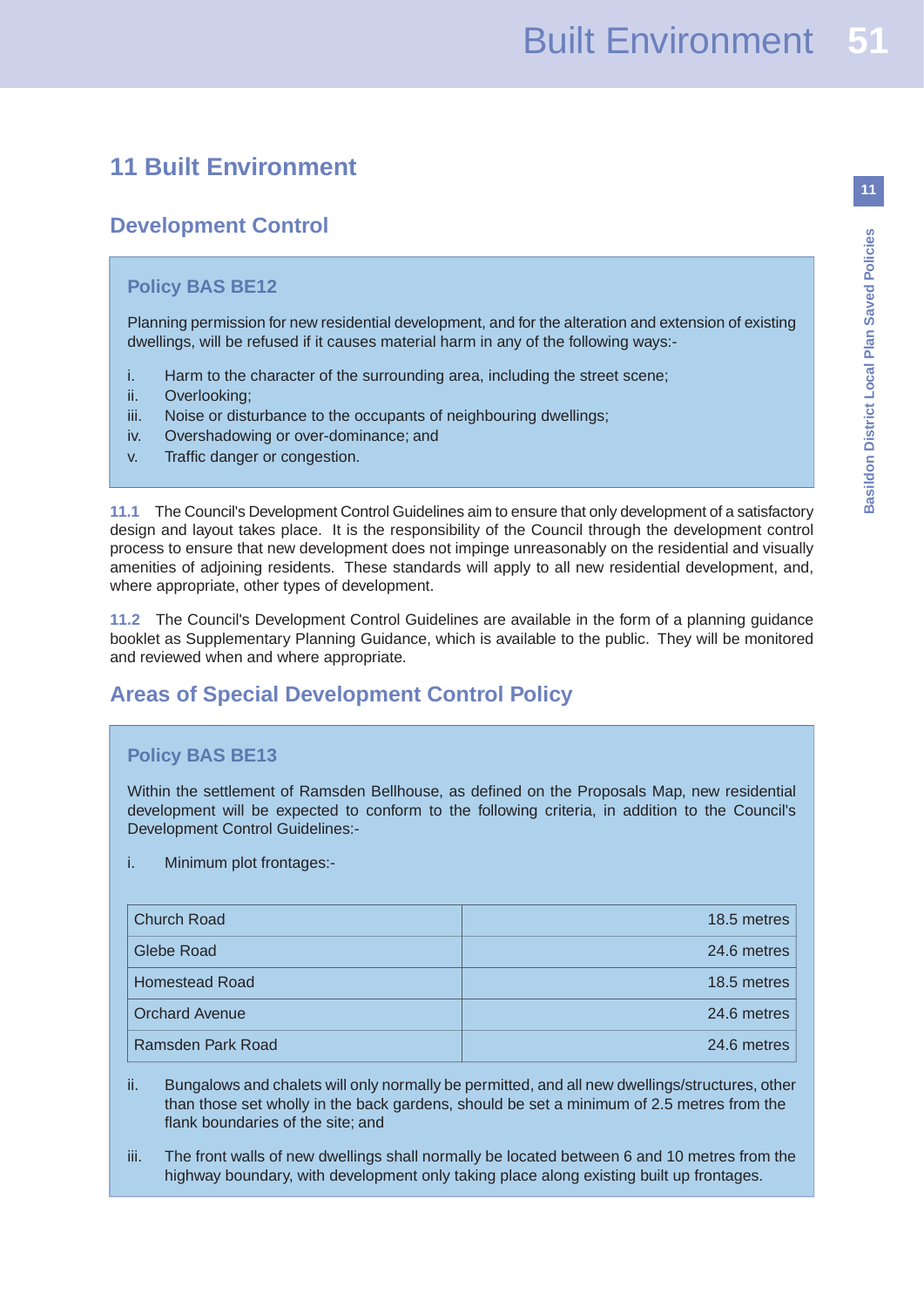**11.3** Ramsden Bellhouse is characterised by low density residential development set in large plots. In order to retain its semi-rural, spacious character, a practice of requiring minimum plot widths was introduced, this was formalised in 1986, and applies to all new dwellings. The plot width is measured at the front building line of the proposed dwelling or at the point where the plot borders onto the highway. In order to minimise the impact of new development in Ramsden Bellhouse on the relatively open surrounding countryside, only chalets and bungalows will normally be permitted.

#### **Policy BAS BE14**

In Sugden Avenue, Wickford, south of the river crouch, as shown on the Proposals Map, new residential development will be expected to conform to the following criteria, in addition to the Council's Development Control Guidelines:-

- i. Residential development should only take place on plots having a minimum frontage of 16 metres;
- ii. The gross floorspace of any new dwelling should be no larger than 125 square metres;
- iii. All new dwellings should be set a minimum of 2.5 metres from the flank boundaries;
- iv. Only chalets and bungalows will normally be permitted; and
- v. The front walls of new dwellings shall normally be located between 6 and 10 metres from the highway boundary.

**11.4** In 1986, the Council accepted that, notwithstanding the designation as Green Belt in the ARDP, Sugden Avenue, parts of London Road and Woolshots Road were built up to such an extent that no useful purpose was served by applying Green Belt policies to these areas. Accordingly, development control practice was amended to allow residential development, with special development control standards applicable in Sugden Avenue. These standards limit the floor space, plot widths and types of new dwellings. These criteria are designed to retain, as far as reasonably possible, the open character of the area and minimise the impact of development on the adjacent Green Belt.

#### **Policy BAS BE15**

In the settlement of Bowers Gifford, as shown on the Proposals Map, only bungalows and chalets will be permitted residential development and will be subject to the following criteria, in addition to the Council's Development Control Guidelines:-

- i. The maximum ridge height of new chalets shall be 7.0 metres and new bungalows 6.0 metres
- ii. In order to restrict the bulk of new chalets and bungalows and their effect on adjoining development roofs should be of a simple pitched design. Mansard roofs will not normally be allowed; and
- iii. All replacement buildings shall be a minimum of 1 metre from the boundaries and be subject to the 45° code as set out in the Development Control Guidelines.

**11.5** The Council accepted in 1980 that two areas of Bowers Gifford, either side of Pound Lane, were sufficiently built up to be accorded the status of 'infill areas'. The largest of these areas, at the southern end of Pound Lane, consisted of predominantly bungalow style developments interspersed with a number of chalets. However, since its designation as an infill area, a large number of bungalows have been converted into, or replaced by, large chalets. These large chalets, often developed on moderate plots, can be inappropriate in scale, detract from the character of the area, and can have a detrimental effect upon the residential amenity of adjoining occupiers. This policy aims to preserve the existing character of the area, which is mainly bungalow and chalet development. The areas are shown on the Bowers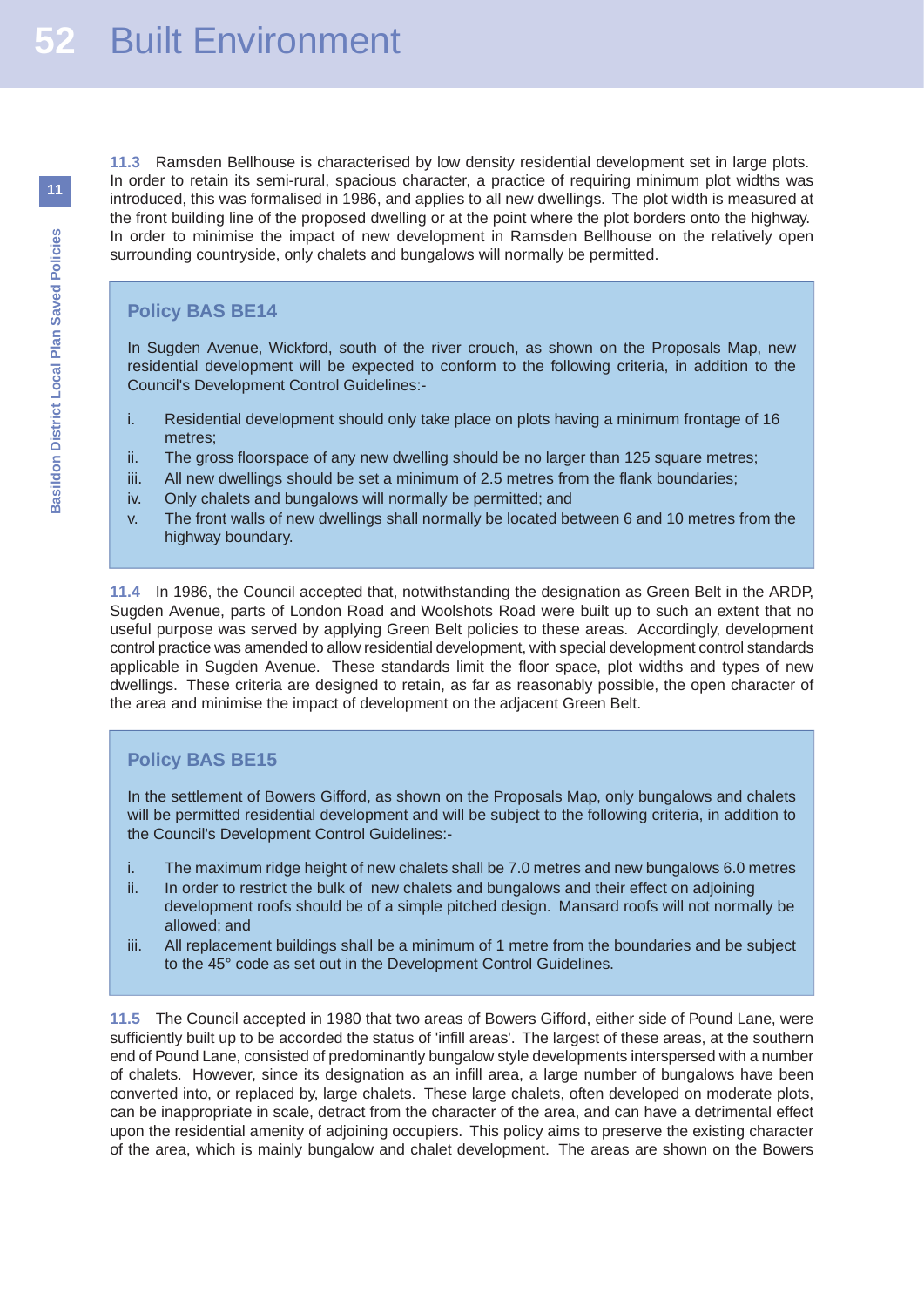Gifford inset map. The use of maximum ridge heights, and the retention of a 1 metres gap between flank walls of new chalets and site boundaries will minimise the impact of any new chalets on the adjoining properties, and the character of the area.

## **Shop Fronts**

#### **Policy BAS BE17**

In determining planning applications for new shop fronts, the Council will have regard to their scale, design and likely impact on the existing and adjoining premises.

New shop fronts within Conservation Areas or relating to a Listed Building will, in addition, be assessed with regard to the other policies set out in this plan, and the Development Control Guidelines.

**11.6** Shop fronts can significantly contribute to a street scene. If poorly designed using inappropriate materials, they often detract from the character of an area. Proposals for new shop fronts in conservation areas and on listed buildings will be determined with due regard to the status of those areas and buildings. Detailed criteria for shop fronts is set out in the Council's Development Control Guidelines.

### **Advertisements**

#### **Policy BAS BE18**

In determining applications for advertisement consent, the Council will have regard to its Development Control Guidelines, the scale and design of the proposal and the likely impact on the local environment, in terms of amenity and public safety.

**11.7** Advertisements play an important commercial role within a competitive national economy. They can communicate information and messages to the benefit of the public as a whole. Nevertheless, advertisements can also have a significant and detrimental effect on the environment, and the Council will resist all advertisements which are unsympathetic to their surroundings, particularly in the Green Belt, Conservation Areas and where they affect a listed building.

**11.8** The Council's Development Control Guidelines include detailed criteria relating to advertisements and these, together with the Town and Country Planning (Control of Advertisements) Regulations 1992, will form the basis for determining applications for advertisement consent. These criteria are designed to minimise the effect of advertisements on the environment and restrict advertising clutter.

#### **Policy BAS BE19**

Advertisement consent will be refused for poster advertising in the Green Belt. Other forms of advertisement in the Green Belt which require consent will be controlled so that they do not harm the amenities of the Green Belt. In particular, the cumulative effects of advance signs along the highway will be assessed to avoid a proliferation of advertisements harmful to the amenities of the Green Belt.

**11.9** It is national policy to prevent injury to the visual amenities of the Green Belt. Whilst advertisements are not subject to policies specifically relating to the appropriateness of development in the Green Belt, it is nevertheless necessary to assess their effect on amenity. Advertisements situated in the Green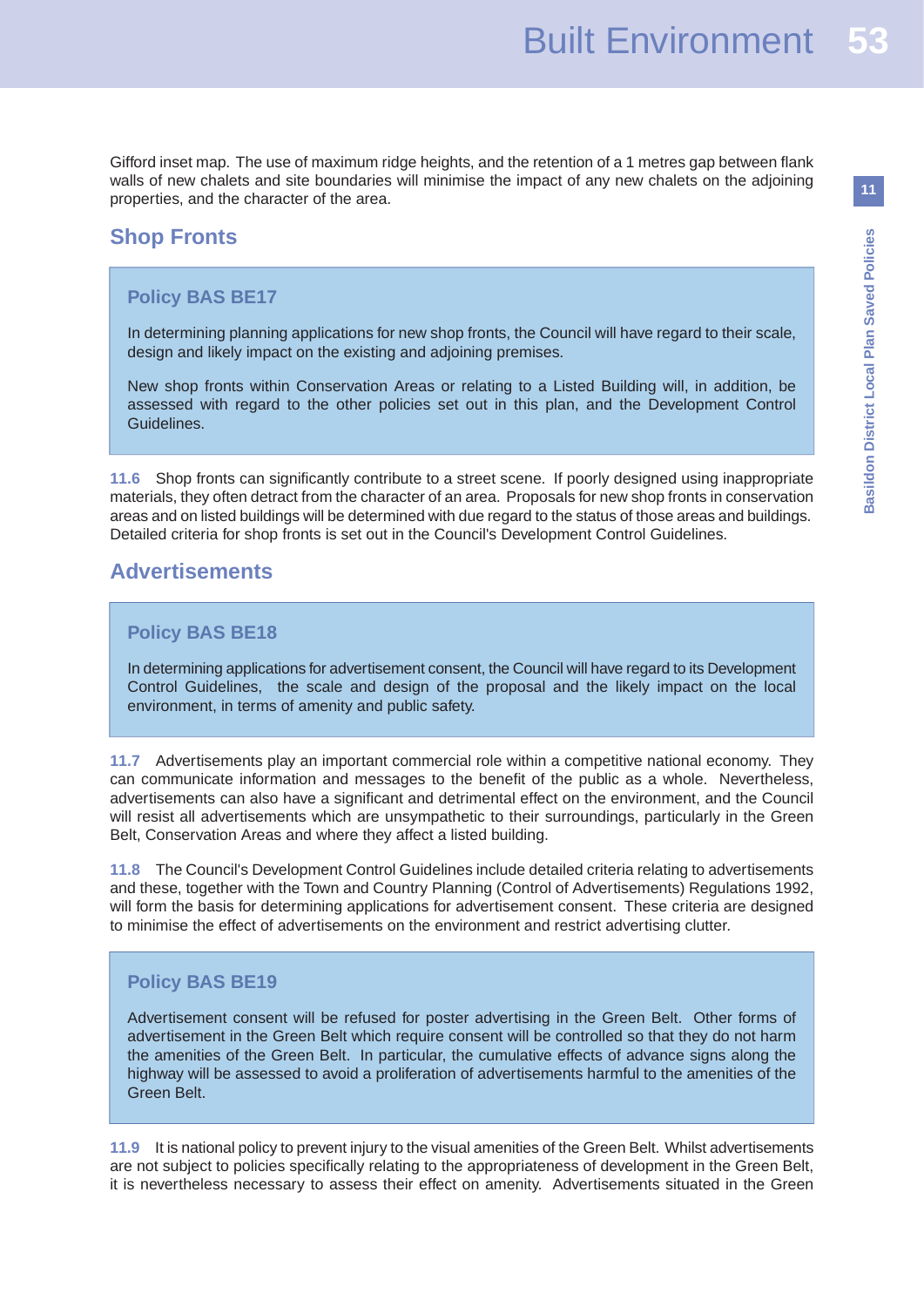Belt, alongside the highway and isolated from the sites to which they relate have become a significant problem in Basildon District. It is essential that the Council controls this type of advertisement, where advertisement consent is required, to ensure that they have a minimal effect on the environment, and to reduce advertisement clutter.

#### **Telecommunications**

#### **Policy BAS BE20**

Planning applications for telecommunications facilities will be permitted, in accordance with the Government's general policy to facilitate the growth of new and existing telecommunications systems, provided that the environmental objectives of PPG8 and other national policy, and of this Local Plan, are not significantly damaged. The siting and external appearance of any telecommunications apparatus should not have a significantly detrimental visual impact on the District's landscape or townscape as a result of excessive prominence.

Technical and operational requirements will be taken into account, where necessary, when proposals are being assessed against the above tests. Where there is a conflict with environmental or other objectives, the council will need to be satisfied that:-

- i. there is no reasonable possibility of sharing existing facilities or of erecting antennae on an existing building or other structure; and
- ii. there is no satisfactory alternative site available.

**11.10** In recent years there has been a considerable growth in the variety of telecommunications facilities. Government policy is to facilitate the growth of new and existing systems, but also to continue to protect areas such as Green Belts, SSSIs, and the areas of buildings of architectural or historic importance from inappropriate development. The Council recognises the need to take account of the technical limitations on siting, but operators must also recognise the Council's role in protecting areas which are sensitive to matters such as visual intrusion, and the need to protect residential amenity. The policy criteria give a clear indication of those matters which the Council will consider when processing planning applications.

#### **Healthcare Developments**

#### **Policy BAS BE21**

Planning permission for new primary and community health facilities, including residential care accommodation will be granted in appropriate locations, subject to other policies in the Plan, and where proposals meet the following criteria:-

- i. There is adequate car parking for staff, residents and visitors, in accordance with the Council's Car Parking Standards set out in Appendix Three<sup>(x)</sup>;
- ii. They do not give rise to significant environmental and amenity problems, especially in residential areas with regard to noise, and they meet the criteria set out in the Council's Development Control Guidelines, where appropriate;
- iii. Their location on the highway network does not give rise to significant problems relating to traffic flow and highway safety.

x Standards not saved by virtue of the Secretary of State's September 2007 Direction.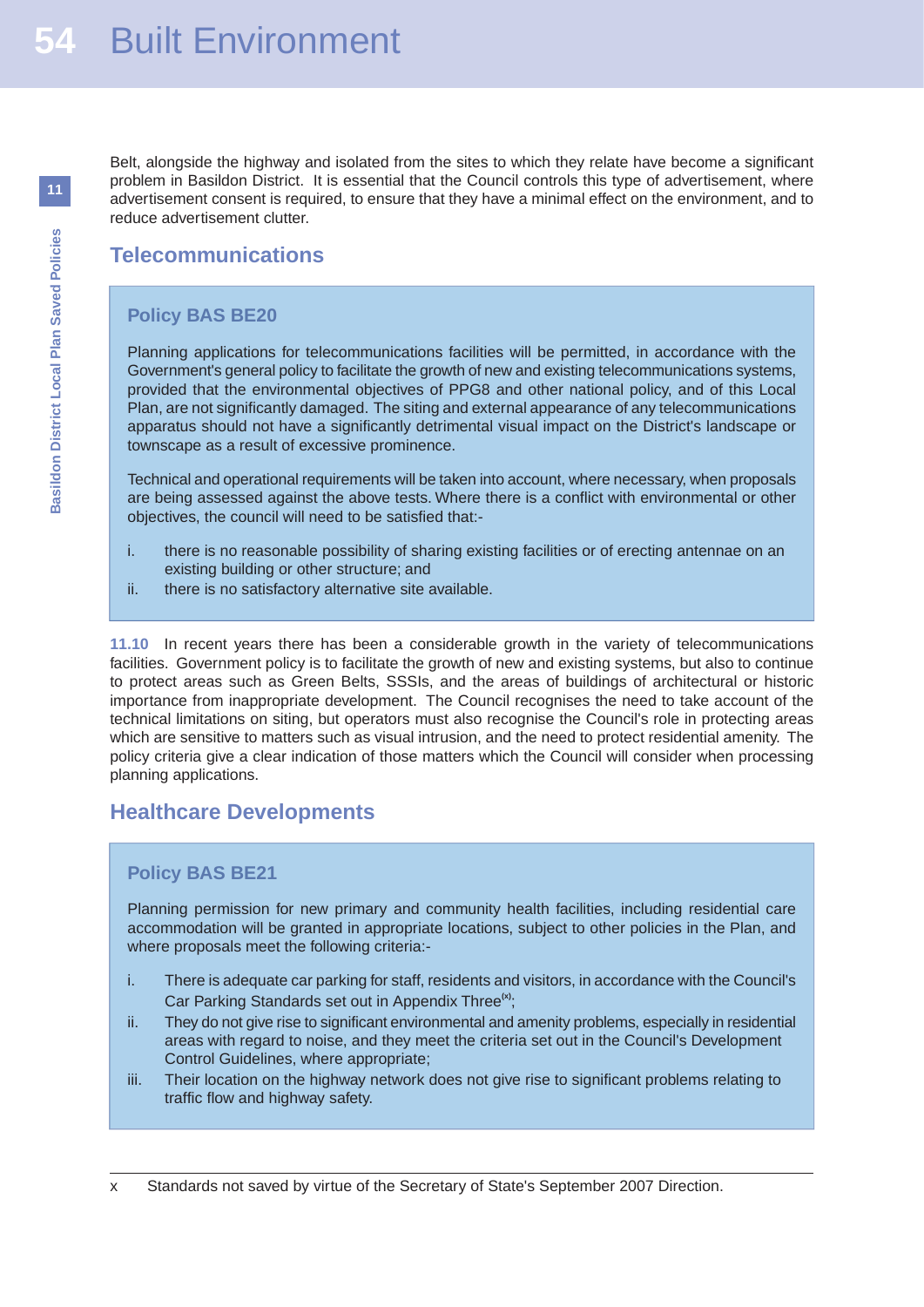**11.11** Recent changes in Government Policy have seen a shift in emphasis from hospital in-patient care to ambulatory and community based care. As a result of the Care in the Community initiative, there may be increasing demand for the development of day centres, and group homes and hostels for elderly people with disabilities and the mentally ill.

**11.12** Government policy may become increasingly evident through an expanding role for primary care facilities as against the provision of services from general acute hospitals. The move towards primary care is likely to result in the demand for larger premises for group practices, offering a wider range of services.

**11.13** The Council recognises the need to provide primary and community health care facilities in locations where they are easily accessible to the communities they serve. Primary care includes doctors, dentists, pharmacists and opticians. Such facilities are well located in the urban area but often give rise to problems of parking and traffic access where they are poorly located in relation to the highway network. In residential areas these facilities should be located and designed in accordance with the Council's Development Control Guidelines.

#### **Policy BAS BE22**

Proposals for extensions to existing hospital facilities will be allowed in urban areas, where they meet the following criteria:-

- i. Adequate car parking should be provided for the proposed additional development in accordance with the Council's Car Parking Standards as set out in Appendix Three<sup>(xi)</sup> The proposed development should not result in the loss or significant reduction of existing car parking provision;
- ii. The design, form, scale and materials of the development will be expected to be appropriate and sympathetic to existing buildings;
- iii. Their location on the highway network does not give rise to significant problems relating to traffic flow and highway safety; and
- iv. The development should not cause unreasonable harm to the visual or residential amenities of the surrounding area.

**11.14** The Council recognises that as new specialties are developed, hospitals may require adaptations and extensions to existing facilities. Such extensions in the Green Belt will be subject to Policy BAS GB7. They should not give rise to problems of parking provision, highway safety or traffic congestion. They can often be quite large and the Council will, therefore, need to have regard to their impact on the surrounding area and upon residential amenity.

**11.15** A core element of NHS strategy for the Basildon and Thurrock area is to concentrate all acute (general hospital) in-patient facilities at the Basildon Hospital site, which is the major Accident and Emergency service centre for the area. It is also proposed to develop a new day-surgery unit at the site to serve the Basildon area. Proposal for some extensions to the building and parking facilities at the Basildon Hospital site are thus likely to come forward in the Local Plan period.

**11**

**Basildon District Local Plan Saved Policies Basildon District Local Plan Saved Policies**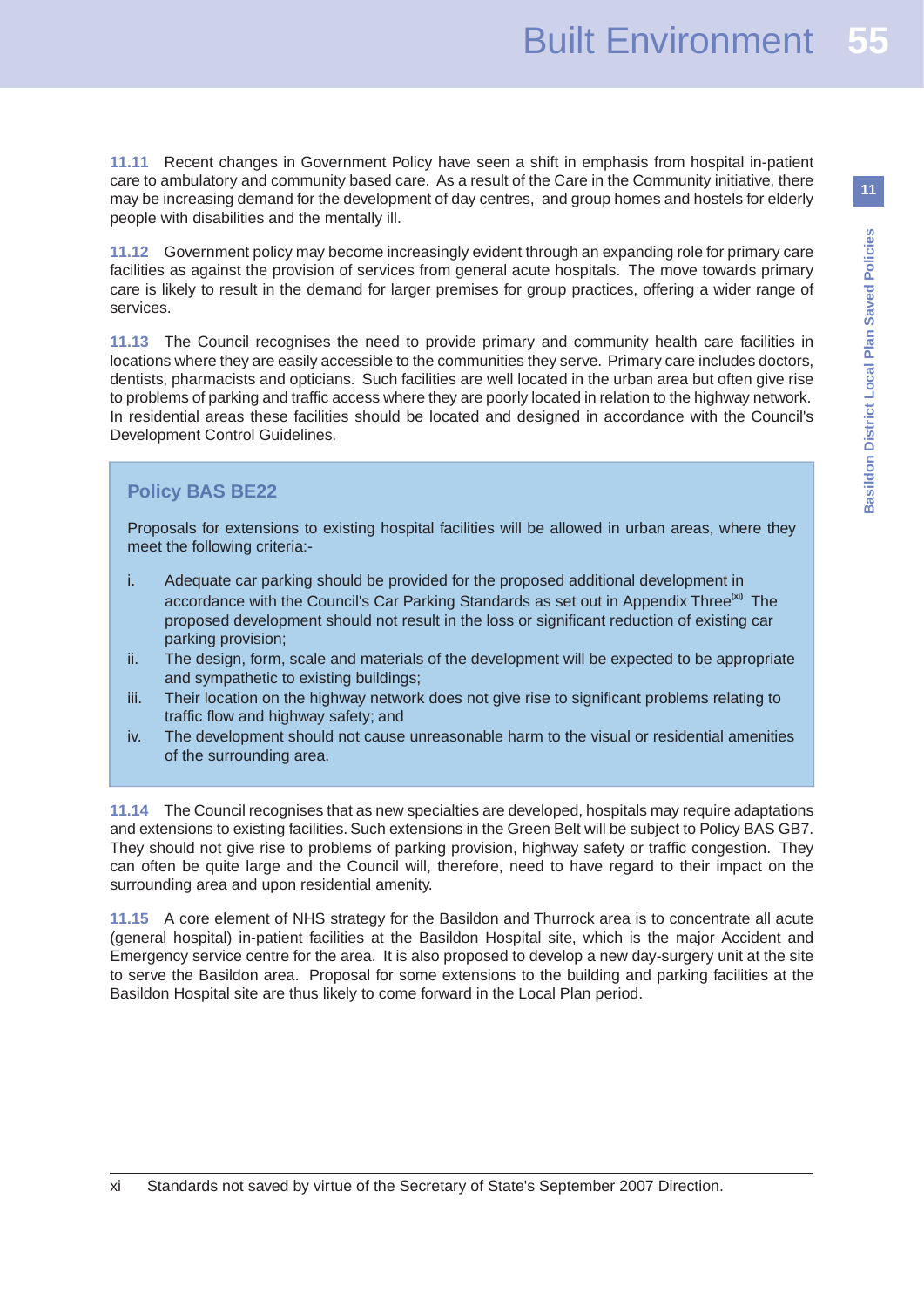#### **Crime Prevention**

#### **Policy BAS BE24**

The Council will expect the design and layout of new development to include consideration of crime prevention. The Local Planning Authority will consult the Police in respect of relevant applications and make the best possible efforts to improve street lighting.

**11.16** The prevention of crime is not only a matter for the police. Local Planning authorities can make a contribution when considering the design of new developments. The layout of new developments can discourage and prevent crime by encouraging surveillance, a sense of ownership of open areas, discourage vandalism and theft, and make unauthorised access to property more difficult.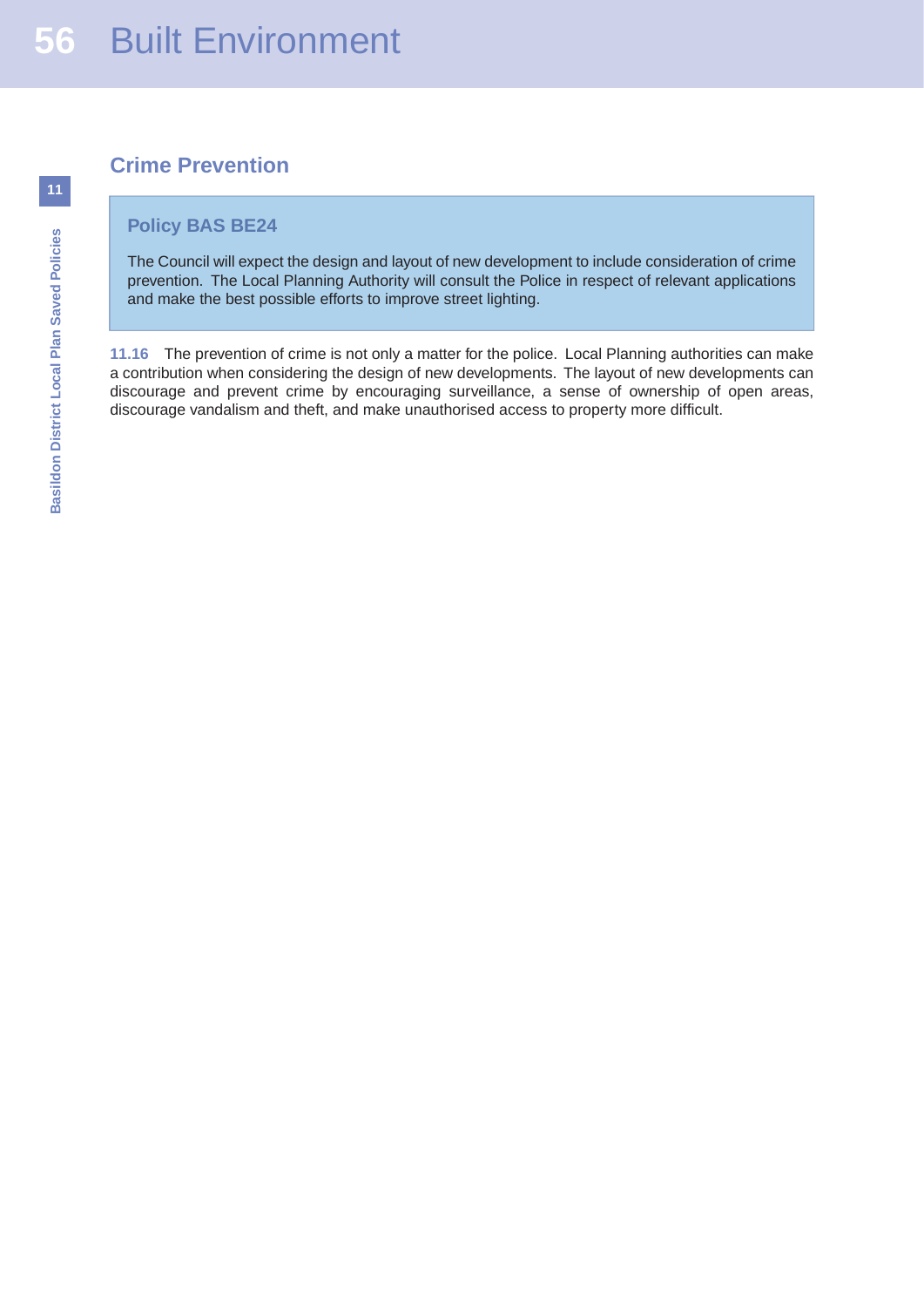## **Appendix 1 Sites of Importance to Nature Conservation**

This Appendix lists all the Sites of Importance for Nature Conservation (SINC) in the District, as identified by an Essex Wildlife Trust Survey commissioned by the Council in 1990. The two columns of figures represent the area covered by the SINC (in hectares (ha)) or in the case of 'Green Lanes', the length of the lane (in metres (m)), and the Ordnance Survey Grid Reference number (all prefixed by TQ).

#### **WOODLANDS**

Vegetation dominated by trees (more than 5 metres high when mature) forming a distinct, although sometimes open, canopy.

| Blind Lane 'Green Lane',<br><b>Billericay</b>                                                                                                                   | 500 <sub>m</sub>   | 647931 |
|-----------------------------------------------------------------------------------------------------------------------------------------------------------------|--------------------|--------|
| St Margerets Wood and 'Green<br>Lane'                                                                                                                           | 0.9ha & 1,100m     | 653913 |
| Gravelpit Wood, Dunton                                                                                                                                          | 2.2 <sub>ha</sub>  | 659902 |
| Poles Wood, Dunton                                                                                                                                              | 1.2 <sub>ha</sub>  | 668905 |
| Buckwyn's Wood, Billericay                                                                                                                                      | 11.2 <sub>ha</sub> | 669969 |
| Little Burstead Wood, Little<br><b>Burstead</b>                                                                                                                 | 3.9 <sub>ha</sub>  | 674921 |
| Kennels Wood, Langdon Hills                                                                                                                                     | 4.7ha              | 694859 |
| Parsonage Farm 'Green Lane',<br>Crays Hill                                                                                                                      | 900m               | 705934 |
| Basildon Golf Course Wood,<br>Kingswood                                                                                                                         | 3.8 <sub>ha</sub>  | 717872 |
| Nuttons Wood, Crays Hill                                                                                                                                        | 1.8 <sub>ha</sub>  | 719917 |
| Shotgate Thickets, Wickford                                                                                                                                     | 1.8 <sub>ha</sub>  | 766940 |
| Noak Bridge, Basildon                                                                                                                                           | 11.1 <sub>ha</sub> | 698904 |
| <b>ANCIENT WOODLAND</b>                                                                                                                                         |                    |        |
| These are defined by Essex Wildlife Trust as areas containing flora and fauna of pre-1600 origin (Nature<br>Conservation in Basildon - A Reference Guide, 1992) |                    |        |
| Lince Wood, Basildon                                                                                                                                            | 10 <sub>ha</sub>   | 674873 |

| Lince Wood, Basildon               | 10ha              | 674873 |
|------------------------------------|-------------------|--------|
| Long Wood, Basildon                | 3ha               | 693869 |
| <b>Bluntswall Wood, Billericay</b> | 9.4ha             | 652937 |
| Frith Wood, Billericay             | 6.7 <sub>ha</sub> | 669932 |
| Norsey Wood, Billericay            | 67.2ha            | 688955 |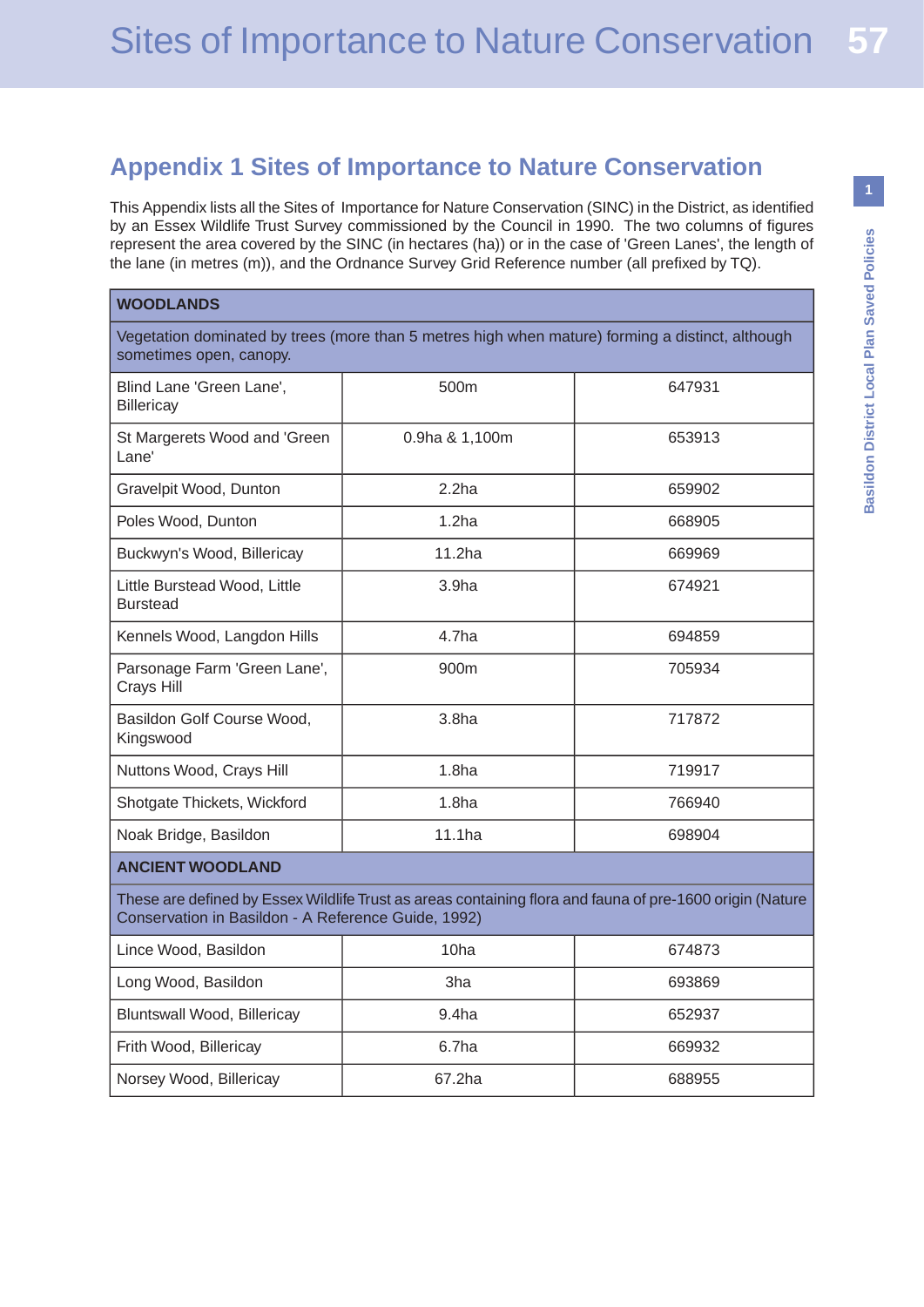| Nevendon Bushes, Basildon                                       | 5ha                                                       | 736899 |  |
|-----------------------------------------------------------------|-----------------------------------------------------------|--------|--|
|                                                                 | Woodland believed to comprise areas of ancient woodland:- |        |  |
| Round Wood, Billericay                                          | 1.3 <sub>ha</sub>                                         | 653953 |  |
| Botneyhill Wood, Billericay                                     | 1.5 <sub>ha</sub>                                         | 657918 |  |
| Coombe Wood, Langdon Hills                                      | 0.5 <sub>ha</sub>                                         | 670898 |  |
| Forty Acre Plantation, Billericay                               | 3.3 <sub>ha</sub>                                         | 693964 |  |
| Moses' Spring, Barrenlays and<br>Claypitshill Woods, Billericay | 24.2ha                                                    | 701944 |  |
| Noke Wood, Wickford                                             | 4h                                                        | 730915 |  |

#### **GRASSLAND**

A complex category of eight different habitat types. The subdivisions are based on the general ph of the soil (acid, neutral or calcareous) and the degree of agricultural improvement (totally improved, semi-improved and unimproved/insignificantly improved).

| Parkhill Wood Meadow, Billericay                  | 1.2 <sub>ha</sub>  | 651912 |
|---------------------------------------------------|--------------------|--------|
| Queens Park Meadow, Billericay                    | 2.5 <sub>ha</sub>  | 666965 |
| Langdon Hills Recreation<br>Ground, Langdon Hills | 3.6 <sub>ha</sub>  | 673875 |
| Basildon Meadows, Dry Street                      | 4.8ha              | 706868 |
| Crays Hall Meadow, Crays Hill                     | 1.3 <sub>ha</sub>  | 711929 |
| Vange Marsh, Vange                                | 25.5 <sub>ha</sub> | 740867 |
| Wickford Meadows, Wickford                        | 3.4 <sub>ha</sub>  | 740938 |
| Wash Land Burnt Mills, Basildon                   | 9.8 <sub>ha</sub>  | 743908 |
| Bowers and Vange Creek<br>Marshes                 | 243 <sub>ha</sub>  | 746863 |

#### **MOSAIC SITES**

A combination of different natural features, including the above marshland and shrub.

| Little Burstead Common                       | 3.8 <sub>ha</sub> | 6660923 |
|----------------------------------------------|-------------------|---------|
| Dunton Plotlands Extension.<br>Langdon Hills | 14.2ha            | 682879  |
| The Wilderness, Little Burstead              | 0.7 <sub>ha</sub> | 665925  |
| Laindon Common, Little<br><b>Burstead</b>    | 9.1 <sub>ha</sub> | 671928  |
| Langdon Hills Link, Langdon Hills            | 1.7 <sub>ha</sub> | 679869  |
| Green Farm Lane, Billericay                  | 37.9ha            | 680941  |
| Langdon Nature Reserve,                      | 182.8ha           | 683874  |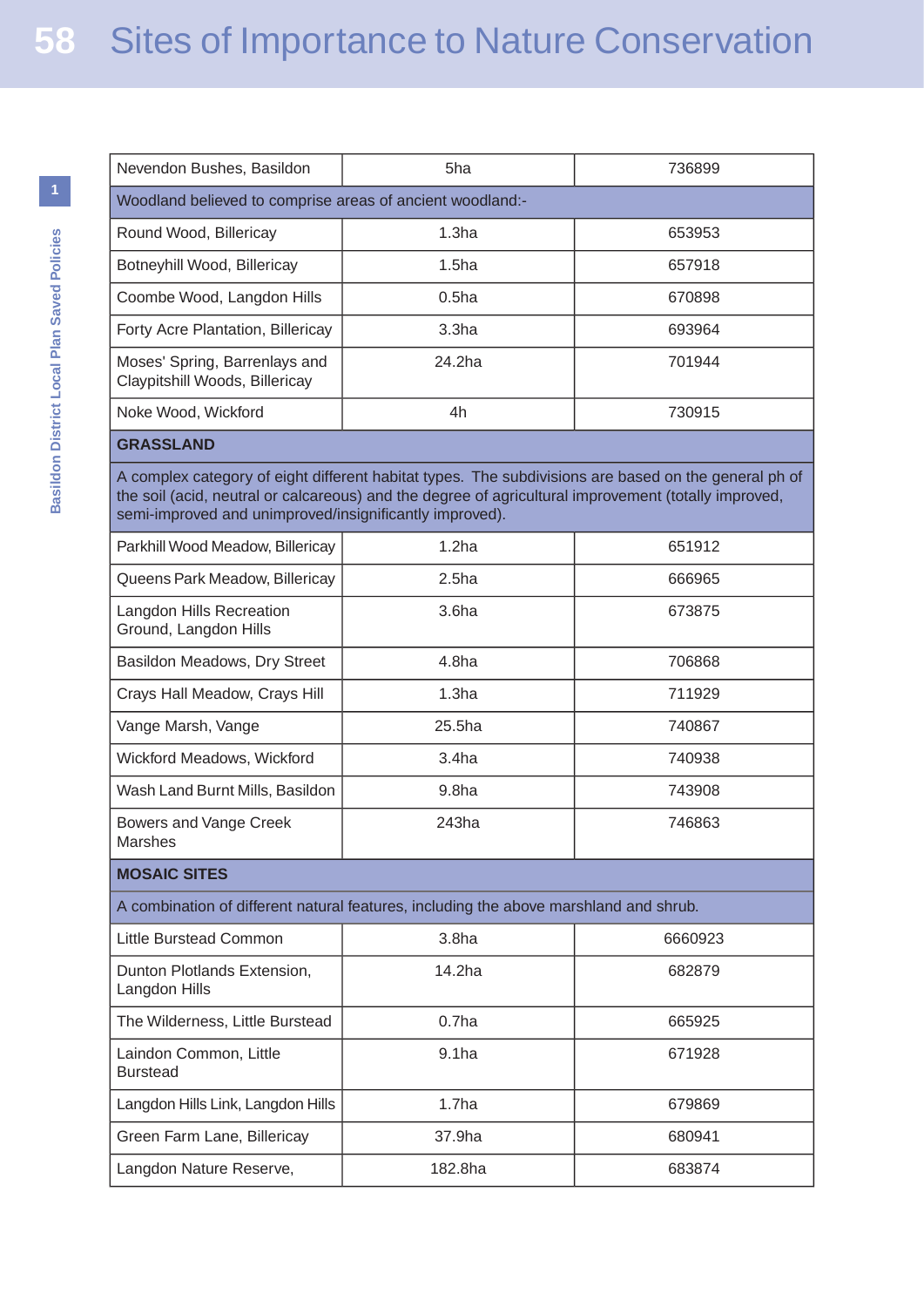| Langdon Hills                                                                                                                |                    |        |
|------------------------------------------------------------------------------------------------------------------------------|--------------------|--------|
| <b>Westley Heights</b>                                                                                                       | 15.5 <sub>ha</sub> | 684867 |
| St. Nicholas Church, Laindon                                                                                                 | 4.9 <sub>ha</sub>  | 688896 |
| Hawkesbury Manor Complex,<br>Dry Street                                                                                      | 3.5 <sub>ha</sub>  | 705867 |
| Basildon Golf Course Earth<br>Works, Vange                                                                                   | 1.9 <sub>ha</sub>  | 721877 |
| Pitsea Marsh                                                                                                                 | 85ha               | 726867 |
| <b>FRESHWATER AQUATIC</b>                                                                                                    |                    |        |
| Includes lakes and ponds (less than 0.25 ha.), reservoirs, flooded gravel pits, coastal barrow dykes,<br>streams and rivers. |                    |        |
| Pond, Ford Research and<br>development Centre, Dunton                                                                        | $0.1$ ha           | 671898 |
| Pitsea Hall Lake, Pitsea                                                                                                     | 6 ha               | 741865 |

Table 1.1 Basildon District Sites Important to Nature Conservation (SINC)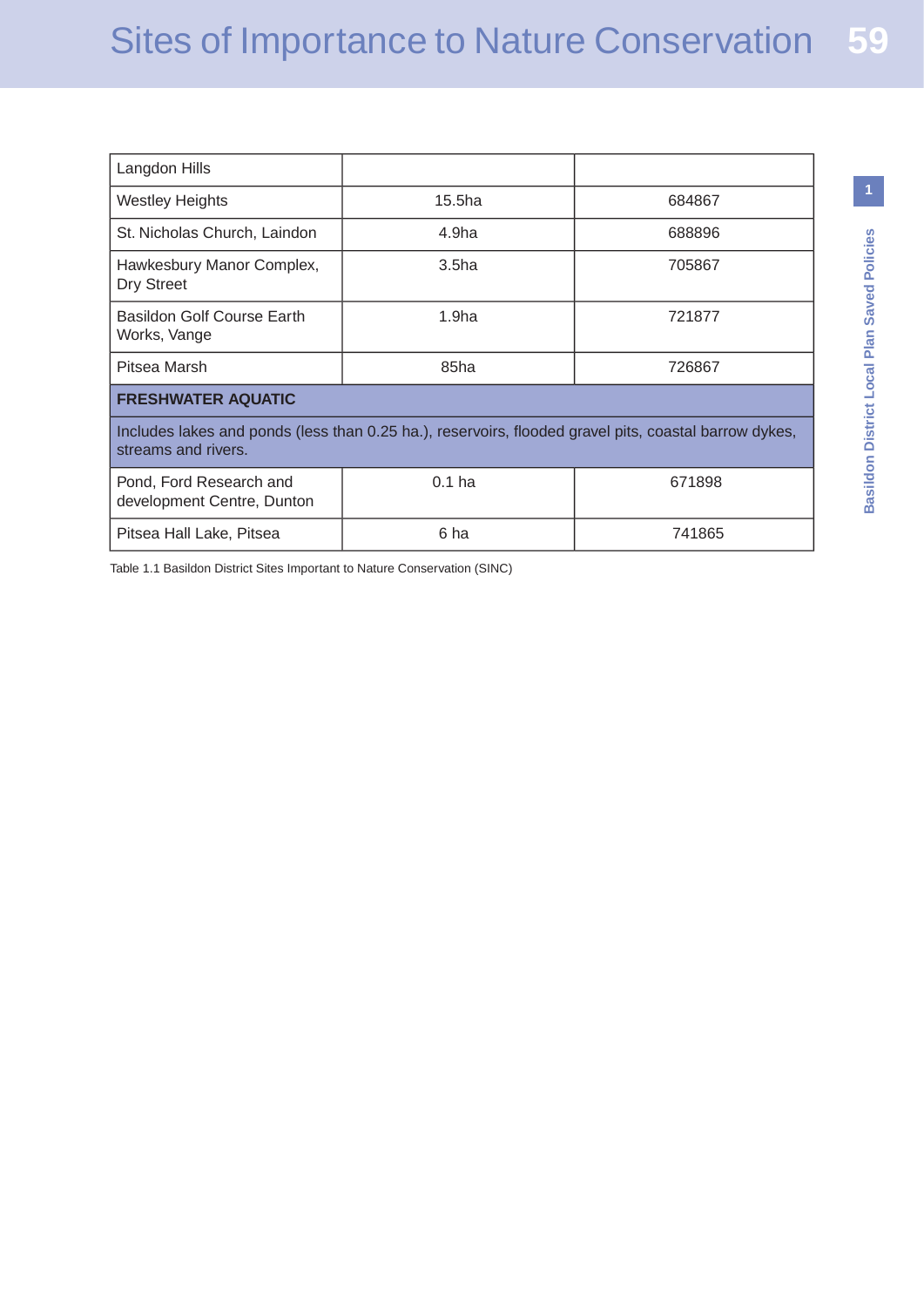## **60** Sites of Importance to Nature Conservation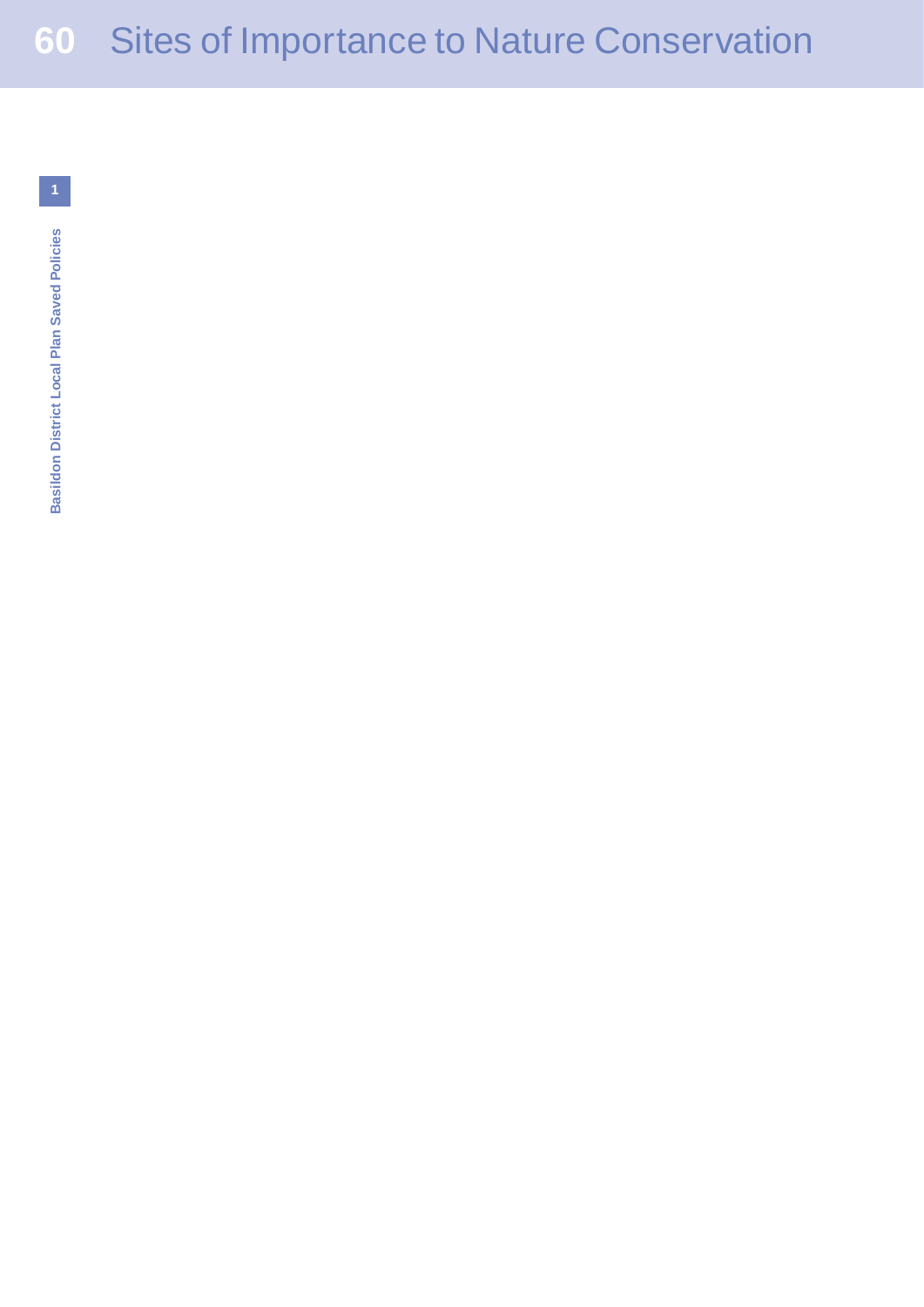## **Appendix 2 Local Shopping Centres**

This schedule lists all the local shopping centres of three or more units that are denoted on the Proposals Map by an asterik. In addition there are many single and two unit centres, which are too numerous to list here. The local shopping centres listed below are as set out in the Basildon District Retail Survey 1996.

| <b>BASILDON</b>                        |                                                |  |
|----------------------------------------|------------------------------------------------|--|
| LAINDON WEST, Laindon                  | 48-52 (even) Hoover Drive                      |  |
| TRIANGLE, Langdon Hills                | Units 1-5                                      |  |
| <b>GREAT BERRY, Forest Glade</b>       | Units 1-5                                      |  |
| PURCELL CLOSE, Laindon                 | 81-85 (odd) Kathleen Ferrier Crescent          |  |
| SOMERCOTES, Laindon                    | 201-203 (odd) Somercotes                       |  |
| <b>BALLARDS WALK, Lee Chapel North</b> | 29-47 (odd) Ballards Walk                      |  |
| KIBCAPS, Lee Chapel South              | Units 1-8                                      |  |
| CHERRYDOWN WEST, Basildon              | Units 1-3                                      |  |
| CLAY HILL ROAD, Kingswood              | 140-154 (even) Clay Hill Road                  |  |
| SWAN MEAD, Vange                       | Units 1-3                                      |  |
| STACEY'S CORNER, Barstable             | 1-3 Long Riding & 199-223 (odd) Timberlog Lane |  |
| <b>BULL PARADE, Vange</b>              | 453-467 Clay Hill Road                         |  |
| RIVERVIEW CENTRE, Vange                | Units 1-5                                      |  |
| SOUTHVIEW PARK, Vange                  | Units 1-5                                      |  |
| CHALVEDON COURT, Pitsea                | 7-8 Chalvedon Court                            |  |
| NORWICH WALK, Craylands                | Units 1-3                                      |  |
| WHITMORE WAY/ CHURCH ROAD, Fryerns     | 402-436 (even) Whitmore Way                    |  |
| FELMORES COURT, Felmores               | Units 1-9                                      |  |
| RECTORY ROAD, Pitsea                   | 102-108 & 130-138 (even) Rectory Road          |  |
| <b>CRANES</b>                          | 1-4 Paycocke Road & 1-7 Honeywood Road         |  |
| <b>BILLERICAY</b>                      |                                                |  |
| PANTILES, Queens Park                  | <b>Units 1-11</b>                              |  |
| <b>BUSH HALL PARADE, Stock Road</b>    | 121A-127 (odd) Stock Road                      |  |
| <b>BRIDGE PARADE, Gooseberry Green</b> | Units 1-6                                      |  |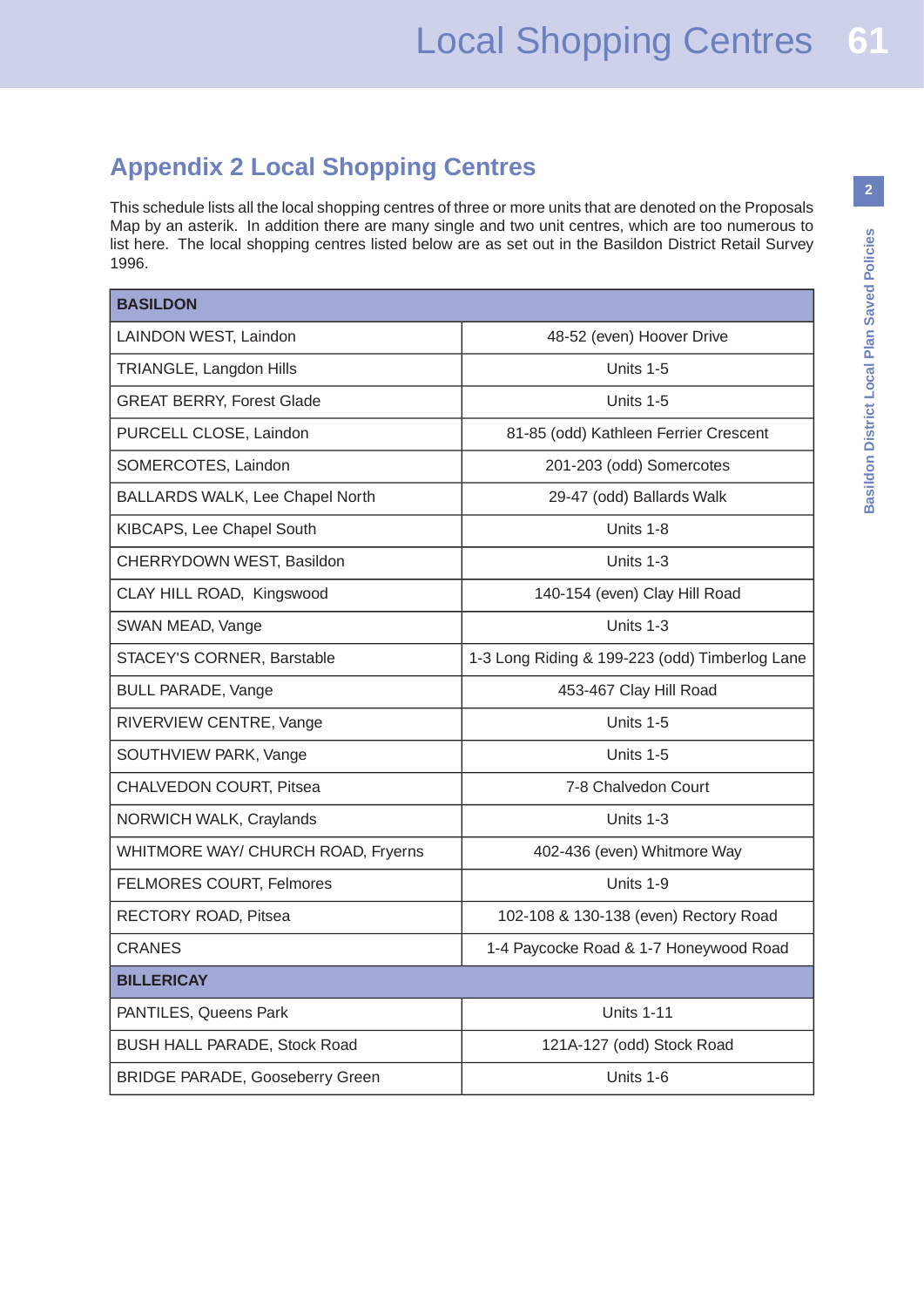# **62** Local Shopping Centres

| MEADOW RISE, Sunnymede            | 1-19 (odd) Meadow Rise                                     |
|-----------------------------------|------------------------------------------------------------|
| MORRIS AVENUE, Sunnymede          | 4-14 (even) Morris Avenue                                  |
| <b>GRANGE PARADE, South Green</b> | 1-7 Grange Parade and 2-10 (even) Grange Road              |
| <b>WESTERN ROAD</b>               | 173-181 (odd) Western Road                                 |
| RADFORD WAY                       | 1-17 (odd) Radford Way                                     |
| <b>WICKFORD</b>                   |                                                            |
| WHITEHOUSE PARADE, London Road    | Units 2-4                                                  |
| ALDERNEY GARDENS                  | 126-132 (even) Alderney Gardens                            |
| APPLETREE WAY                     | 23-27 (odd) Appletree Way                                  |
| <b>HILL AVENUE</b>                | 149-169 (odd) Southend Road                                |
| <b>SHOTGATE</b>                   | 308-352 (even) Southend Road                               |
| <b>NEVENDON ROAD</b>              | 131-137 (odd), 145A, 149A & 161-167 (odd)<br>Nevendon Road |

Table 2.1 Basildon District Local Shopping Centres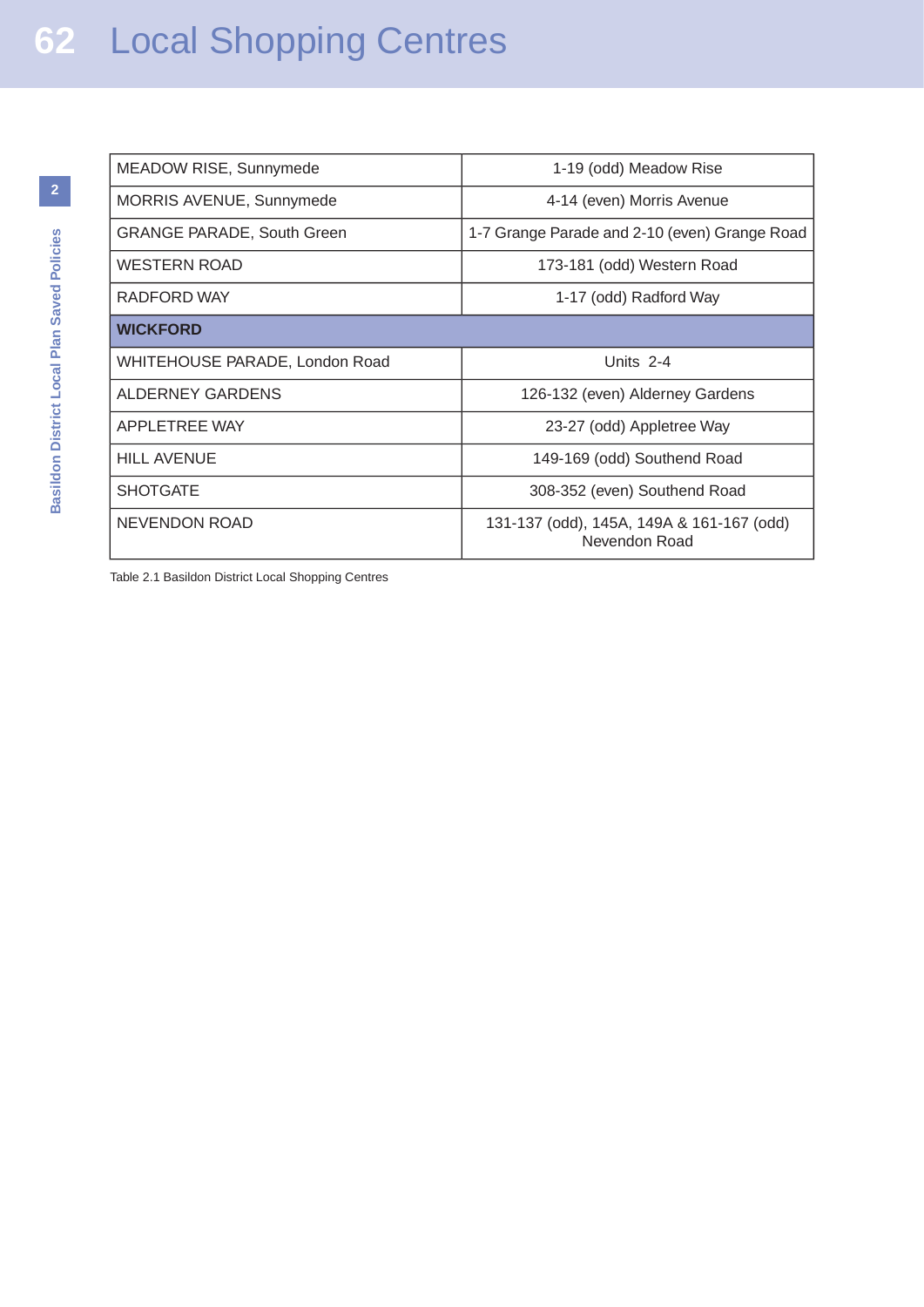## **Appendix 4 Glossary of Planning Terms**

This appendix sets out and defines some of the terms used in this Plan.

| <b>Appeal</b>                                          | If planning permission is refused, an applicant has the right to appeal<br>against that decision. In addition, the local planning authority has an<br>obligations to determine a planning application within eight weeks.<br>Should it fail to do so, the applicant has the right to appeal against<br>'non-determination.' Appeals are considered by an Inspector appointed<br>by the Planning Inspectorate $(qv)$ and the Inspector can consider an<br>appeal either at a Local Inquiry, Informal hearing or by Written<br>Representations. |
|--------------------------------------------------------|-----------------------------------------------------------------------------------------------------------------------------------------------------------------------------------------------------------------------------------------------------------------------------------------------------------------------------------------------------------------------------------------------------------------------------------------------------------------------------------------------------------------------------------------------|
| <b>Approved Review</b><br><b>Development Plan 1976</b> | This countywide plan, prepared by Essex County Council $(qv)$ , set out<br>in the form of a Written Statement, the land use and development control<br>policies for the County, and identified sites for specific use on a 6' to 1<br>mile scale Ordnance Survey map.                                                                                                                                                                                                                                                                         |
| <b>Basildon Development</b><br><b>Corporation</b>      | Established under the provisions of the 1946 New Towns Act $(qv)$ . Until<br>1986, the Basildon Development Corporation was responsible for most<br>of the development and planning of the New Town, in accordance with<br>the New Town Master Plans. It was a major landowner.                                                                                                                                                                                                                                                               |
| <b>Caravan</b>                                         | Section 29 (1) of the Caravan Sites and Control of Development Act<br>1960, defines a caravan as "any structure designed or adapted for<br>human habitation which is capable of being moved from one place to<br>another (whether by being towed, or by being transported on a motor<br>vehicle or trailer) and any motor vehicle so designed or adapted, but<br>does not include (a) any railway rolling-stock which is for the time being<br>on rails forming part of the railway system, or (b) any tent.'                                 |
| <b>Census</b>                                          | The Office of Population Census Surveys (OPCS) is responsible fro<br>the carrying out every ten years a complete population count, or<br>Census. The data from the Census is used extensively for the allocation<br>of resources and research. The Census, was last carried out in 1991,<br>and provides an accurate population count, and is also used for<br>forecasting projected population figures.                                                                                                                                      |
| <b>Change of Use</b>                                   | Planning permission is usually required to change the use of a building<br>or land between the use classes defined in the Town and Country<br>Planning (Use Classes) Order 1987 (qv), except where a change is<br>permitted under the General Permitted Development Order (qv).                                                                                                                                                                                                                                                               |
| <b>Circulars</b>                                       | Government advice notes issued following public consultation. They<br>differ to PPGs insofar as they tend to deal with more specific topics of<br>a administrative or technical nature. They are material considerations<br>$(qv)$ .                                                                                                                                                                                                                                                                                                          |
| <b>Commission for the New</b><br><b>Towns</b>          | Established under the provisions of the New Towns Act 1965 $(qv)$ , the<br>Commission for the New Towns is responsible for the disposal of land<br>handed to them when the Development Corporations were disbanded<br>in 16 new towns in England and Wales, including Basildon. The<br>Commission maintains some very limited planning powers. The<br>Commission are now based in Milton Keynes following their move from                                                                                                                     |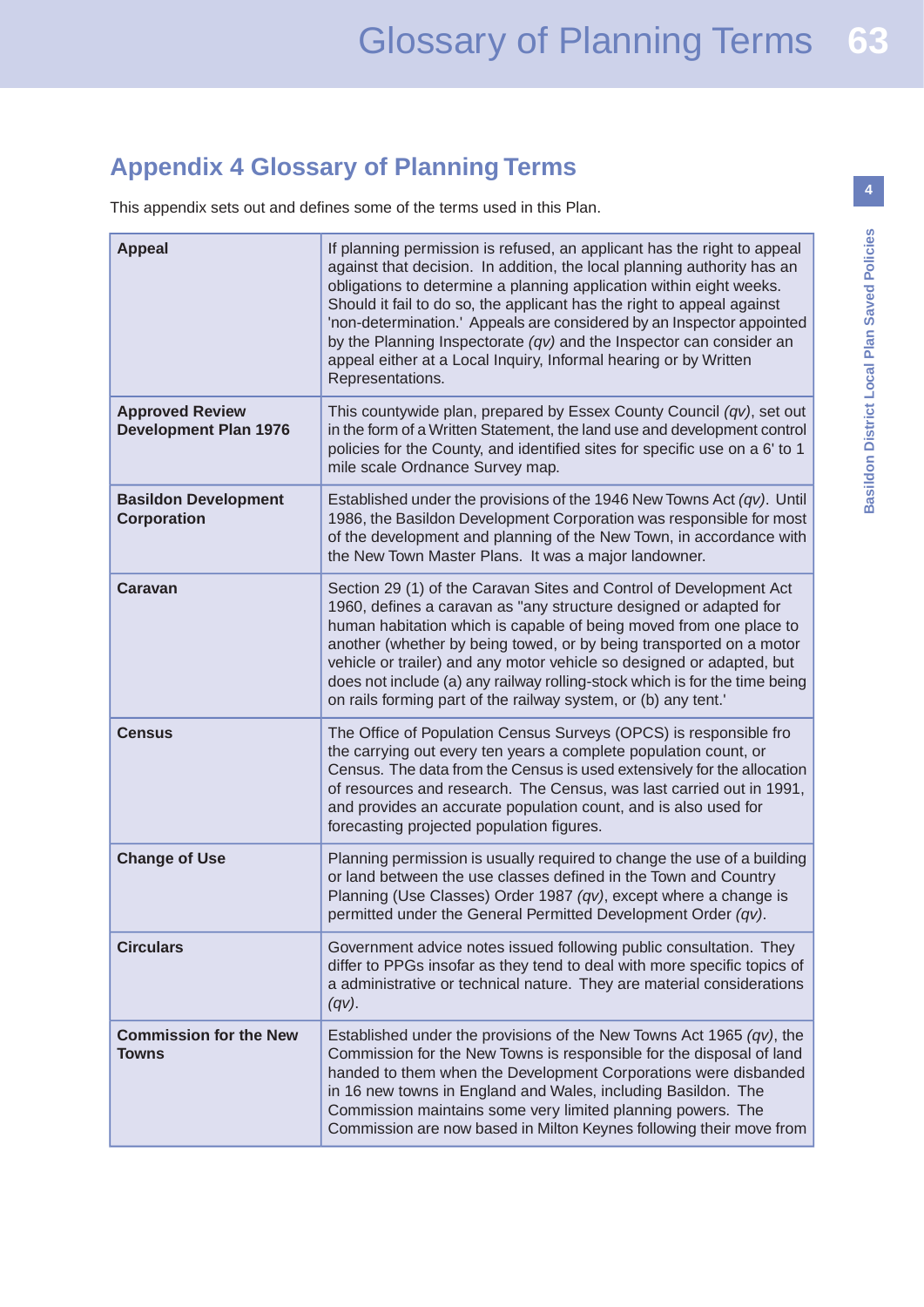**4**

| Glen House in London in April 1998. Their Bowers Gifford Office in<br>Basildon closed four years ago, when all functions were transferred to<br>a central office.                                                                                                                                                                                                                                                                                                                                                                                                                                                                                                                 |
|-----------------------------------------------------------------------------------------------------------------------------------------------------------------------------------------------------------------------------------------------------------------------------------------------------------------------------------------------------------------------------------------------------------------------------------------------------------------------------------------------------------------------------------------------------------------------------------------------------------------------------------------------------------------------------------|
| A condition is attached to a planning application approval decision notice<br>as a control mechanism to ensure that a development is carried out in<br>a satisfactory manner.                                                                                                                                                                                                                                                                                                                                                                                                                                                                                                     |
| Old style development plan covering all of Essex produced by the<br>County Council in 1957 and reviewed in 1976 (qv).                                                                                                                                                                                                                                                                                                                                                                                                                                                                                                                                                             |
| Formed in 1997 by the merging of the Departments of the Environment<br>and Transport and a new Department for the Regions. The Deputy<br>Prime Minister is the Secretary of State. The Department is based in<br>Bressington Place in London, with Regional Offices. It has a wide remit,<br>including planning, local government, housing, transportation, the<br>regions and economic development. Some of the functions of the DETR<br>are carried out by the regional Government offices, such as GOER (qv).                                                                                                                                                                  |
| All Development Plans (qv), and any Modifications (qv) to them, must<br>be placed on Deposit. The Deposit stage is a statutory period (no less<br>that six weeks) during which widespread public consultation is carried<br>out and representations into the contents of the Plan are made.                                                                                                                                                                                                                                                                                                                                                                                       |
| The Town and Country Planning Act 1990 (qv) defines development<br>as "the carrying out of building, engineering, mining, or other operations,<br>in, over, or under land, or the making of any material change in the use<br>of any building or land.'                                                                                                                                                                                                                                                                                                                                                                                                                           |
| Development Control is the process of determining planning applications,<br>and in its widest sense, includes the carrying out of enforcement $(qv)$<br>action against unacceptable breaches of planning control.                                                                                                                                                                                                                                                                                                                                                                                                                                                                 |
| The development plan has two components: the Structure Plan $(qv)$<br>for the area, and the District Wide Local Plan (qv). Associated with the<br>Development Plan may be Supplementary Planning Guidance. Minerals<br>and Waste have their own separate Subject Plans (qv) which also form<br>part of the Development Plan. In unitary authority areas, Unitary<br>Development Plans (qv) form the Development Plan.                                                                                                                                                                                                                                                             |
| The General Permitted Development Order 1995 $(qv)$ , defines a<br>dwelling-house as any inhabited building other than a "building<br>containing one or more flats, or a flat contained within such a building.'<br>This does not include mobile homes or caravans.                                                                                                                                                                                                                                                                                                                                                                                                               |
| The strategic Planning Authority for Essex responsible for the<br>preparation and production of the Essex Structure Plan (qv), the Essex<br>Minerals Plan and the Essex Waste Plan $(qv)$ . IN addition, the County<br>Council produces other supplementary plans and guidelines, including<br>the Essex Design Guide, the Essex Coastal Protection Plan (qv) and<br>the Essex Golf Report. The County Council has limited development<br>control functions and also has some responsibilities for education, police,<br>fire and rescue, and social services. The County Council is based at<br>County Hall in Chelmsford and covers 12 District Councils including<br>Basildon. |
|                                                                                                                                                                                                                                                                                                                                                                                                                                                                                                                                                                                                                                                                                   |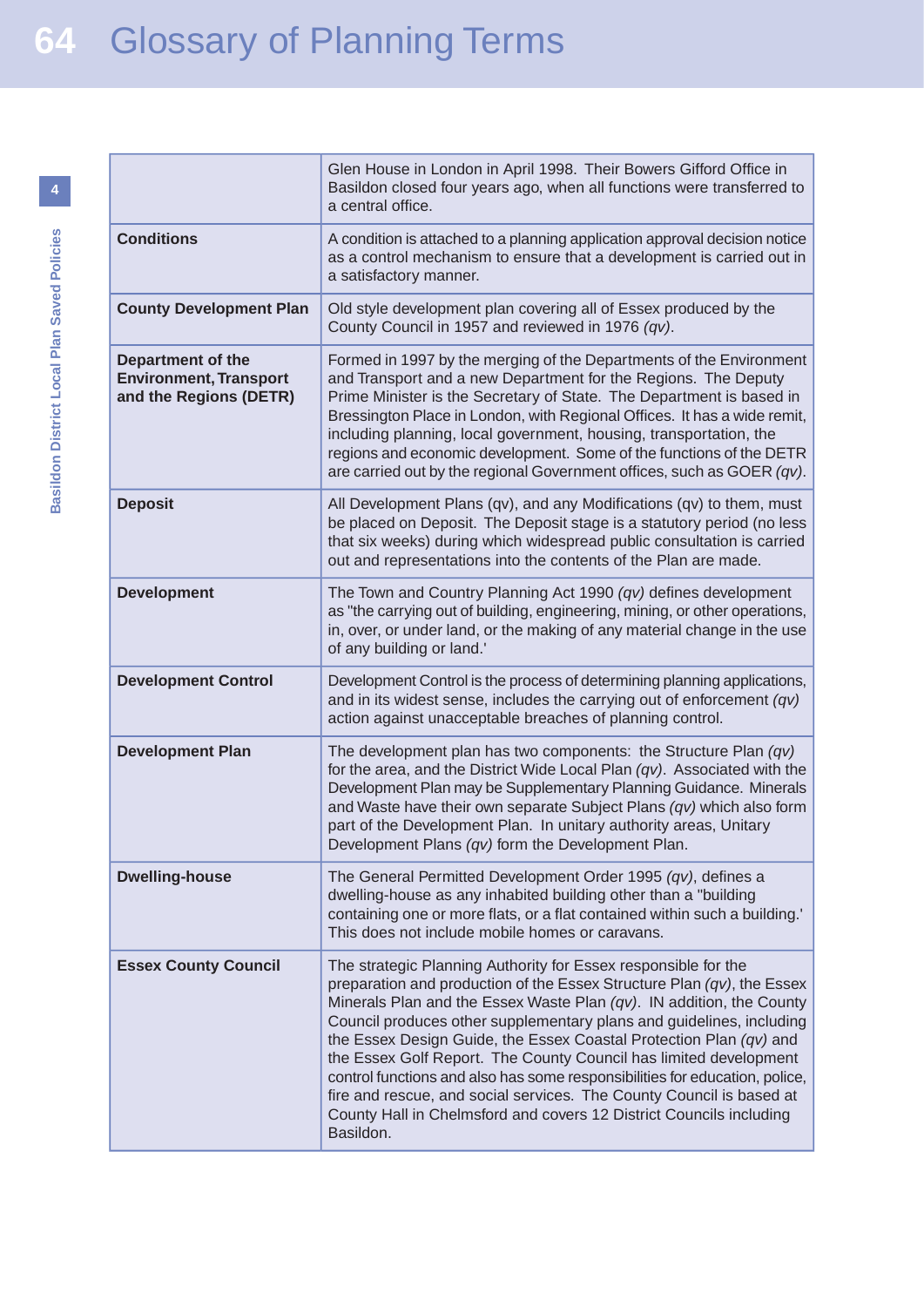| <b>Essex Structure Plan</b>                                         | The strategic planning Plan for all of Essex. The Essex Structure Plan<br>is produced by Essex County Council and was first adopted in 1982.<br>Two alterations to that Plan were approved in 1991 and 1995. The<br>Replacement Essex Structure Plan (1996-2011) was placed on Deposit<br>in March 1998. That is plan is being produced jointly by Essex County<br>Council and Southend Borough Council. In April 1998, Thurrock<br>Borough ceased to form part of the Essex Structure Plan. The Structure<br>Plan is produced in the form of a Written Statement and a diagrammatic<br>plan. It sets out broad land use allocations for all districts, but is<br>generally not site specific. |
|---------------------------------------------------------------------|------------------------------------------------------------------------------------------------------------------------------------------------------------------------------------------------------------------------------------------------------------------------------------------------------------------------------------------------------------------------------------------------------------------------------------------------------------------------------------------------------------------------------------------------------------------------------------------------------------------------------------------------------------------------------------------------|
| <b>East Thames Corridor</b>                                         | See Thames Gateway.                                                                                                                                                                                                                                                                                                                                                                                                                                                                                                                                                                                                                                                                            |
| <b>Essex Coastal Protection</b><br><b>Belt</b>                      | A belt of land around the coast of Essex that has been identified a<br>having national ecological importance that should be protected against<br>adverse development. The belt extends into Basildon District and<br>includes the marshes area south of Pitsea.                                                                                                                                                                                                                                                                                                                                                                                                                                |
| <b>Essex County Council</b><br><b>Transport Policy</b><br>Programme | The County Council has an obligation to produce a policy documents<br>that sets out highway schemes for the following ten years. Inclusion in<br>the Policy statement does not guarantee that the scheme will take<br>place. Recently, the policies have tended to concentrate more on the<br>provision of public transport. The policies are developed working closely<br>with the District councils and transport providers.                                                                                                                                                                                                                                                                 |
| <b>Highway</b>                                                      | A highway includes the vehicle carriageway, and associated footpaths<br>and verges.                                                                                                                                                                                                                                                                                                                                                                                                                                                                                                                                                                                                            |
| <b>Land Availability</b>                                            | The supply of land, usually worked out on a five year basis, for a<br>particular use, most notably Residential and Industrial. The Council<br>produces Land Availability Surveys for Residential development and<br>Industrial development on an annual basis. The annual Retail Surveys<br>set out retail development opportunities.                                                                                                                                                                                                                                                                                                                                                          |
| <b>Light Industry</b>                                               | The Town and Country Planning (Use Classes) Order 1987 (qv) defines<br>Class B1c Light Industry as any industrial process "which can be carried<br>out in any residential area without detriment to the amenity of that area<br>by reason of noise, vibration, smell, fumes, smoke, soot, ash, dust or<br>grit.'                                                                                                                                                                                                                                                                                                                                                                               |
| <b>Local Public Inquiry</b>                                         | The stage in the Local Plan process whereby representations made to<br>the Deposit $(qv)$ plan are considered by an Inspector appointed by the<br>DETR $(qv)$ . The Inspector can make recommendations to amend the<br>Plan, which are set out in the Inspector's Report, which is published<br>after the Inquiry.                                                                                                                                                                                                                                                                                                                                                                             |
| <b>Marshes Area Plan 1983</b>                                       | A non-statutory plan approved by the Council in 1983, to restrict new<br>development in the marshes area to the south of Basildon and to seek<br>the removal of inappropriate uses in that area.                                                                                                                                                                                                                                                                                                                                                                                                                                                                                               |
| <b>Material Considerations</b>                                      | Planning applications must be considered against any material<br>considerations which may apply. Paragraph 50 of Planning policy<br>Guidance Note 1 (qv) states that:-<br>"material considerations must be genuine planning considerations, i.e.<br>they must be related to the purpose of planning legislation, which is to                                                                                                                                                                                                                                                                                                                                                                   |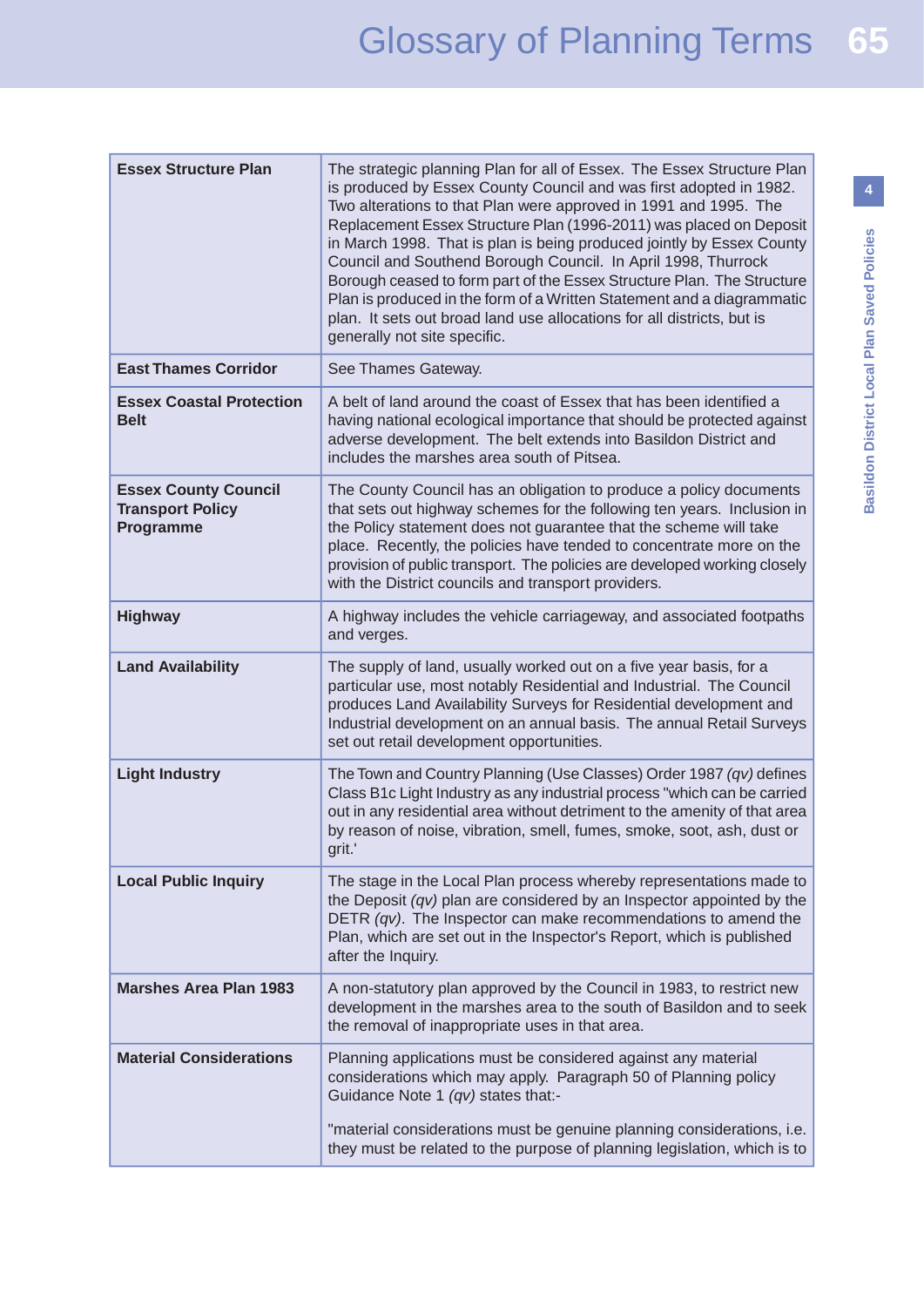|                                                     | regulate the development and use of land in the public interest. The<br>considerations must also fairly and reasonably relate to the application<br>concerned."                                                                                                                                                                                                                                                                                                                                      |
|-----------------------------------------------------|------------------------------------------------------------------------------------------------------------------------------------------------------------------------------------------------------------------------------------------------------------------------------------------------------------------------------------------------------------------------------------------------------------------------------------------------------------------------------------------------------|
|                                                     | Paragraph 51 continues:-                                                                                                                                                                                                                                                                                                                                                                                                                                                                             |
|                                                     | "the Courts are the arbiters of what constitutes a material consideration.<br>Over the years, the scope of what can be regarded as material has<br>been clarified by judicial authority. All the fundamental factors involved<br>in land-use planning are included, such as the number, size, layout,<br>siting, design and external appearance of buildings and the proposed<br>means of access, together with landscaping, impact on the<br>neighbourhood and the availability of infrastructure.' |
|                                                     | Also material in the consideration of planning applications are the<br>development plan (see Section 54A) and national planning policy and<br>guidance, including draft guidance and Circulars $(qv)$ where appropriate<br>(see Planning Policy Guidance).                                                                                                                                                                                                                                           |
| <b>Modifications</b>                                | It is usual for local planning authorities to publish sets of Modifications<br>to their Local Plan during the latter stages of the local plan process.<br>Modifications include changes to the Plan recommended by the<br>Inspector $(qv)$ and other changes that the Council wishes to make.<br>Modifications are placed on Deposit $(qv)$ for a minimum six weeks during<br>which time representations can be made.                                                                                |
| <b>New Town Master Plan</b>                         | The Basildon Development Corporation $(qv)$ was responsible for the<br>production of the Master Plan that set out the land use policies within<br>the New Town Designated Area $(qv)$ . The first Master Plan was<br>published in 1951 with revisions in 1965 and 1977.                                                                                                                                                                                                                              |
| <b>New Town Designated Area</b>                     | Basildon New Town was designated in 1949 and the New Town<br>Designated Area was defined in 1951. The area was subject to some<br>control and powers bestowed on the Basildon Development Corporation<br>(qv). The defined area of the New Town was shown on the Master Plan<br>and the County Development Plan (qv). The Designated area included<br>large areas of open space, which are now defined as Green Belt in the<br>Basildon District Local Plan.                                         |
| <b>Planning and</b><br><b>Compensation Act 1991</b> | This Act extended and simplified the local planning authority's<br>enforcement powers, landowners rights to compensation, and, as set<br>out in Schedule 4 to the Act, makes it mandatory for district councils to<br>prepare district wide local plans.                                                                                                                                                                                                                                             |
| <b>Planning Inspectorate</b>                        | Based in Bristol, the section within the DETR (qv) responsible for<br>planning application appeals and providing Inspectors for Local Plan<br>Public Inquiries.                                                                                                                                                                                                                                                                                                                                      |
| <b>Planning Policy Guidance</b><br>(PPG's)          | PPGs are usually produced by DETR (previously DOE) and set out the<br>Governments planning policy for England and Wales. They are revised<br>when appropriate. There are currently 24 PPGs either extant or in draft<br>or proposed:-                                                                                                                                                                                                                                                                |
|                                                     | PPG1 (Revised) - General Policy and Principles - Feb 1997                                                                                                                                                                                                                                                                                                                                                                                                                                            |

**4**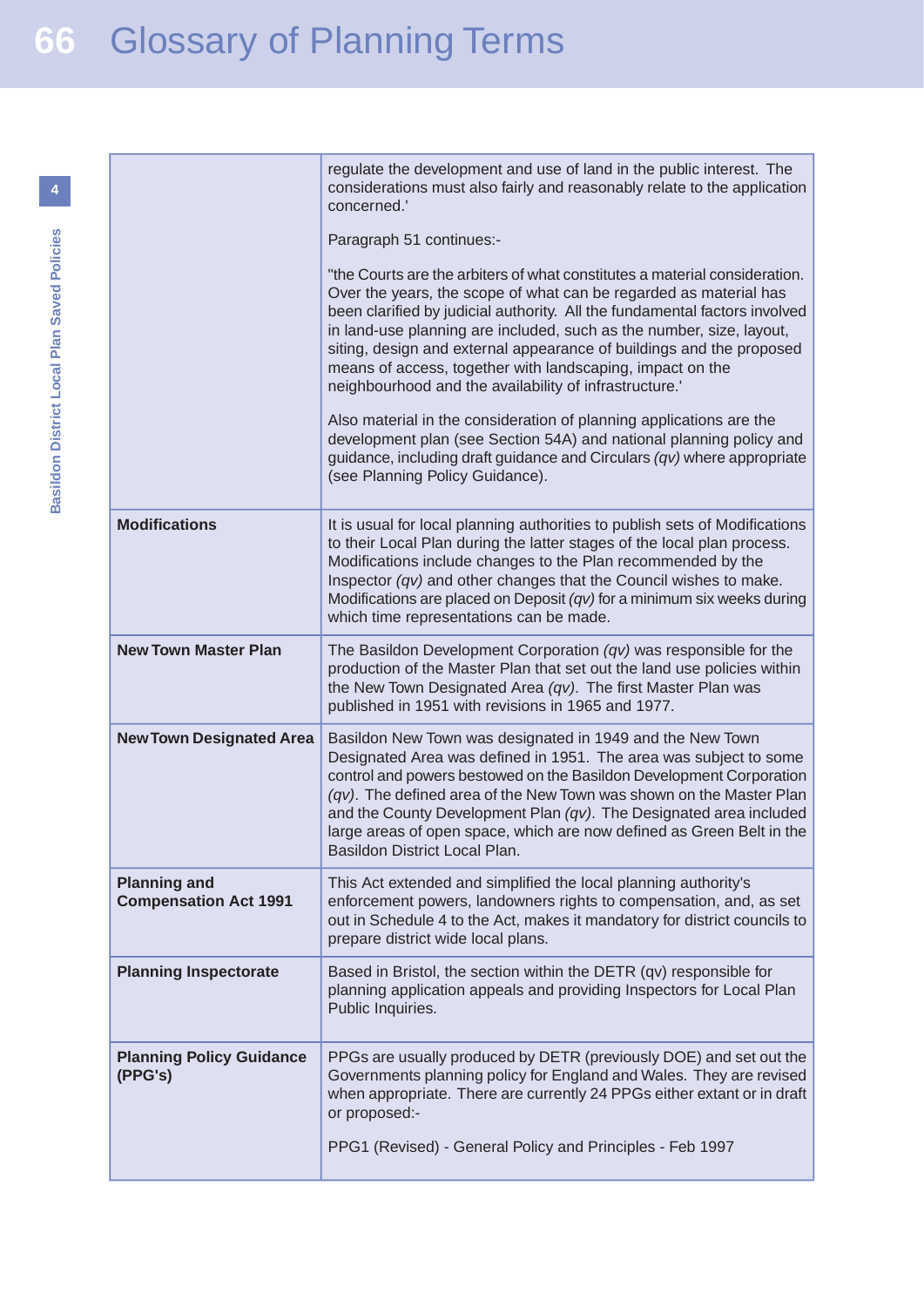## Glossary of Planning Terms **67**

|  | 4                                                 |
|--|---------------------------------------------------|
|  | Ï<br>J<br><u>ה</u><br>כ<br>sel I<br>$\frac{1}{3}$ |
|  |                                                   |
|  |                                                   |

|                    | PPG2 (Revised) - Green Belts - Jan 1995                                                                                                                                                                                                                               |
|--------------------|-----------------------------------------------------------------------------------------------------------------------------------------------------------------------------------------------------------------------------------------------------------------------|
|                    | PPG3 (Revised) - Housing - Mar 1992                                                                                                                                                                                                                                   |
|                    | PPG4 - Industrial and Commercial Development and Small Firms - Nov<br>1992                                                                                                                                                                                            |
|                    | PPG5 - Simplified Planning Zones - Jan 1998                                                                                                                                                                                                                           |
|                    | PPG6 (Revised) - Town Centres and Retail Development - Jun 1996                                                                                                                                                                                                       |
|                    | PPG7 (Revised) - The Countryside - Environmental Quality and<br>Economic and Social Development - Feb 1997                                                                                                                                                            |
|                    | PPG8 (Revised) - Telecommunications - Sep 1992                                                                                                                                                                                                                        |
|                    | PPG9 - Nature Conservation - Oct 1994                                                                                                                                                                                                                                 |
|                    | PPG10 (Draft) - Waste Disposal and Management -                                                                                                                                                                                                                       |
|                    | PPG11 (Proposed) - Regional Planning Guidance                                                                                                                                                                                                                         |
|                    | PPG12 - Development Plans and Regional Planning Guidance - Feb<br>1992                                                                                                                                                                                                |
|                    | PPG13 - Transport - Mar 1994                                                                                                                                                                                                                                          |
|                    | PPG14 - Development on Unstable Land - Apr 1990, Annex 1 - Mar<br>1996                                                                                                                                                                                                |
|                    | PPG15 - Planning and the Historic Environment - Sep 1994                                                                                                                                                                                                              |
|                    | PPG16 - Archaeology and Planning - Nov 1990                                                                                                                                                                                                                           |
|                    | PPG17 - Sport and Recreation - Sep 1991                                                                                                                                                                                                                               |
|                    | PPG18 - Enforcing Planning Control - Dec 1991                                                                                                                                                                                                                         |
|                    | PPG19 - Outdoor Advertisement Control - Mar 1992                                                                                                                                                                                                                      |
|                    | PPG20 - Coastal Planning - Sep 1992                                                                                                                                                                                                                                   |
|                    | PPG21 - Tourism - Nov 1992                                                                                                                                                                                                                                            |
|                    | PPG22 - Renewable Energy - Feb 1993, Annexes - Oct 1994                                                                                                                                                                                                               |
|                    | PPG23 - Planning and Pollution Control - Jul 1994                                                                                                                                                                                                                     |
|                    | PPG24 - Planning and Noise                                                                                                                                                                                                                                            |
| <b>Retail</b>      | Generally taken to mean Classes A1 (Shops), A2 (Financial and<br>Professional Services) and Class A3 (Food and Drink). Class A2<br>includes banks, building societies, estate agents, etc. Class A3 includes<br>pubs and restaurants, including fast food take-aways. |
| <b>Section 54A</b> | Section 54A of the Town and Country Planning Act 1990 (qv), highlights<br>the status of development plansin the planning decision making<br>process. It states:-                                                                                                      |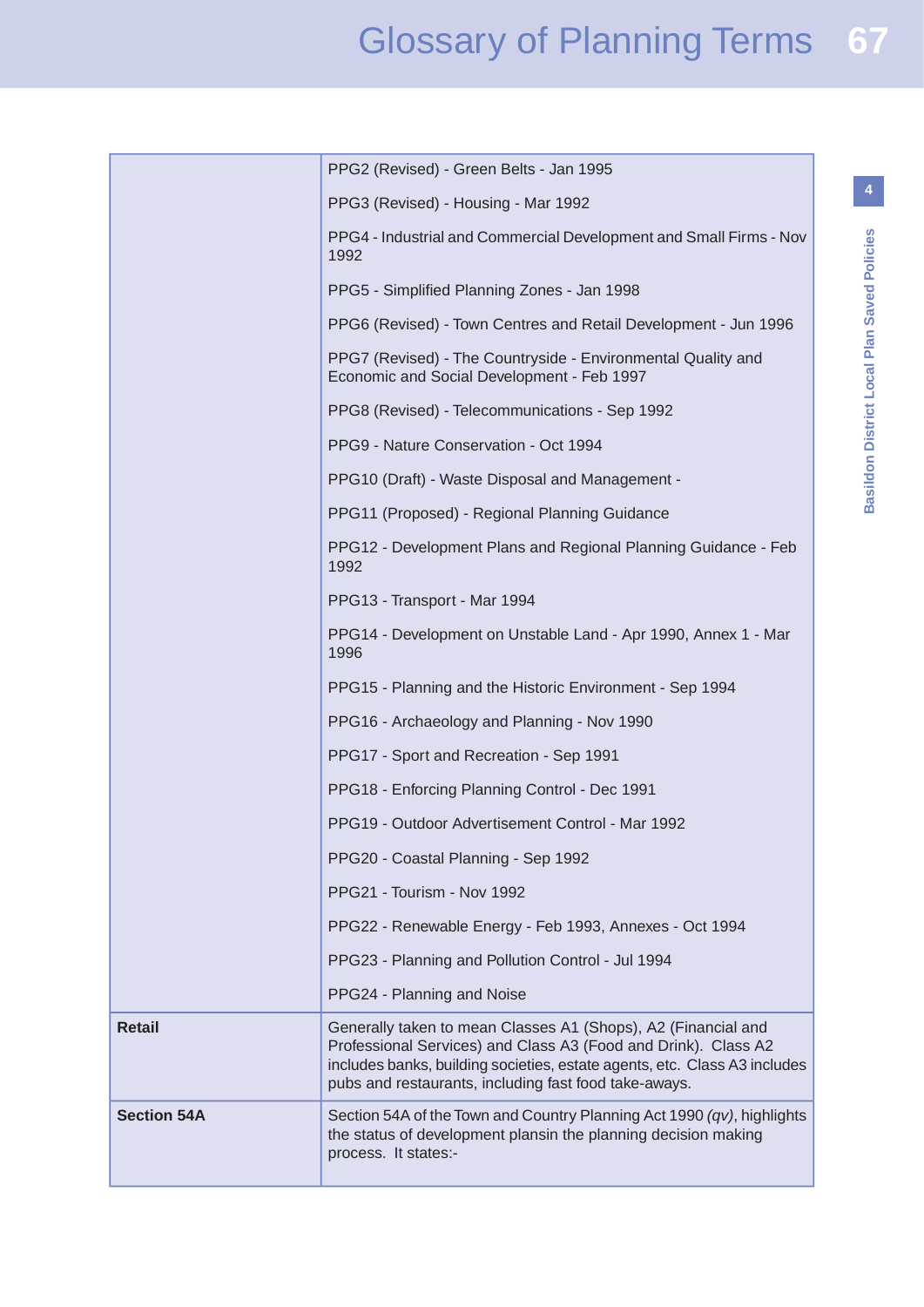## **68** Glossary of Planning Terms

"Where, in making any determination under the planning Acts, regard is to be had to the development plan [*qv*], the determination shall be made in accordance with the plan unless material considerations [*qv*] indicate otherwise.' Section 106 of the Town and Country Planning Act 1990 *(qv)* allows local planning authorities to enter into an enforceable agreement with **Section 106 Agreements** "any person interested in the land in their area for the purpose of restricting or regulating the development or use of land...' A Section 106 agreement is a planning agreement as is commonly used to secure highway works, planning obligations or restrictions on the proposed or continued use of land. The advisory planning body for the South East formed by representatives from all south East boroughs, districts and county council's. Advises on Regional Planning matters and is currently preparing a Sustainable Regional Development Strategy for the South East. **SERPLAN - South East Region Planning Conference** A public or private body with statutory powers to undertake infrastructure development and maintenance, and include BT, BG/Centrica, British Rail/Railtrack and train operators, electricity and water companies. Some of their statutory work is exempt from planning consent. **Statutory Undertakers** A corridor of potential development area either side of the River Thames Estuary where extensive redevelopment is promoted to regenerate run down areas and maximise the use of urban land. The Gateway extends to Basildon District's western boundary. **Thames Gateway** Together with the , this Act sets out the basis for the town planning system in Britain. **Town and Country Planning Acts - 1947, 1968, 1971, 1990** These regulations set out the criteria for advertisements that are considered as having deemed consent (does not usually require an expressed advertisement consent from the local planning authority). **Town and Country Planning (Control of Advertisements) Regulations 1992** These regulations set out the legal procedures for the Development Plan process. **Town and Country Planning (Development Plan) Regulations 1991** The GDPO grants planning permission, with or without conditions, for certain types of development. The GDPO sets out the criteria for **Town and Country Planning (General Permitted Development) Order 1995 (GDPO)** development which does not usually require the benefit of planning permission, now as permitted development. Local planning authorities reserve the right to remove the permitted development rights from land or property where the use of those rights would prejudice planning policies. The Use Classes Order classifies the different uses of land and buildings. There are 11 general classes:- **Town and County Planning (Use Classes) Order 1987** Class A1 - Shops} Retail *qv* Class A2 Financial and Professional Services} Retail *qv* Class A3 Food and Drink} Retail *qv*